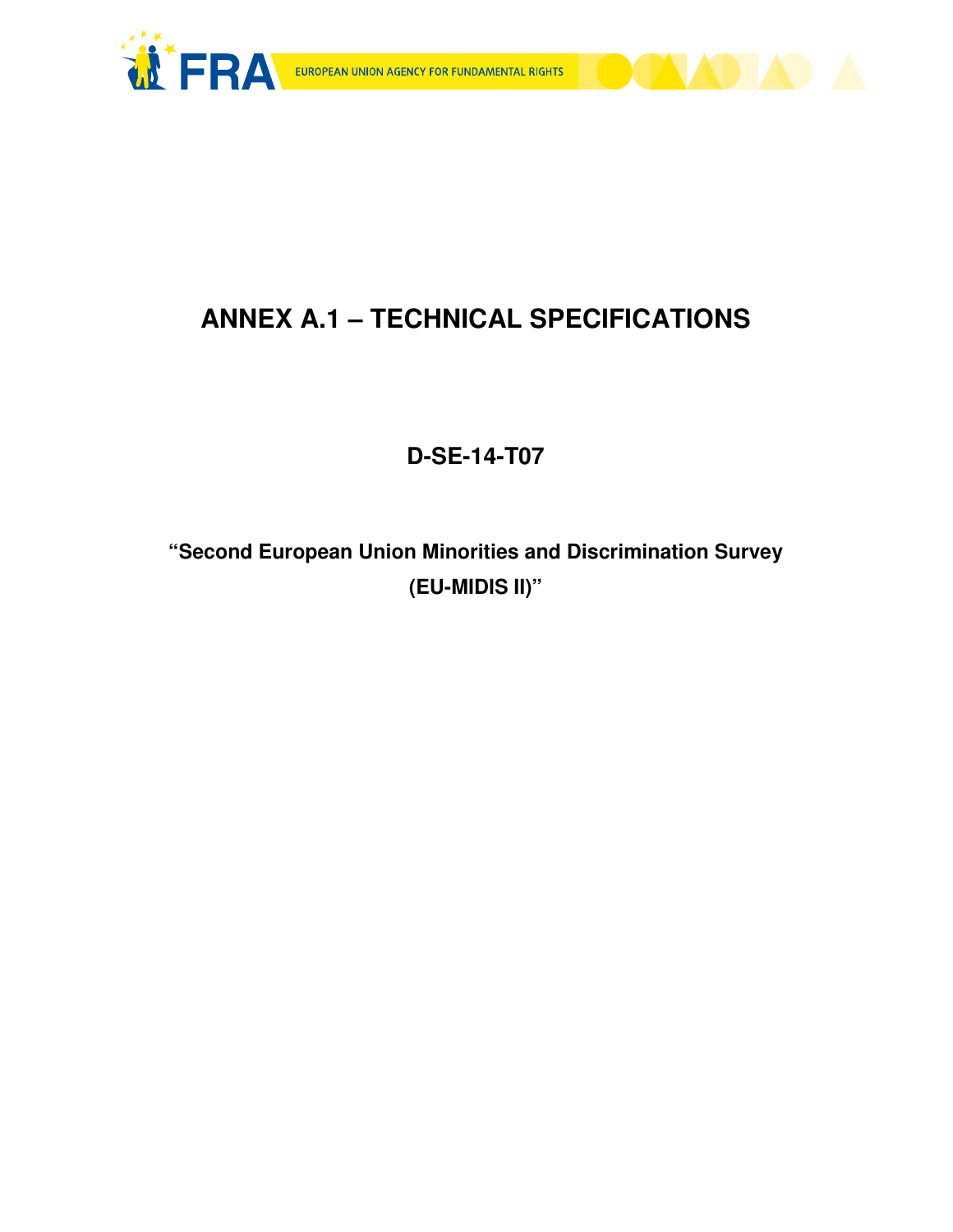## 1. Technical specifications

### 1.1. Objective

The objective of these Technical Specifications is to provide the contractor with all the necessary information that will allow them to implement the project.

### 1.2. Title of the contract

The title of the contract is "Second European Union Minorities and Discrimination Survey (EU-MIDIS II)".

### 1.3. Contracting Authority

The contracting authority is the European Union Agency for Fundamental Rights (hereinafter referred to as the FRA or the Agency). The Agency was established by Council Regulation No 168/20071 on 15 February 2007. Its objective is to provide the relevant institutions, bodies, offices, and agencies of the EU and its Member States with independent, evidence-based assistance and expertise relating to fundamental rights, in the domain of Union law. Data collection (including comparative data collection in the form of survey research) and analysis on the situation of fundamental rights in the EU provides the basis for the Agency's assistance and expertise.

## 2. Background information

### 2.1. Policy context and related FRA work

### Equality and non-discrimination

 $\overline{a}$ 

According to the Treaty of the European Union and the Treaty on the Functioning of the European Union, the EU is founded on the value of equality and non-discrimination and through its policies should combat discrimination based on racial or ethnic origin. The problem of discrimination on the basis of racial or ethnic origin attracted increasing attention from the EU institutions in the 1990s resulting in several measures recognising the need to combat racism and xenophobia. Council Directive 200/43/EC of 29 June 2000<sup>2</sup> - the so called Racial Equality Directive - represents a key measure for combating discrimination and giving effect to the principle of equal treatment in the areas of employment, education, social protection, and services, including housing. This directive has brought about the introduction of new or the strengthening of existing equality regimes in the EU Member States. It operates alongside the Employment Equality Directive<sup>3</sup>, which prohibits discrimination on the grounds of religion or belief, disability, age or sexual orientation, and the Gender Equality Directive and the Gender Equality Directive on Goods and Services which prohibit discrimination on the grounds of sex.4

Article 17 of the Racial Equality Directive requires Member States to communicate every five years to the European Commission all the information necessary for the Commission to draw up a report to the European Parliament and the

<sup>4</sup> Council Directive 2004/113/EC implementing the principle of equal treatment between men and women in the access to and supply of goods and services (OJ. L 373, 21 December 2004, pp.37-43). Available at: http://eur-

lex.europa.eu/LexUriServ/LexUriServ.do?uri=OJ:L:2004:373:0037:0043:EN:PDF; Council Directive 2006/54/EC on the on the implementation of the principle of equal opportunities and equal treatment of men and women in matters of employment and occupation (recast) (OJ. L 204, 26 July 2006, pp.23-36). Available at:

<sup>1</sup> Council Regulation (EC) No 168/2007 of 15 February 2007 establishing a European Union Agency for Fundamental Rights

<sup>2</sup> Council Directive 2000/43/EC implementing the principle of equal treatment between persons irrespective of racial or ethnic origin (OJ. L 180, 19 July 2000, pp.22-26). Available at: http://eurlex.europa.eu/LexUriServ/LexUriServ.do?uri=OJ:L:2000:180:0022:0026:EN:PDF

<sup>3</sup> Council Directive 2000/78/EC establishing a general framework for equal treatment in employment and occupation (OJ. L 303, 2 December 2000, pp.16-22). Available at: http://eur-lex.europa.eu/LexUriServ/LexUriServ.do?uri=CELEX:32000L0078:EN:NOT

http://eurlex.europa.eu/LexUriServ/LexUriServ.do?uri=OJ:L:2006:204:0023:0036:EN:PDF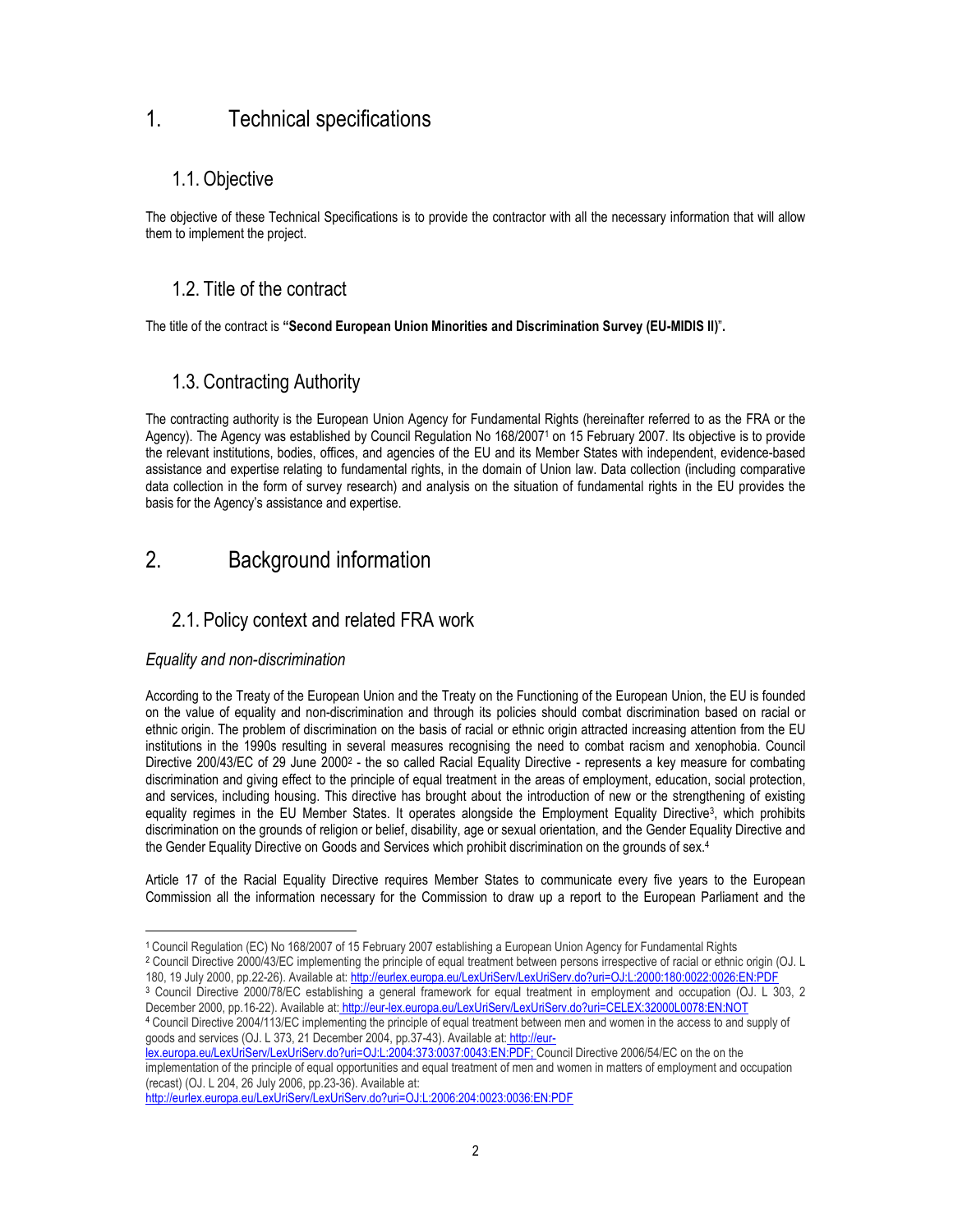Council on the application of this directive. In doing so the European Commission shall take into account the views of the European Union Agency for Fundamental Rights (FRA). Since the adoption of the Racial Equality Directive, the European Monitoring Centre on Racism and Xenophobia (EUMC)<sup>5</sup> and FRA research and analysis on racism and xenophobia have included reporting on measures and practices adopted by the Member States in pursuance of their obligations under this instrument.

Drawing on a body of qualitative, quantitative and legal research and analysis in the area of discrimination spanning over 15 years, FRA has built up a significant range of studies covering various population groups in diverse contexts. Several FRA reports and opinions have shown that although significant progress has been made by both public and private entities towards the realisation of equality, numerous challenges remain to be overcome.<sup>6</sup>

On 1 October 2013 the Agency published an Opinion on the situation of equality in the EU 10 years on from initial implementation of the equality directives.<sup>7</sup> This Opinion, based on a request by the European Commission to FRA for data and information, showed that despite a legislative package that put the EU at the forefront of legislative commitment against discrimination it remains part of the daily experience of many Europeans. Looking into the reasons for the divide between the law in the books and the situation on the ground, FRA identified various factors preventing more effective implementation of legal provisions and other mechanisms designed to improve protection against discrimination.

Racism, xenophobia, homophobia/transphobia, antisemitism, Islamophobia, anti-gypsyism and related intolerances including hate crime and extremism remain a concern across the European Union, as evidenced in the Agency's annual and thematic reports.<sup>8</sup> On 15 October 2013 FRA issued an Opinion on the impact of EU legislation in the field of racism and xenophobia, in particular Council Framework Decision 2008/913/JHA of 28 November 2008 on combating certain forms and expressions of racism and xenophobia by means of criminal law, which defines a common EU-wide criminal law and criminal justice approach to combating racism and xenophobia.

The Council conclusions on combating hate crime adopted at the Justice and Home Affairs Council meeting on 5 and 6 December 2013 welcomed the important role the European Union Agency for Fundamental Rights has in providing expert and independent analysis relating to fundamental rights within the remit of its mandate in this area, and directed attention to its recent reports documenting the extent and impacts of hate crimes in Europe, recommending action to make hate crimes more visible and acknowledging the rights of victims at three levels: legislation, policy and practice. In response to the Justice and Home Affairs Council Conclusions of December 2013, in 2014, the Agency, in close cooperation with the European Commission, was asked to engage with Member States, at their request, to facilitate exchange of good practices and assist the Member States in their efforts to develop effective methods to encourage reporting and ensure proper recording of hate crimes.

#### Roma<sup>9</sup> integration

 $\overline{a}$ 

The Agency's work has identified Roma as among the most vulnerable to numerous human rights violations in the EU. Alongside results from the first EU-MIDIS survey (2008) and the FRA Roma survey 2011, the Agency has produced a series of reports on Roma that target key areas where they are experiencing fundamental rights abuses. It is clear from both FRA research and the work of other organisations that large numbers of Roma frequently have no access to formal employment, live in precarious circumstances, and have limited or no access to health care (amongst other services). Furthermore, Roma are often faced with xenophobic and discriminatory attitudes and behaviour from the non-Roma population and are often victims of violent attacks and/or hate crime.

The Communication of the European Commission from April 2011, which was adopted by the Council in May 2011, tasked the FRA with providing data and background information that would feed into the Commission's annual report to the European Parliament and to the Council on the progress in the integration of the Roma population in EU Member States. The Commission's Report on the implementation of the EU Framework for National Roma Integration Strategies, published

6 FRA (2012), The Racial Equality Directive: application and challenges; FRA (2013), Opinion on the European Union Agency for Fundamental Rights on the Framework Decision on Racism and Xenophobia – with special attention to the rights of victims of crime;

 $8$  See for example FRA (2013), Fundamental rights: challenge and achievements in 2012. Annual report. Available at: http://fra.europa.eu/sites/default/files/annual-report-2012\_en.pdf

<sup>5</sup> EUMC was the predecessor of the FRA and was established in 1997. In 2007, the FRA succeeded the EUMC, with a broader mandate and range of tasks covering human rights more generally.

<sup>7</sup> FRA, (2013), Opinion of the European Union Agency for Fundamental Rights on the situation of equality in the EU 10 years on from initial implementation of the equality directives. Available at: http://fra.europa.eu/sites/default/files/fra-2013-opinion-eu-equalitydirectives\_en.pdf

<sup>9</sup>The term "Roma" is used – similarly to other political documents of the European Parliament and the European Council – as an umbrella which includes groups of people who have more or less similar cultural characteristics, such as Sinti, Travellers, Kalé, Gens du voyage, etc. whether sedentary or not; around 80% of Roma are estimated to be sedentary (SEC(2010)400).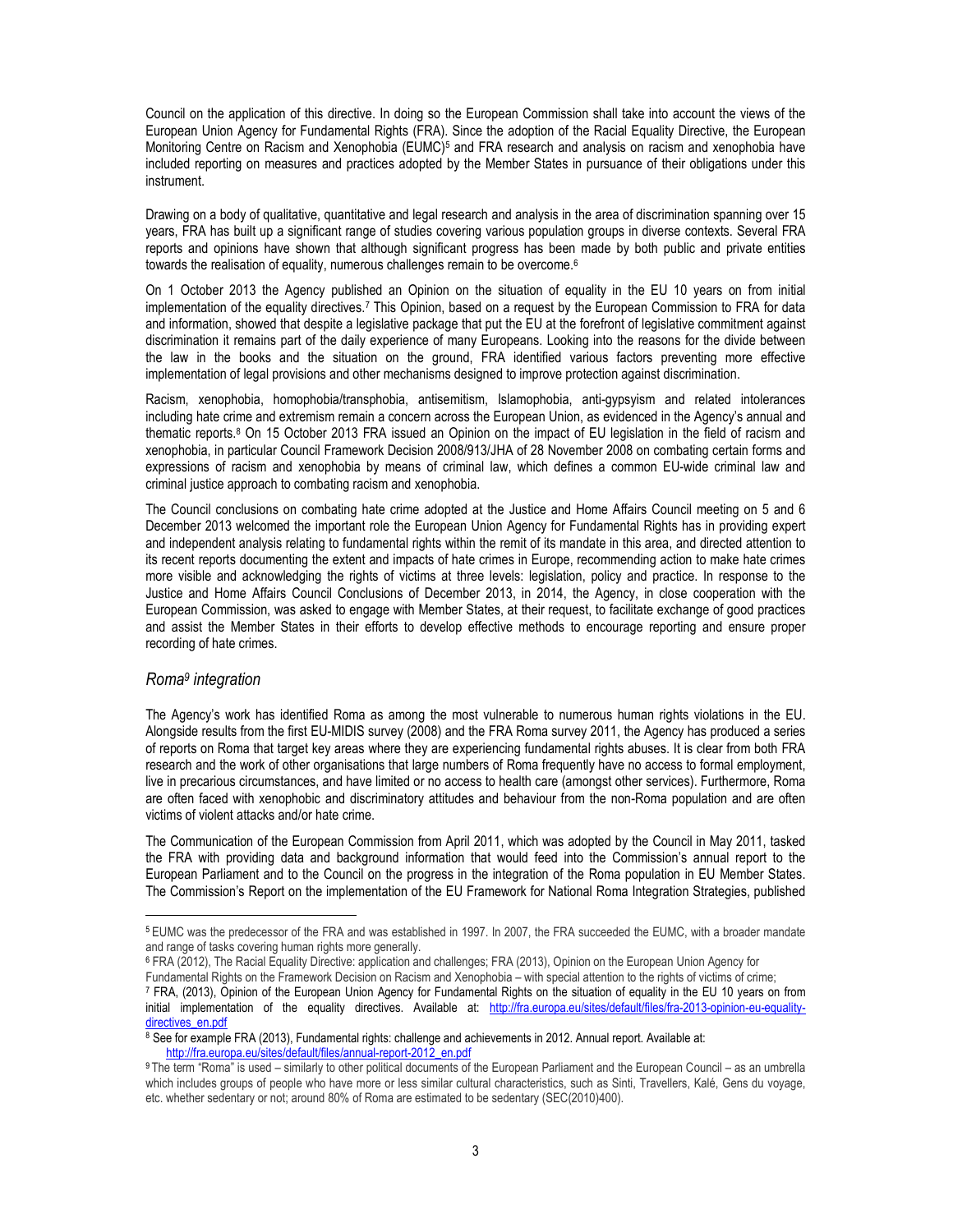in April 201410, uses the evidence from the FRA Roma survey 2011, and refers to it as "the starting point from which progress is measured."

There is increasing awareness among the EU institutions relevant stakeholders in individual Member States of the need for robust data on the integration of Roma. In December 2013 the Council of the European Union issued a Recommendation concerning Roma integration, providing guidance to Member States on enhancing the effectiveness of their national Roma integration strategies and referring to FRA's possible role in monitoring their results. In December 2013 the EU Parliament urged Member States "to produce disaggregated data with the assistance of FRA and to develop, in cooperation with the Commission, the baseline indicators and measureable targets that are essential for a robust monitoring system in order to ensure reliable feedback on the progress made in the implementation of the NRIS and in improvement of the situation of Roma", and called on the European Commission "to enhance the coordination role of the FRA and fully use its capabilities." In addition, the Communication requested the Agency to work with Member States to assist them in developing monitoring methods that can provide a comparative analysis of the situation of Roma across Europe.

In the context of the EU's Europe 2020 goal of elimination of poverty and increasing social inclusion, FRA will continue to respond to these requests in the framework of its 2012 to 2020 multi-annual programme. FRA addresses the key issues raised in the Commission Communication, the Council Conclusions, and Recommendations and the targets set by Europe 2020 through:

- implementing a local level action research and engagement project on local Roma integration actions (LERI), which will test the feasibility of local monitoring systems for tracking progress at community level;
- supporting the Member States in developing monitoring tools and mechanisms for implementation of National Roma Integration Strategies;
- piloting local monitoring systems for tracking progress at community level

The second EU-MIDIS II survey is an integral part of the Roma-targeted work of the Agency. The data collected will help to populate a minimum set of indicators that will: (1) allow for a comparison with selected results of the FRA Roma survey 2011, (2) be used by the Commission to assess progress in Roma integration in 2012-2016, and (3) contribute to the other areas of the multi-annual programme.

#### Integration of immigrants and their descendants

FRA focusses on Integration of immigrants and their descendants as one of the thematic areas of FRA work under its Multiannual Framework.

The principles of equality and non-discrimination, as well as pluralism, tolerance and social cohesion are core values on which the EU is founded, set by the Charter of Fundamental Rights (article 21) and the Treaty of the European Union (articles 2, 3). The Common Basic Principles for immigrant integration policy, agreed in 2004 and then succeeded by the Common Agenda for Integration (2005) and the European agenda for the integration of Third Country Nationals (2011), have provided the framework for policy initiatives in this thematic area on the level of the EU and the Member States. In its 2010 Communication about an open and secure Europe, the European Commission stressed that "Europe is a diverse society where integration remains a challenge. To enhance social cohesion and to reap the full benefits of migration, commitment to effective integration of migrants in the labour market and receiving societies should be strengthened".<sup>11</sup>

The EU2020 growth strategy (adopted in 2010) envisions the EU becoming a smart, sustainable, and inclusive economy in which Member States will mark high levels of employment, productivity, and social cohesion. Raising the employment rate of 20 to 64-year olds in the EU to 75%, reducing school drop-out rates below 10% and aiming at having at least 20 million fewer people in or at risk of poverty and social exclusion, are some of the headline targets of the Europe 2020 strategy. Social inclusion through immigrant integration is one of the means to help achieve this goal and a key policy area concerning the future of EU as diverse, inclusive, and cohesive society oriented to growth.

The development of common indicators of immigrant integration is a response to the need to monitor the situation and measure the impact of integration policies in the EU and at national level. The Zaragoza declaration, adopted in 2010 by the

<sup>10</sup> European Commission, (2014) 209 final - 2.4.2014, Available at:

http://ec.europa.eu/justice/discrimination/files/roma\_implement\_strategies2014\_en.pdf

<sup>11</sup> European Commission, COM (2014) 154 final, 11.3.2014, Communication from the Commission to the European Parliament, the Council, the European Economic and Social Committee and the Committee of the Regions, An open and secure Europe: making it happen. Available at: http://ec.europa.eu/dgs/home-affairs/e-library/documents/basic-documents/docs/an\_open\_and\_secure\_europe\_making it happen en.pdf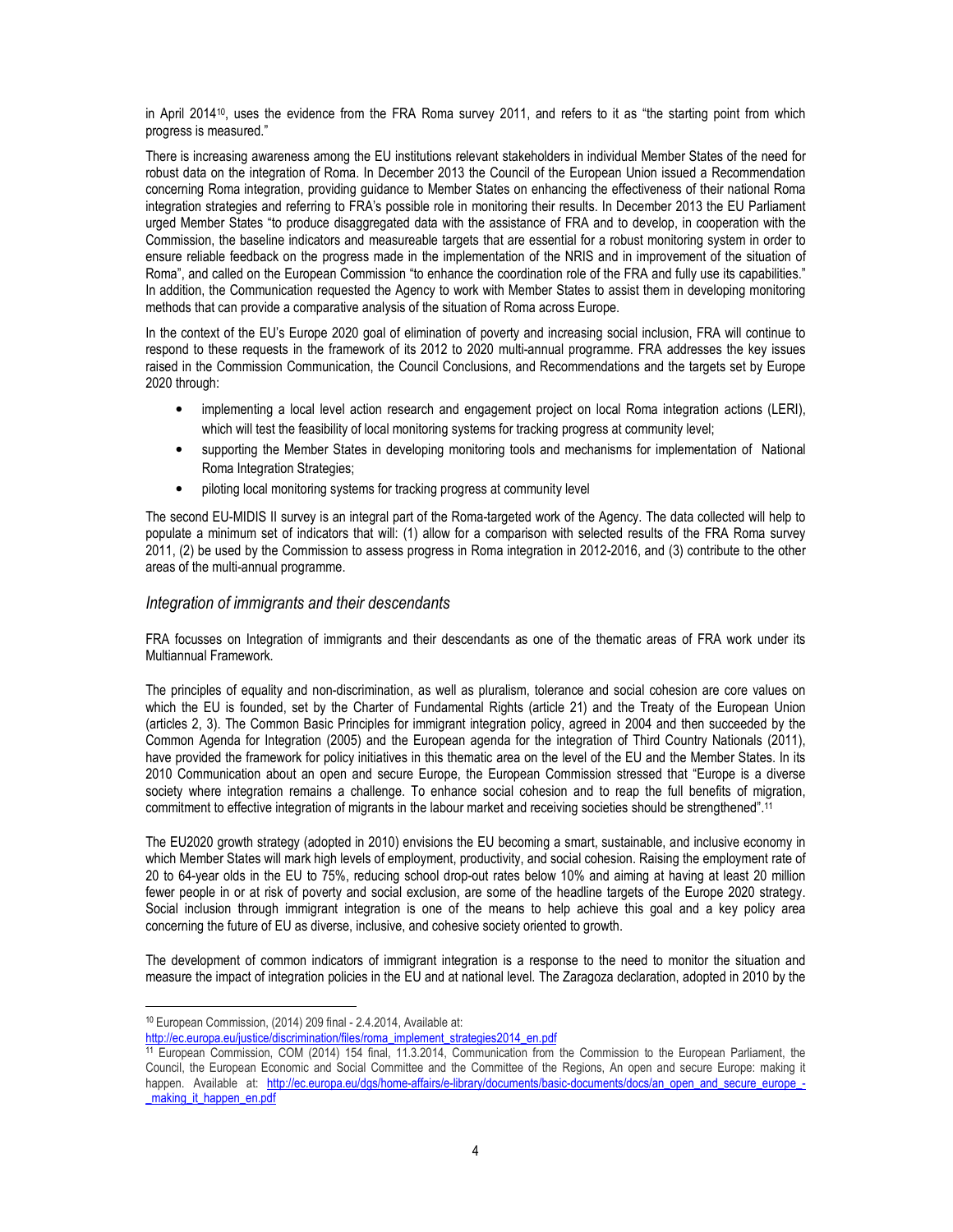Council called upon the Commission to undertake a pilot study to examine proposals for common integration indicators and to report on the availability and quality of data from agreed harmonised sources necessary for the calculation of these indicators.12 The European Commission published the report of the Eurostat pilot study in 201113, and updated and proposed additional indicators in 2013.<sup>14</sup>

FRA aims at providing evidence-based advice to EU institutions and to national and regional-local policy makers in the area of social inclusion and immigrant integration through development and population of Immigrant Integration and Social Inclusion indicators. The EU-MIDIS II survey results will be used for populating selected Immigrant Integration and Social Inclusion indicators developed by the FRA.

Some of the main axes of FRA research in this thematic area are: access to employment, education, housing and other services, enjoyment of workers' and residents' rights without discrimination on any grounds; social inclusion, language acquisition, diversity management and promotion of intercommunity relations and cohesion, protection against hate crime and discrimination through access to justice and victim support services, implementation of social inclusion and immigrant integration policies at national-regional and local level. In addition, the EU-MIDIS II survey aims at linking the dimension of socio-economic inclusion to aspects of civic citizenship and democratic participation, the exercise of individual and collective freedoms, the sharing of core values of the EU and trust towards EU and Member State institutions as well as the sense of belonging and identity formation.

#### **Indicators**

 $\overline{a}$ 

In the case of Roma, a minimum set of core indicators used as a baseline for the Report on the implementation of the EU Framework for National Roma Integration Strategies (April 2014) and based on the 2011 FRA Roma survey will be developed and populated by making use of EU MIDIS II data. The developed social inclusion indicators shall be comparable to the EU2020 indicators and the EU Laeken indicators used for monitoring social exclusion in EU Member States.

In the case of migrants, a set of indicators on immigrant integration from a fundamental rights perspective will be developed through desk and policy research and populated by making use of the EU MIDIS II data. The FRA indicators will be based on mapping and analysis of already existing sets of indicators (such as the one suggested in the Zaragoza declaration (2010), the EC report Using EU Indicators of Immigrant Integration (2013), the Eurostat pilot study Indicators of Immigrant Integration (2011), the EU2020 targets, the UN OHCHR Human Rights Indicators for Migrants and Their Families, the work of the Council of Europe) but aim at broadening the scope of existing indicators by systematically applying a rightsbased approach. The EU-MIDIS II data shall allow for the population of indicators for several under-researched dimensions of migrant integration such as those referring to welcoming society and civic participation.

### 2.2. FRA mandate and data collection

To meet the objectives listed in Council Regulation No 168/2007, the Agency is empowered to collect, analyse and disseminate relevant, objective, reliable and comparable information and data, and to carry out scientific research and surveys.

In order to fulfil its objectives the FRA conducts research collecting relevant primary and secondary data, as well as contextual information from EU Member States, and analyses this data comparatively in order to develop policy relevant reports addressed primarily to its main stakeholders − EU institutions and Member States. The Agency collects available secondary source data and material on the situation of fundamental rights in the EU, and utilises its own contracted research networks for this. Where there is a lack of comprehensive and comparable EU-wide data from secondary sources (such as government statistics and existing survey research), the Agency can undertake its own primary data collection based on fieldwork – both quantitative and qualitative. At all stages of a project, the Agency works closely with contractors with respect to project development and oversight.

<sup>14</sup> European Commission, (2013): Using EU Indicators of Immigrant Integration, Final Report for Directorate-General for Home Affairs. Available at: http://ec.europa.eu/ewsi/UDRW/images/items/docl\_37216\_243039941.pdf

 $12$  European Ministerial Conference on Integration, (Zaragoza, 15 and 16 April 2010), Draft Declaration. Available at: http://ec.europa.eu/ewsi/UDRW/images/items/docl\_13055\_519941744.pdf

<sup>13</sup> Available at: http://epp.eurostat.ec.europa.eu/cache/ITY\_OFFPUB/KS-RA-11-009/EN/KS-RA-11-009-EN.PDF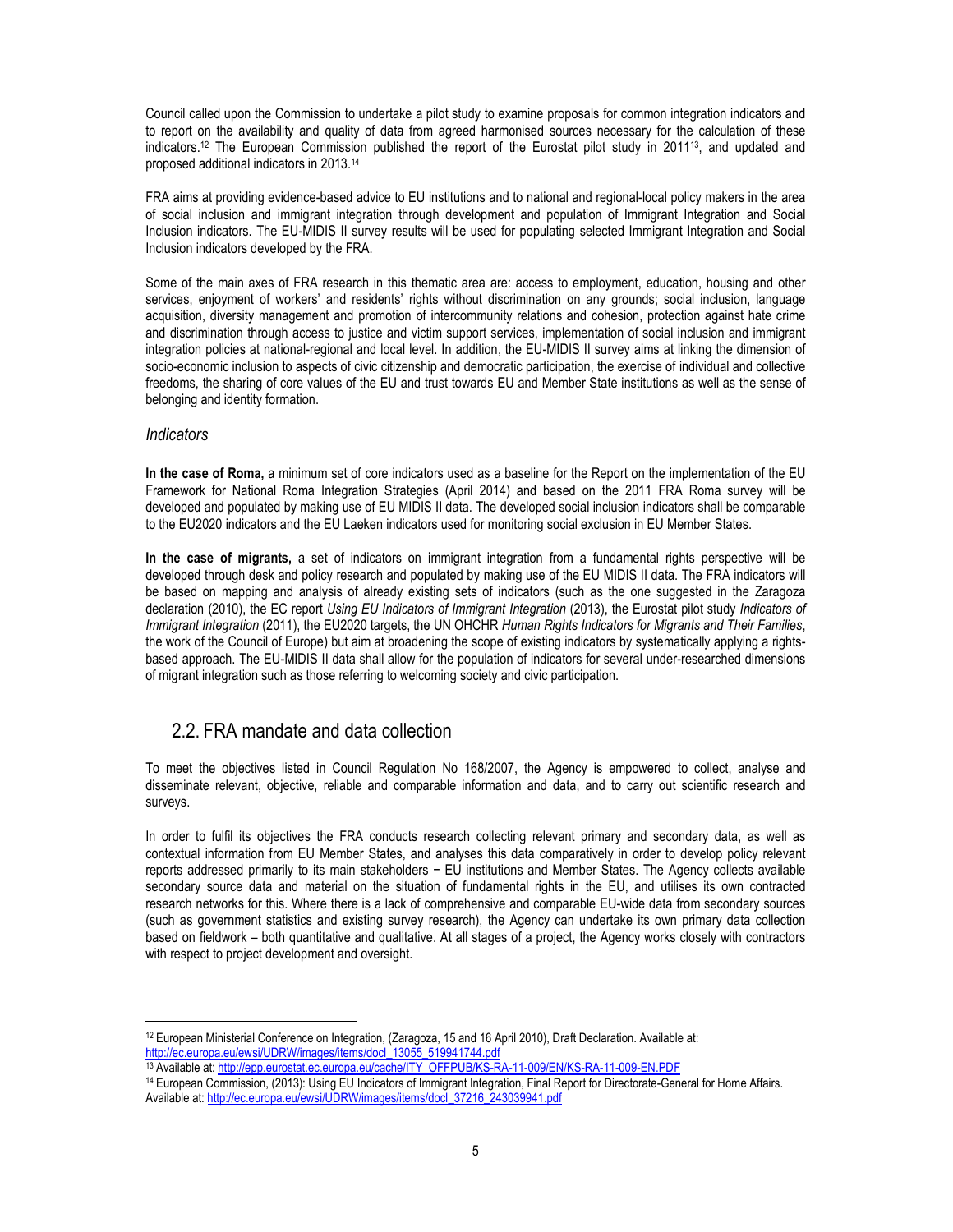The Agency undertakes research and data collection on specific population groups in line with policy priorities and by noting data gaps where Agency research would have an added-value. Recurrently it has become apparent that official data on manifestations of discrimination, racism, and related intolerances at Member State level is still lacking and, where data has been collected, the divergent end-purposes and methodologies often impede direct and precise comparisons. In order to make up for the absence of official data and to document the situation on manifestations of discrimination, racism and related intolerances, the FRA has been launching several projects, for example the first European Union Minorities and Discrimination survey, the survey of Jewish populations on antisemitism, the survey on experiences of discrimination of LGBT persons, the survey on experiences of discrimination among the Roma population, and the EU-wide biggest survey on gender-based violence against women (see detailed descriptions below).

### European Union Minorities and Discrimination Survey (EU-MIDIS) (2008)

In 2008, having conducted pilot surveys in six Member States in 2007, FRA carried out a large-scale survey on immigrants and ethnic minorities' experiences of discrimination and victimisation in the EU27 − the first 'European Union Minorities and Discrimination Survey' (EU-MIDIS). The survey carried out face-to-face interviews with a random sample of respondents from selected ethnic minority and immigrant groups in all 27 Member States of the European Union. 23,500 ethnic minority and immigrant people were interviewed. In addition 5,000 people from the majority population living in the same areas as minorities were interviewed in 10 Member States to allow for comparison of selected results.

The results of EU-MIDIS were published in the period 2009–2012 and are available at http://fra.europa.eu/eu-midis. The publications include the Main Results Report (2009), the Questionnaire and Technical Report (available at http://fra.europa.eu/sites/default/files/eu-midis\_questionnaire.pdf and http://fra.europa.eu/sites/default/files/euhttp://fra.europa.eu/sites/default/files/eu-midis\_questionnaire.pdf midis\_technical\_report.pdf), accompanied by a series of Data in Focus reports that concentrate on specific survey findings in relation to particular groups and issues:

- EU-MIDIS Data in Focus Report 1: The Roma (2009)
- EU-MIDIS Data in Focus Report 2: Muslims (2009)
- EU-MIDIS Data in Focus Report 3: Rights Awareness (2010)
- EU-MIDIS Data in Focus Report 4: Police Stops and Minorities (2010)
- EU-MIDIS Data in Focus Report 5: Multiple Discrimination (2011)
- EU-MIDIS Data in Focus Report 6: Minorities as Victims of Crime (2012)<sup>15</sup>.

#### Comparative study on experience of discrimination, social marginalisation, and violence

In 2008-2009, the FRA carried out a survey of Muslim and non-Muslim youth in three EU Member States – France, Spain, and the United Kingdom – on their experience of discrimination, social marginalisation, and violence. One thousand 12-18 year-old students in each of the three survey countries were asked to participate in the survey. The data collection took place in selected schools, under the coordination of researchers with experience of school-based survey research. The composition of the samples was balanced to have an equal representation of males and females, and Muslim and non-Muslim youth. In the analysis, experiences of discrimination and social marginalisation, and attitudes towards violence and use of violence were examined against respondents' socio-economic, cultural, and religious profile. The results have been published in the report 'Experience of discrimination, social marginalisation and violence: a comparative study of Muslim and non-Muslim youth in three EU Member States'.<sup>16</sup>

http://fra.europa.eu/en/publication/2011/eu-midis-data-focus-report-5-multiple-discrimination, http://fra.europa.eu/sites/default/files/fra-2012-eu-midis-dif6\_0.pdf

<sup>15</sup> See http://fra.europa.eu/en/project/2011/eu-midis-european-union-minorities-and-discrimination-survey,

http://fra.europa.eu/en/publication/2009/eu-midis-data-focus-report-1-roma, http://fra.europa.eu/en/publication/2010/eu-midis-data-focusreport-2-muslims, http://fra.europa.eu/en/publication/2010/eu-midis-data-focus-report-4-police-stops-and-minorities,

<sup>16</sup> See http://fra.europa.eu/sites/default/files/fra\_uploads/1202-Pub-racism-marginalisation\_en.pdf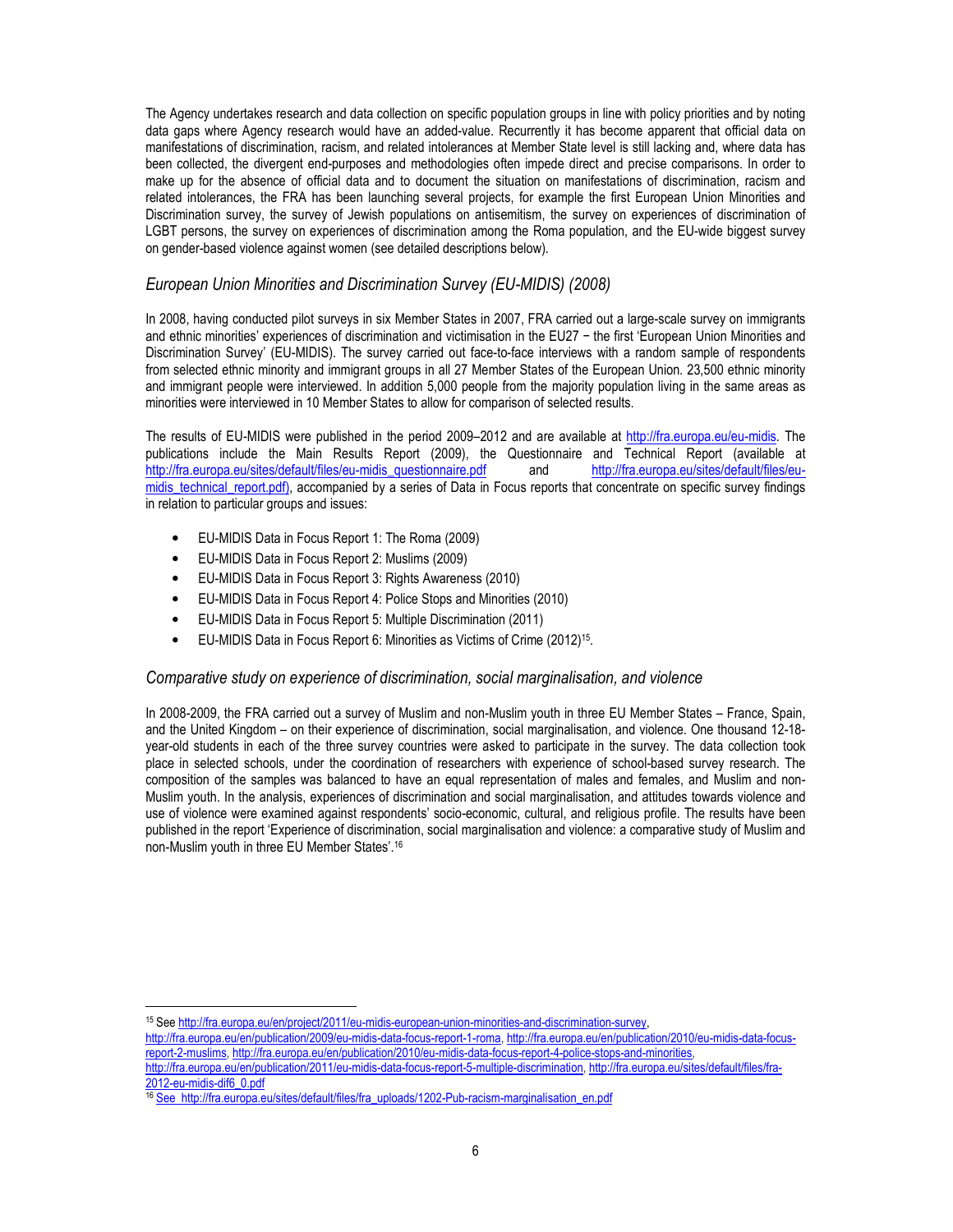### FRA Roma survey (2011)

In 2011, The FRA carried out a Roma survey in eleven EU Member States interviewing face-to-face a randomly selected sample of Roma living in areas with high concentration of Roma population, as well as non-Roma living in or near the areas where the Roma respondents live. The survey collected detailed information about respondents' household, employment situation, education, health and housing, about their neighbourhood and its infrastructure, as well as experiences of migration, discrimination, and issues related to rights awareness and citizenship. The technical report and the questionnaire of the survey can be accessed at: http://fra.europa.eu/en/publication/2014/roma-pilot-survey-technical-report-methodology-<br>sampling-and-fieldwork. Selected results can be viewed through the survey data explorer at: Selected results can be viewed through the survey data explorer at: http://fra.europa.eu/DVS/DVT/roma.php .

The FRA Roma survey covered 11 EU Member States (Bulgaria, Czech Republic, France, Greece, Italy, Hungary, Poland, Portugal, Romania, Slovakia and Spain). Alongside the FRA Roma survey, the UNDP, World Bank and European Commission (UNDP/World Bank/EC) carried out a regional Roma survey, which covered five of the countries included in the FRA survey (Bulgaria, the Czech Republic, Hungary, Romania, Slovakia) and, in addition, six non-EU countries in the western Balkans and Moldova. Across the 11 EU Member States, the two surveys in combination, interviewed a total of 22,203 Roma and non-Roma, and provided information on 84,287 household members. In 2012, the "Situation of Roma in 11 EU Member States – Survey Results at a Glance" was published, based on data from both the FRA survey and the UNDP/World Bank/EC survey.17 A number of thematic analyses of specific dimensions of Roma vulnerability (with regard to gender, education, and employment) are in the process of finalization and will be published in mid- 2014.

### FRA EU LGBT survey (2012)

 $\overline{a}$ 

In 2012, the FRA carried out an online survey of the EU LGBT population. Around 93,000 lesbian, gay, bisexual and transgender people from all across the EU27 and Croatia completed the survey, making it the largest and most comprehensive survey of its kind to date. LGBT people were asked whether they had experienced discrimination, violence, verbal abuse or hate speech on the grounds of their sexual orientation or gender identity. Participants were also asked to identify where such incidents took place, such as at school, work, when seeking healthcare or in public places. The survey results were launched in May 2013.<sup>18</sup>

#### FRA survey on Jewish people's experiences and perceptions of antisemitism (2012)

The FRA survey on Jewish people's experiences and perceptions of antisemitism collected data from 5,914 self-identified Jewish respondents (those aged 16 or over) in nine EU Member States – Belgium, France, Germany, Hungary, Italy, Latvia, Romania, Sweden, and the United Kingdom. The survey was carried out online. This is the first EU survey to collect comparable data on Jewish people's experiences and perceptions of antisemitism, hate-motivated crime, and discrimination among Jewish respondents in nine EU Member States. The survey also provides data on exposure to antisemitic acts against the Jewish community, such as vandalism of Jewish sites, or antisemitic messages in the broadcast media or on the internet. The survey results reflect rights awareness in terms of knowledge of antidiscrimination legislation, victim support organisations, and existence of any legislation concerning trivialisation or denial of the Holocaust. The survey results were launched in November 2013.<sup>19</sup>

#### FRA survey on gender-based violence against women (2012)

In 2012, the FRA EU-wide survey on gender-based violence against women involved standardised face-to-face interviews with women randomly selected from the general population. The survey interviewed 42,000 women from the 27 EU Member States and Croatia, and is the first survey of its kind to systematically interview women about their experiences of different forms of violence in the EU. It captured women's experiences of gender-based violence – a violation of human rights and a form of discrimination against women.

The incidents captured included experiences of sexual, physical, and psychological abuse - ranging from 'domestic violence' to sexual harassment at work, and violence perpetrated by strangers. The survey also covered women's experiences of

<sup>17</sup> See http://fra.europa.eu/en/publication/2012/situation-roma-11-eu-member-states-survey-results-glance <sup>18</sup> EU LGBT survey - European Union lesbian, gay, bisexual, and transgender survey - Results at a glance. Available at:

http://fra.europa.eu/sites/default/files/eu-lgbt-survey-results-at-a-glance\_en.pdf

<sup>19</sup> Discrimination and hate crime against Jews in EU Member States: experiences and perceptions of antisemitism. Available at: http://fra.europa.eu/sites/default/files/fra-2013-discrimination-hate-crime-against-jews-eu-member-states\_en.pdf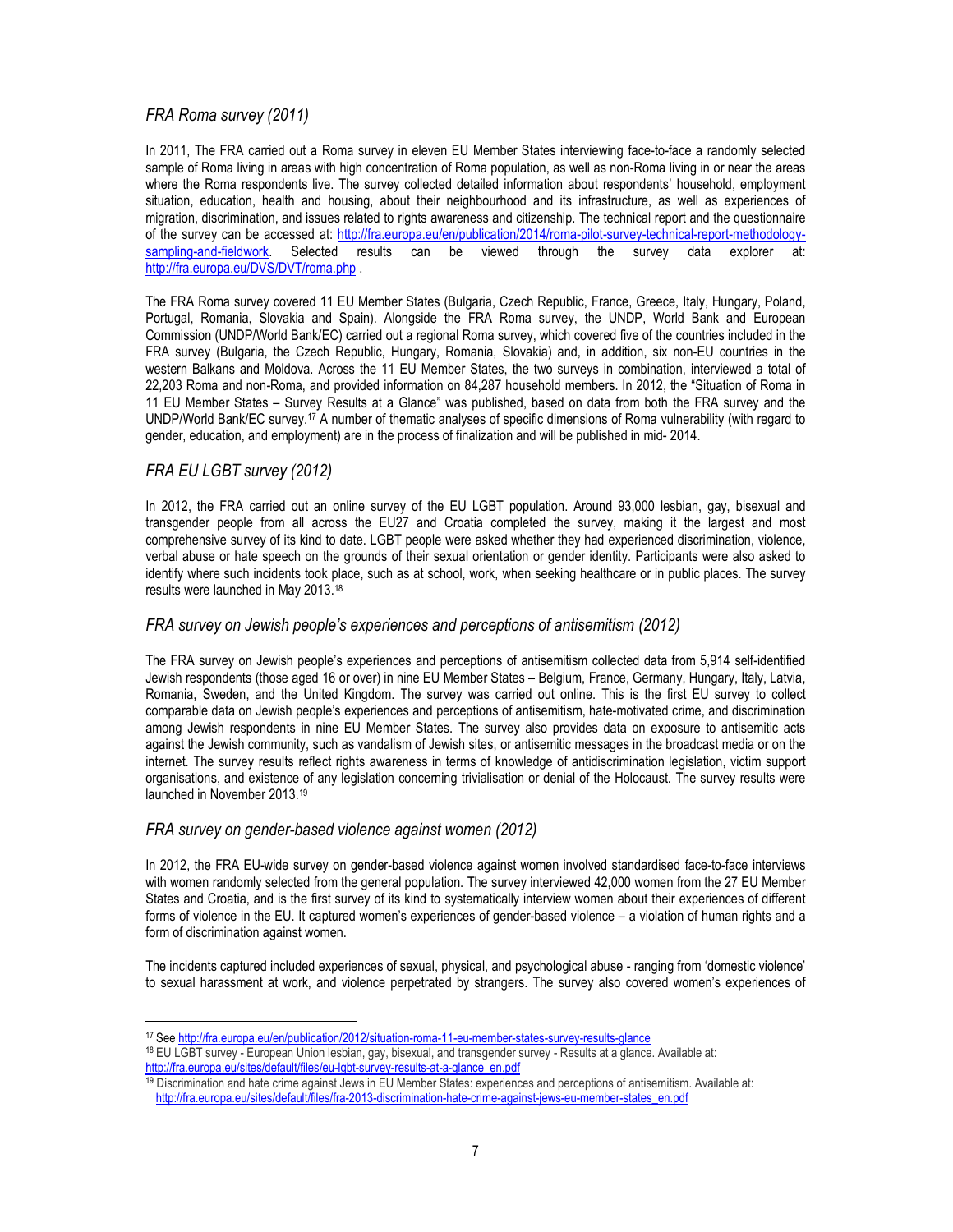stalking and cybercrime, and asked adult women about their childhood experiences of violence. The survey results were launched in March 2014.<sup>20</sup>

#### \*\*\*\*\*\*\*\*\*\*\*\*\*\*\*\*\*\*\*\*

The success of the FRA's surveys carried out in the last years has meant that the Agency is well-placed to undertake largescale quantitative survey research on various themes in the field of fundamental rights. These large-scale surveys have mapped the scale and nature of particular fundamental rights issues, producing comparable data on, for example, experiences of discrimination.

In turn, through the development of its surveys, FRA has gained experience in methodologies for sampling and interviewing respondents from elusive populations across the EU.

Future surveys of the Agency aim to compare selected key results and findings over time: by identifying main tendencies through the provision of trend analyses, and by assessing achievements in policy implementation through the measurement of key indicators. Indicators capable of facilitating more standardised measurements of progress in the realisation of fundamental rights are in a state of ongoing development. The results of this work will provide valuable evidence on the situation on the ground concerning enjoyment and violations of fundamental rights and will also support the work on developing fundamental rights indicators on migrant integration building upon relevant work on outcome indicators within the frame of the Zaragoza pilot study on common integration indicators by Eurostat and other key actors.

### 2.3. Preparatory work for the Second European Union Minority Minorities and Discrimination Survey (EU-MIDIS II)

The first EU-MIDIS survey in 2008 was the first comprehensive survey to collect and document the experiences of discrimination, racist victimisation, and policing of ethnic minorities and immigrants across Europe and is the largest EUwide survey of its kind.

In first quarter of 2014 FRA has engaged in stakeholder and expert consultations to develop the overall design of the EU MIDIS II survey. The collection of stakeholder inputs has been achieved through meetings and other consultations focusing on the scope and aims of the survey, the policy needs at European, national, regional, and local levels related to the content areas of the survey, and the technical aspects of the survey methodology.

In 2014, FRA also conducted a cognitive pre-test study to inform and develop the design of the second EU MIDIS survey across Europe. The aim of the EU-MIDIS II pre-test was to:

1) Test the feasibility of selected survey questions with respondents from the target groups

 $\overline{a}$ 

2) Further develop and improve the EU-MIDIS II survey questionnaire and methodological approach

To this end, the pre-test applied mainly qualitative methods to explore the ways in which respondents in different Member States and with different ethnic or immigrant background understand selected key concepts related to their fundamental rights, and the extent to which existing survey questions are adequate in describing their situation. The main research objectives of the EU-MIDIS II pre-test were to collect information regarding minority groups' experiences of discrimination in relation to the following areas: looking for work, employment and working conditions, health, housing, and living conditions, and education. The cognitive topic guide also collected information related to respondents' experiences of violence and harassment, their views on intergroup relations, level of integration and social inclusion, and demographic characteristics.

To examine whether the proposed survey questions are comprehensible, acceptable, valid, and comparable across countries, the EU-MIDIS II pre-test was carried out in the following eight EU Member States: Belgium, Croatia, Greece, Hungary, Italy, Malta, Romania, and the United Kingdom. A total of 280 persons with an immigrant or ethnic minority background, including Roma, were interviewed. In addition and prior to the pre-test fieldwork, a panel of eight experts experienced in cross-national research of immigrants and ethnic minorities or in cognitive pre-testing provided input into the draft pre-test questionnaire and other research tools.

<sup>&</sup>lt;sup>20</sup> Violence against women: an EU-wide survey. Main results report. http://fra.europa.eu/sites/default/files/fra-2014-vaw-survey-mainresults-apr14\_en.pdf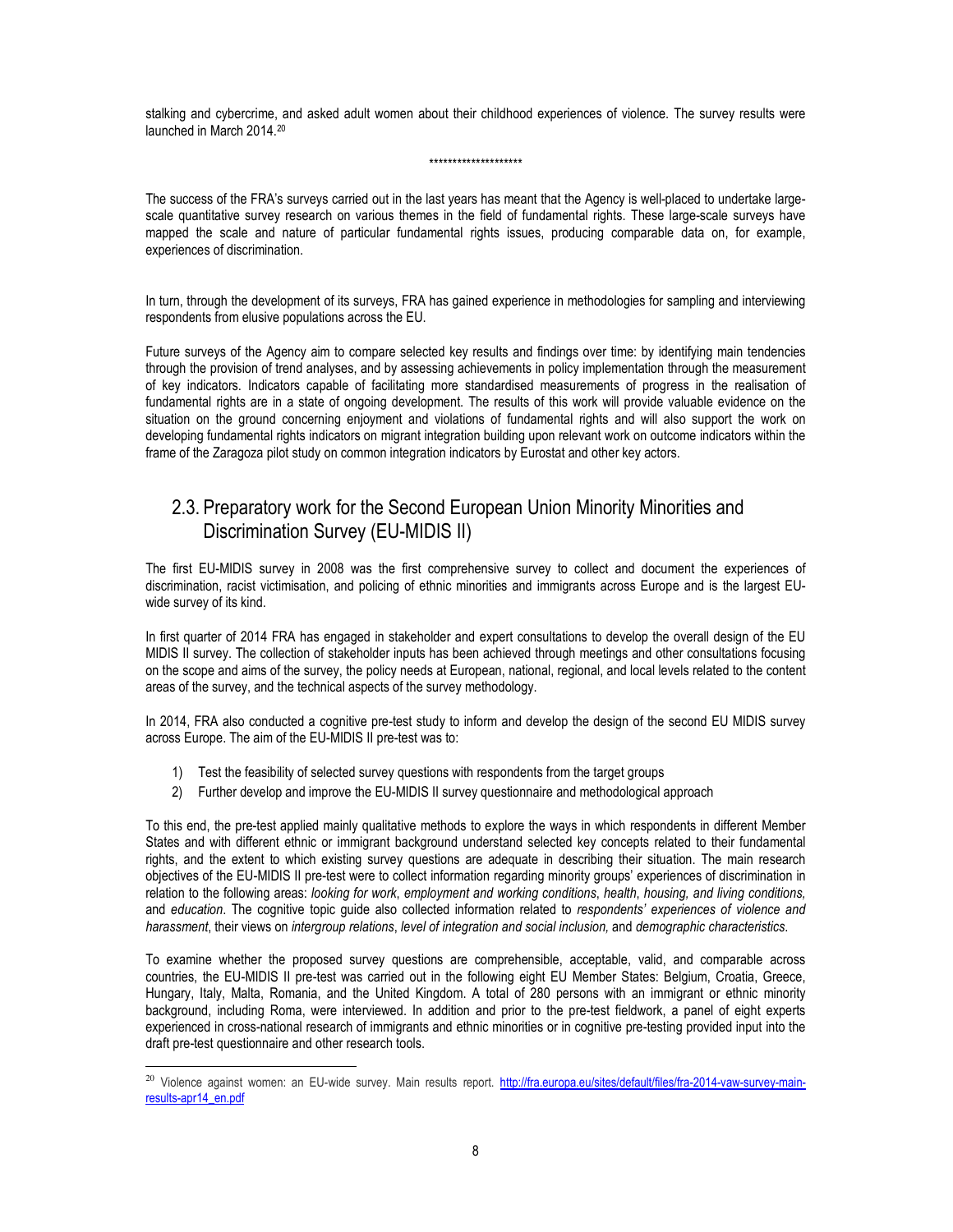## 3. Contract Objectives and Expected Results

### 3.1. Overall objective

The overall objective of the contract is the implementation of the Second European Union Minorities and Discrimination Survey (EU-MIDIS II). All tasks carried out under this contract shall be executed respecting the relevant legislation and in compliance with the ICC<sup>21</sup>/ESOMAR<sup>22</sup> International Code of Marketing and Social research practice<sup>23</sup> and the WAPOR24/ESOMAR Guide for Opinion Polls.<sup>25</sup>

The overall objectives of the EU-MIDIS II survey are:

- 1. To collect comparable data in all 28 EU Member States to support the EU in protecting the fundamental rights of persons with immigrant or ethnic minority background, including Roma.
- 2. To use the data to populate core indicators for measuring progress in the implementation of the EU Framework for National Roma Integration Strategies.
- 3. To use the data to populate indicators on immigrant integration.
- 4. To apply a research design that enables analysis of trends over time with respect to selected results from the first EU MIDIS survey in 2008.
- 5. To develop survey instruments (for example, the questionnaire) and further refine research methodologies for sampling and surveying so-called 'hard-to-reach' or 'elusive' populations. These instruments and methodologies shall take into account differences both within as well as across countries with respect to: (a) language and culture and (b) the distribution of the target populations in different regions and localities.

Gender, age, and disability issues will be mainstreamed throughout the survey, as appropriate.

### 3.2. Scope of work – general

The scope of the work that the contractor is expected to undertake encompasses all aspects of work relating to the EU-MIDIS II survey, including, but not necessarily limited, to the following project activities:

- background research and preparatory work
- development of a sampling design and sampling plans
- finalisation of the questionnaire (together with the FRA)
- development of survey tools
- translation of the questionnaire and survey tools
- interviewer selection
- interviewer training
- all fieldwork/data collection (pilot and full-scale survey)
- quality assurance quality control in all stages of the survey life cycle
- media monitoring during the fieldwork phase
- data coding, entry and processing
- data weighting

 $\overline{a}$ 

- calculation of selected indicators and tabulation of results
- progress and technical reports

The contractor shall assume complete legal responsibility for work undertaken for the FRA under the terms of the contract. The contractor shall be the sole contact point with the FRA, with responsibility for ensuring the quality, consistency, and timeliness of work carried out in each country selected to take part in the survey.

<sup>21</sup> ICC: International Chamber of Commerce - The World Business Organisation

<sup>&</sup>lt;sup>22</sup> ESOMAR: The European Society for Opinion and Market Research

<sup>&</sup>lt;sup>23</sup> Available at: http://www.esomar.org/publications-store/codes-guidelines.php

<sup>24</sup> WAPOR: World Association for Public Opinion Research

<sup>25</sup> Available at: http://wapor.org/pdf/ESOMAR\_Codes&Guidelines\_OpinionPolling\_v5.pdf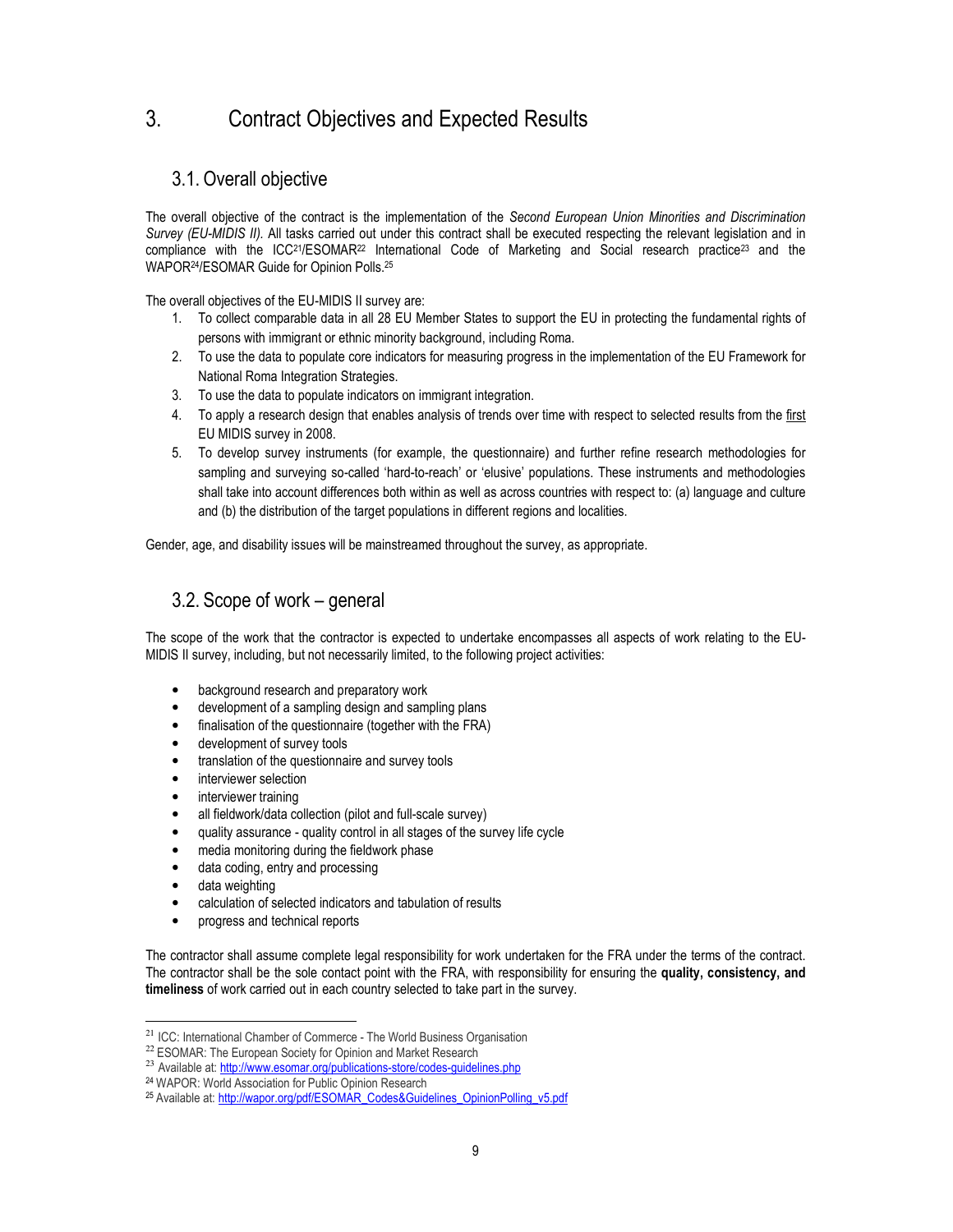In order to manage a cross-national survey efficiently and effectively, the contractor shall set organisational and survey quality standards for all participating survey organisations and/or local experts; roles and responsibilities shall be clearly delineated and communicated throughout all levels (see Section 7). These requirements refer to the organisation of the work, not to the legal or financial structure of the contractor.

The contractor shall organise their own central management and coordination team to oversee all aspects of work relating to the survey undertaken in the 28 EU Member States. Alongside the central management and coordination team, the contractor shall organise for each EU Member State a national fieldwork and data coordination team. It is the primary responsibility of the contractor's central management and coordination team to report regularly to the FRA on the progress of the work of each national team. In addition, the contractor shall also provide the FRA with a direct contact person from each national team, who may be contacted by the FRA directly, when necessary.

The contractor shall develop a quality assurance and control plan that clearly outlines all relevant procedures, such as monitoring the quality in all stages of the survey life cycle and of all project deliverables. The draft quality assurance and control plan will be taken into account when awarding the contract and will be discussed at the inception meeting. The final control plan shall be annexed to the inception report (Deliverable 1) and after the implementation of the survey the contractor shall report on the quality control strategy used and the way it was implemented (Deliverable 12). The quality assurance and control plan identifies the key indicators that will be monitored throughout the preparation and implementation of the survey, includes remedies for eventual problems, and outlines how the contractor will report on the quality assurance and control in each stages. The contractor shall assure that all information is collected that is required to assess whether the targets specified in the quality assurance and control plan are met.

The EU-MIDIS II is a comparative cross-national/cross-cultural survey. To ensure comparability between countries and/ or target groups, the contractor shall ensure that methods and procedures are applied consistently in all countries surveyed in compliance with the technical specifications within the time frame allocated to the project. If during the preparatory stages of the survey the contractor identifies any barriers to the consistent application of these methods and procedures, they may propose to the FRA fully justified alternatives for approval.

For a more detailed description of the tasks to be carried out and the deliverables see section 4 (Specific Activities) and section 5 (Deliverables) of these technical specifications.

### 3.3. Scope of work – specific

The EU-MIDIS II survey shall cover all 28 European Union Member States (http://europa.eu/about-eu/countries/membercountries/index\_en.htm).

To reach the objectives of the project, the contractor shall use quantitative survey research methods. The survey data shall be collected through the use of a standardised interviewing technique, keeping a concurrent fielding period across all 28 participating Member States. The survey interviews will be carried out face-to-face in each country by interviewers who have completed in-depth, in-person training dedicated to the topics of the survey. The use of automated survey systems (electronic data collection) such as computer-assisted personal interview (CAPI), computer-assisted self-interview (CASI) or audio computer-assisted self-interview (ACASI, text-CASI and video-CASI) etc. shall be applied and customised if and to the extent these are appropriate and feasible. If CAPI interviewing is not feasible in some countries, the interviews can be carried out using paper questionnaires (PAPI) following approval by FRA.

The interviews will be conducted using a standardised questionnaire. The source questionnaire will be developed by the FRA and delivered to the contractor in English. Respondents in all countries surveyed shall be offered the possibility to reply to the survey questions in the official language(s) of each EU Member State (so called 'target languages'), as well as in their preferred 'first'26 language (in case respondents are not proficient in the target language of the questionnaire) (see Translations).

The project activities shall be carried out in two Phases (see Table 2 in Section 4).

<sup>&</sup>lt;sup>26</sup> 'First' language refers to the language in which the respondent feels most proficient.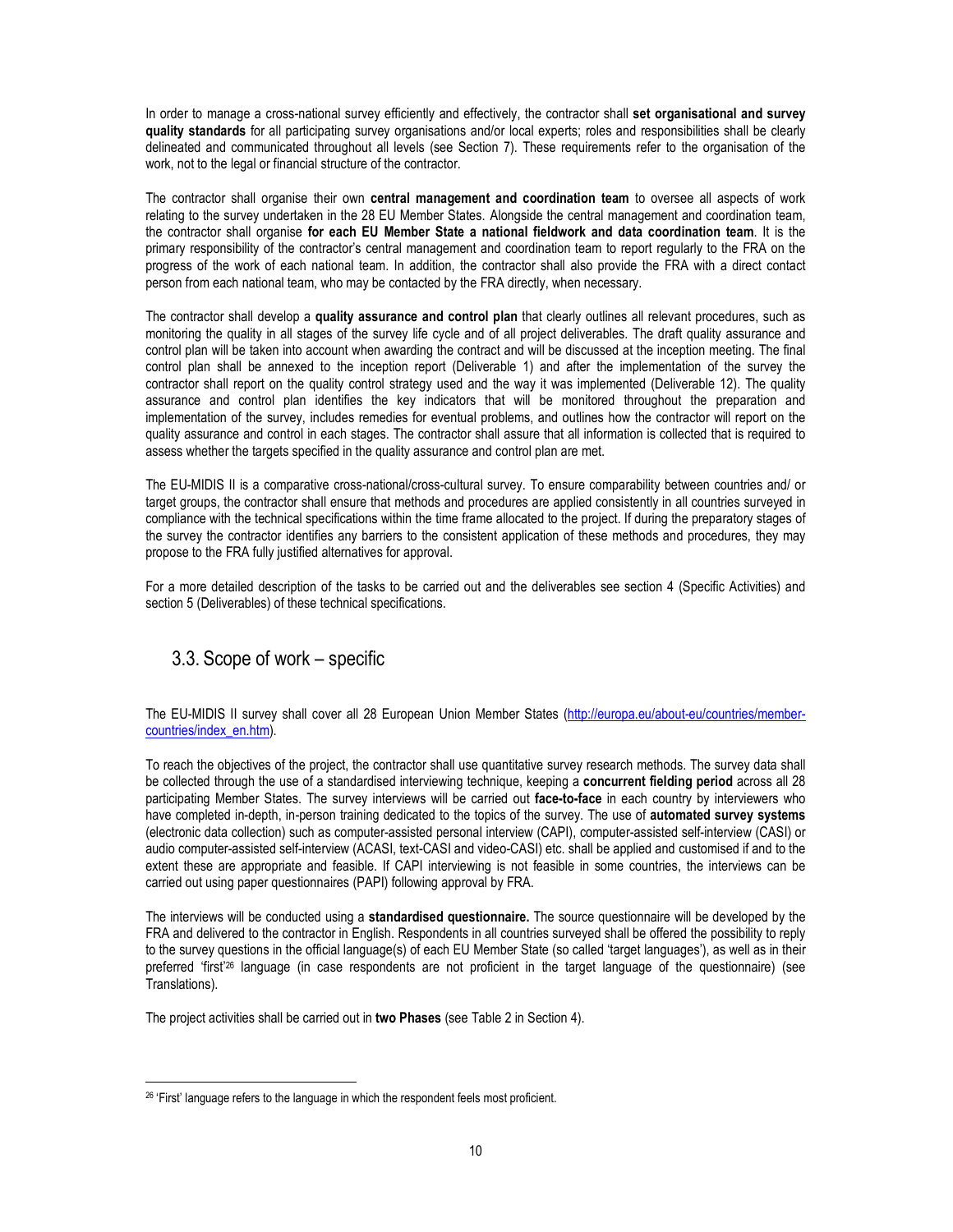Phase 1 includes the following: all preparatory work; sampling; development of survey tools and translations; pilot survey; data collection: a minimum of at least 10,150 successfully completed interviews spread across all 28 EU Member States (net sample size; this must not include respondents who have only answered the screening questions without completing the full questionnaire); media monitoring during the time of the fieldwork; and all activities related to: survey quality assurance; data coding, entry and processing; weighting; calculation of selected indicators and tabulation of results; and interim technical reporting.

Pilot survey: During Phase 1 and prior to the implementation of the full-scale survey, the contractor shall carry out a pilot survey of the full questionnaire in all 28 EU Member States (see Pilot and pilot report). During the fielding of the pilot a minimum of at least 840 interviews in total shall be successfully completed ranging between 20 and 40 interviews per EU Member State and dependent on the number of groups to be surveyed in each country.

Phase 2 includes a minimum of at least 20,000 successfully completed interviews (not including the 10,150 interviews completed in Phase 1) spread across all 28 EU Member States (net sample size – as above); media monitoring during the time of the fieldwork; and all activities related to: survey quality assurance; data coding, entry and processing; weighting; calculation of selected indicators and tabulation of results; and the final technical reporting.

The execution of Phase 2 is dependent on the availability of funding in the FRA's Annual Work Programme 2015 and on the completion by the contractor of data collection and fieldwork from Phase 1. FRA will establish the availability of funding at an early stage in the project, so that the related activities of Phase 1 and Phase 2 (media monitoring; interviews; reporting on the fieldwork; data coding, entry and processing) will be carried out concurrently.

Please note: respondents interviewed in Phase 1 cannot be interviewed again in Phase 2. The entire gross sample (as necessary for achieving the target minimum net sample size of Phase 1 + Phase 2: n=30,150 respondents) across all 28 EU Member States shall be drawn in Phase 1 (see Sampling in Section 4).

In order for the survey to achieve the required minimum net sample size, a realistic gross sample size must be set for each country and group, considering the various factors which might lead some initially contacted respondents not to participate in the survey, or considering households which cannot be contacted during the fieldwork.

For a more detailed description of the work see section 4 (Specific Activities) and section 5 (Deliverables).

### 3.4. Target population: terms and definitions

The target population of the survey is individuals aged 16 or over, living in private households (e.g. all persons living in the households surveyed during the reference week, and those persons absent from the household for short periods due to studies, holidays, illness, business trips, etc.), who have an immigrant or ethnic minority background and whose usual place of residence is in the territory of the EU Member States included in the survey (see complete country/groups list below).

The terms 'immigrant', 'immigrant background' or 'ethnic minority' may have different meanings in different Member States, but they are used here to capture a range of individuals that are vulnerable to or at risk of social exclusion and/or discriminatory treatment and criminal victimisation, including also potentially 'racially', 'ethnically' or 'religiously' motivated discrimination and victimisation.

For the purposes of this survey, a person is considered as being a '1st generation immigrant' if they were born in a non-EU country (i.e. in a so called 'third country') $27$ , their usual place of residence is in the territory of the survey country, and they have been living in the survey country for at least the last 12 months. Therefore the term '1st generation immigrant' includes both citizens and non-citizens of the country surveyed irrespective of their formal residence status.

The term 'recent immigrant' refers in the context of the survey to a person who was born in a non-EU country ('third country'), has immigrated to an EU Member State in the last 10 years (from 2004 to date), whose usual place of residence is in the territory of the country to be surveyed, and has been living in the survey country for at least the last 12 months. The term 'recent immigrant' includes both citizens and non-citizens of the country surveyed.

<sup>&</sup>lt;sup>27</sup> For a definition of the term 'third country' as used in the Treaties, see Eurofound website. Available at: http://www.eurofound.europa.eu/areas/industrialrelations/dictionary/definitions/thirdcountrynationals.htm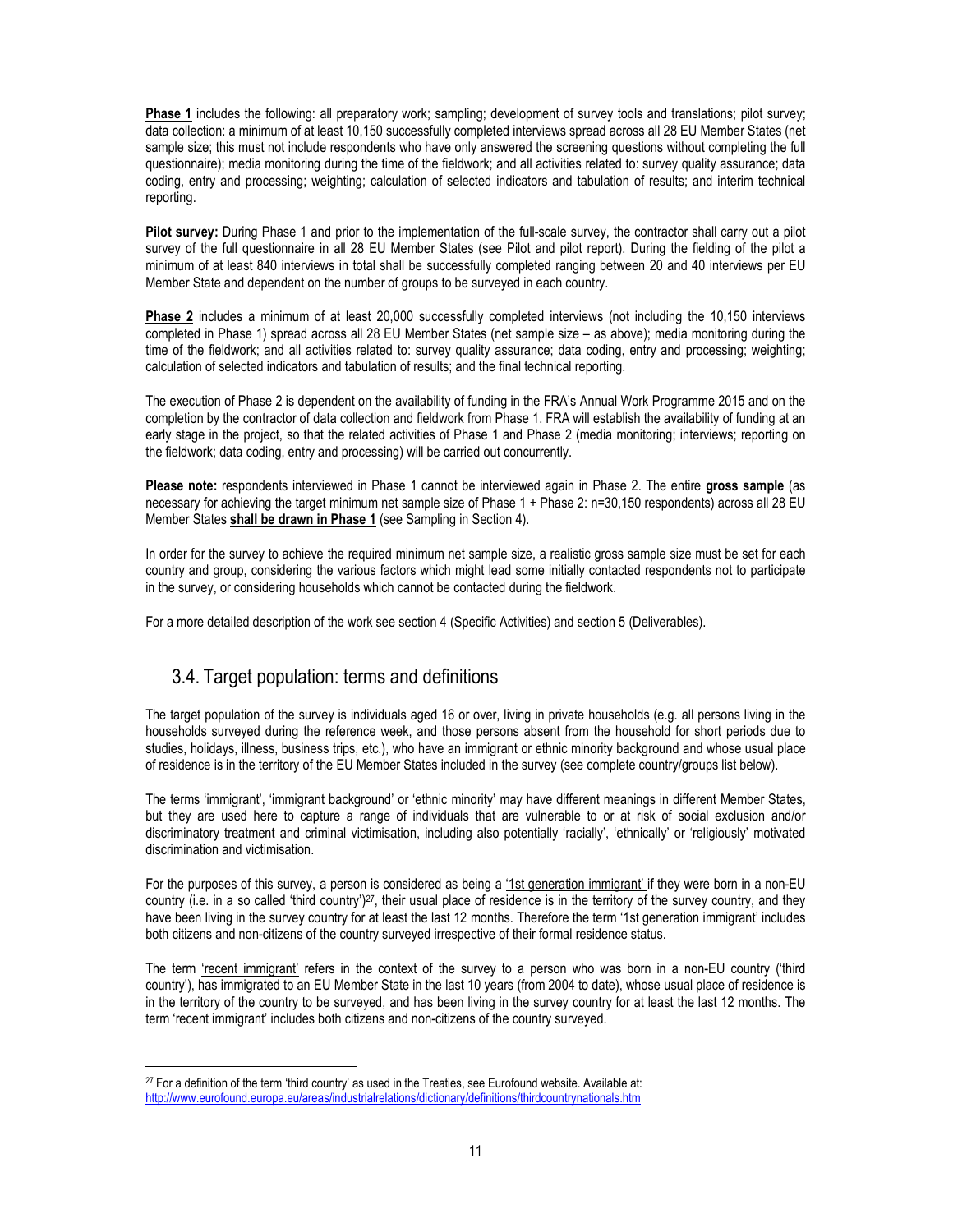In the context of the survey, the term 'third country national' (TCN) refers to a person who was born in a country that is currently not a member of the EU.

In the context of the survey, the term '2<sup>nd</sup> generation' refers to persons who were born in one of the current EU Member State, whose usual place of residence is in the territory of the survey country, and who have at least one parent born in a non-EU country ('third country'). The term '2<sup>nd</sup> generation' includes both citizens and non-citizens of the survey country irrespective of their formal residence status.

In the context of the survey, persons who were born in Algeria, Egypt, Libya, Morocco, Sudan, or Tunisia, are referred to as immigrants from North Africa ('North Africans').

In the context of the survey, persons who were born in another African country not listed under 'North Africans', including Somalia and the Caribbean are referred to as 'Sub-Saharans and persons of African descent'.

For the purpose of the survey the term 'South Asian' encompasses persons who were born in India, Bangladesh, Pakistan, Bhutan, Nepal, Sri Lanka and Maldives; persons who were born in another country in Asia are referred to as 'Asians'.

The term 'Roma' is commonly used in political documents of the EU as an overarching term that encompasses diverse groups of people that include names like Roma, Sinti, Kalé, Travellers, Gens du voyage, Manouches, Ashkali, and Boyash.<sup>28</sup>

For the purpose of the survey the term 'Roma' refers to persons who self-identify as 'Roma' or as one of the other groups which are subsumed under the term 'Roma'.

In the context of the survey, the term 'Roma' refers to autochthonous 'Roma' minorities within selected EU Member States and does not encompass 'Roma' migrants within the EU.

The distribution of target groups to be surveyed in each EU Member State is presented in Table 1.

| <b>MS</b> |   | <b>Persons to be surveyed</b>                               |
|-----------|---|-------------------------------------------------------------|
| AT        | 1 | Immigrants from Turkey: 1st generation                      |
|           | 2 | Descendants of immigrants from Turkey: 2nd generation       |
|           | 3 | Sub-Saharans and persons of African descent                 |
| BE        | 1 | Immigrants from Turkey: 1st generation                      |
|           | 2 | Descendants of immigrants from Turkey: 2nd generation       |
|           | 3 | Immigrants from North Africa: 1st generation                |
|           | 4 | Descendants of immigrants from North Africa: 2nd generation |
|           | 5 | Sub-Saharans and persons of African descent                 |
| ВG        | 1 | Roma                                                        |
| CY        | 1 | Asians                                                      |
| <b>CZ</b> | 1 | Roma                                                        |
| DE        | 1 | Immigrants from Turkey: 1st generation                      |
|           | 2 | Descendants of immigrants from Turkey: 2nd generation       |
|           | 3 | Sub-Saharans and persons of African descent                 |
| DK        | 1 | Immigrants from Turkey: 1st generation                      |
|           | 2 | Descendants of immigrants from Turkey: 2nd generation       |
|           | 3 | Sub-Saharans and persons of African descent                 |

#### Table 1: Target groups per country to be surveyed

<sup>28</sup> European Commission, COM(2011) 173 final, Communication from the Commission to the European Parliament, The Council, The European Economic and Social Committee and the Committee of the Regions, An EU Framework for National Roma Integration Strategies up to 2020. Available at: http://register.consilium.europa.eu/doc/srv?l=EN&f=ST%208727%202011%20INIT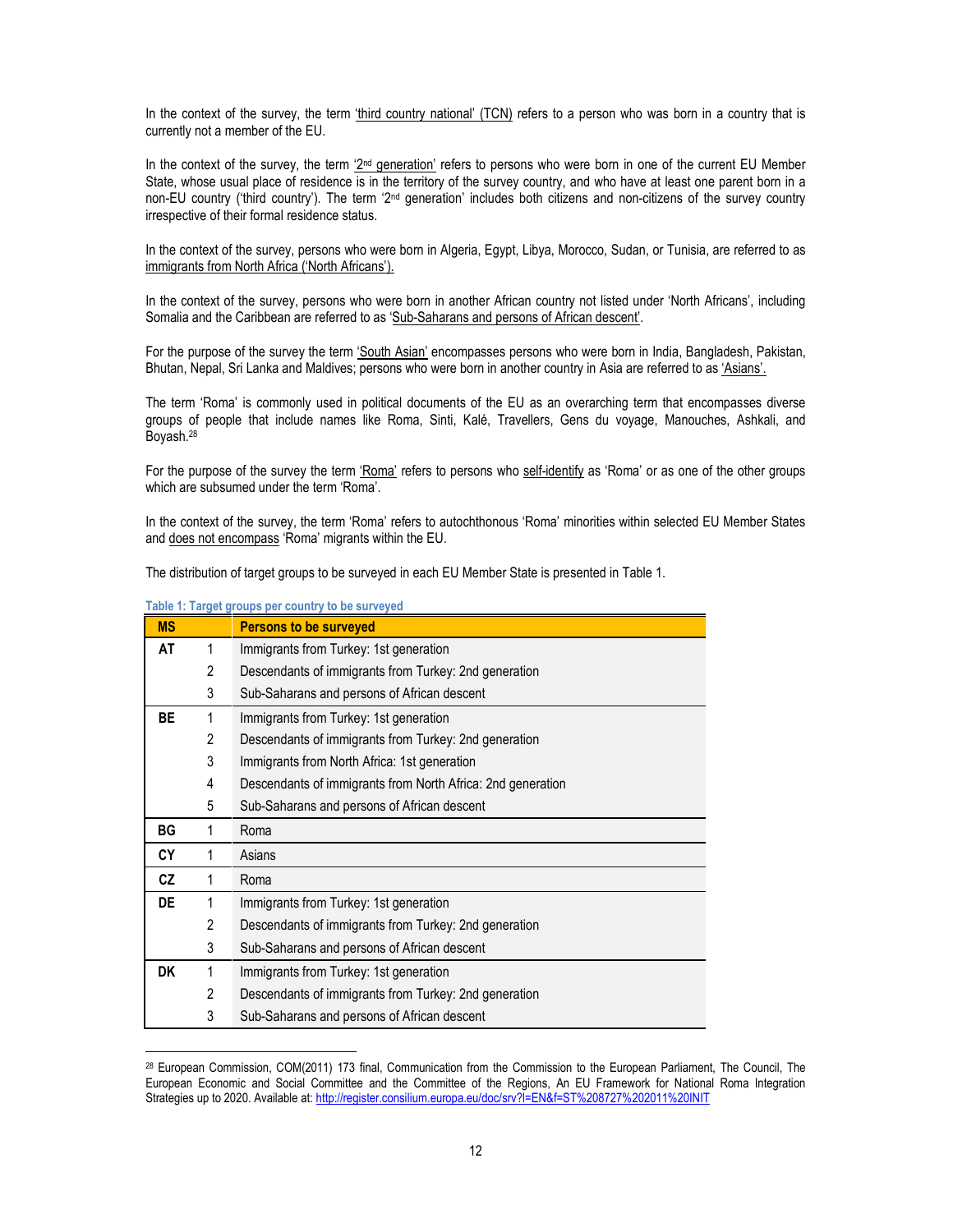| EE        | 1           | Recent immigrants (TCN*)                                    |
|-----------|-------------|-------------------------------------------------------------|
|           | 2           | Russian minority                                            |
| EL        | 1           | Roma                                                        |
|           | 2           | South Asians                                                |
| ES        | 1           | Roma                                                        |
|           | 2           | Immigrants from North Africa: 1st generation                |
|           | 3           | Descendants of immigrants from North Africa: 2nd generation |
|           | 4           | Sub-Saharans and persons of African descent                 |
| FI.       | 1           | Sub-Saharans and persons of African descent (Somali)        |
| <b>FR</b> | 1           | Immigrants from Turkey: 1st generation                      |
|           | 2           | Descendants of immigrants from Turkey: 2nd generation       |
|           | 3           | Immigrants from North Africa: 1st generation                |
|           | 4           | Descendants of immigrants from North Africa: 2nd generation |
|           | 5           | Sub-Saharans and persons of African descent                 |
| HR        | 1           | Roma                                                        |
| HU        | 1           | Roma                                                        |
| IE        | 1           | Sub-Saharans and persons of African descent                 |
| IT        | 1           | South Asian                                                 |
|           | 2           | Immigrants from North Africa: 1st generation                |
|           | 3           | Descendants of immigrants from North Africa: 2nd generation |
|           | 4           | Sub-Saharans and persons of African descent                 |
| LT        | 1           | Recent immigrants (TCN*)                                    |
|           | 2           | Russian minority                                            |
| LU        | 1           | Recent immigrants (TCN*)                                    |
| LV        | 1           | Recent immigrants (TCN*)                                    |
|           | 2           | Russian minority                                            |
| МT        | 1           | Sub-Saharans and persons of African descent                 |
| <b>NL</b> | 1           | Immigrants from Turkey: 1st generation                      |
|           | 2           | Descendants of immigrants from Turkey: 2nd generation       |
|           | 3           | Immigrants from North Africa: 1st generation                |
|           | 4           | Descendants of immigrants from North Africa: 2nd generation |
| PL        | 1           | Recent immigrants (TCN*)                                    |
| РT        | 1           | Roma                                                        |
|           | 2           | Sub-Saharans and persons of African descent                 |
| <b>RO</b> | 1           | Roma                                                        |
| SE        | 1           | Immigrants from Turkey: 1st generation                      |
|           | 2           | Descendants of immigrants from Turkey: 2nd generation       |
|           | 3           | Sub-Saharans and persons of African descent                 |
| SI        | 1           | Recent immigrants (TCN*)                                    |
| SK        | $\mathbf 1$ | Roma                                                        |
| UK        | 1           | South Asians                                                |
|           | 2           | Sub-Saharans and persons of African descent                 |
|           |             |                                                             |

\* TCN: 'Third Country National'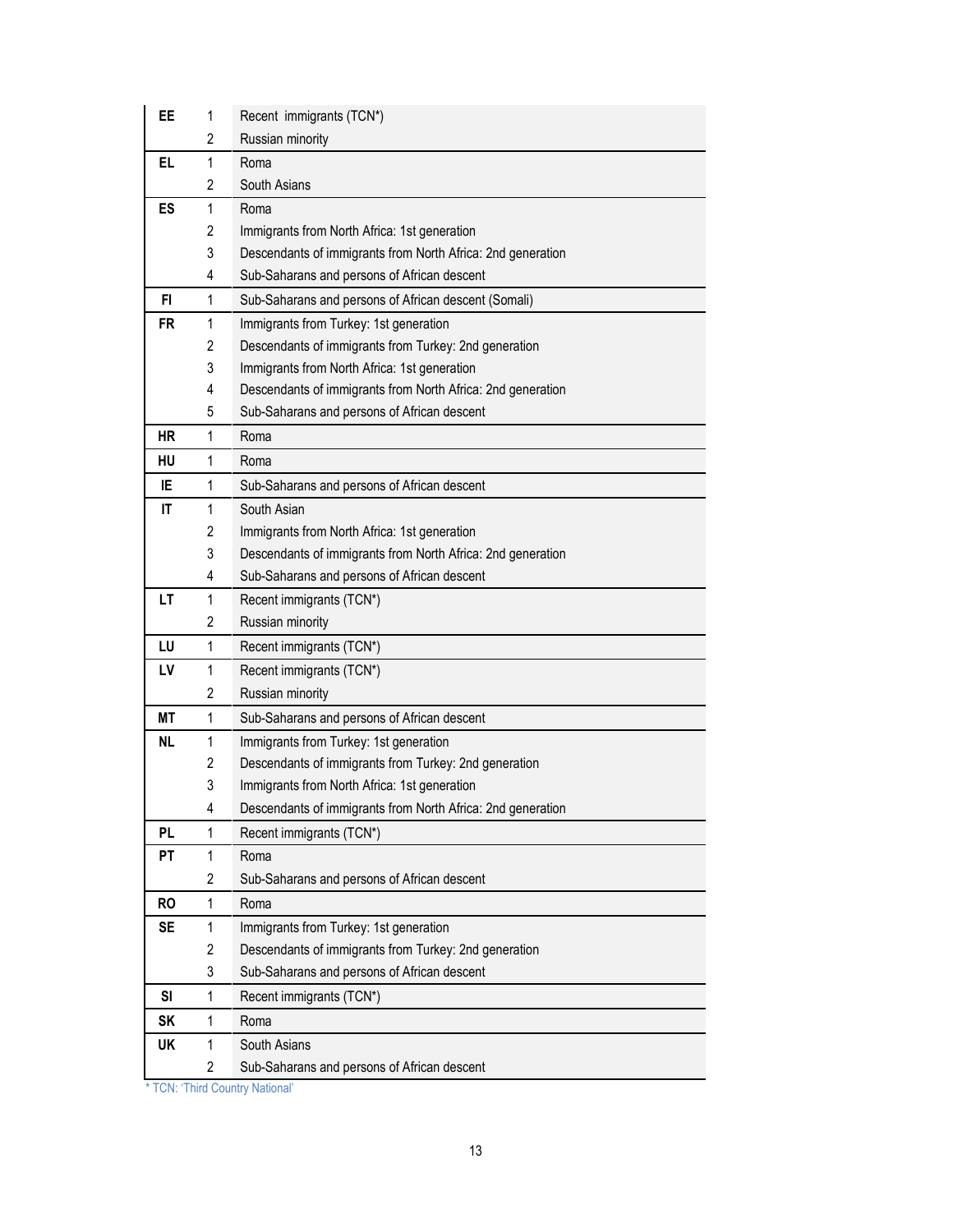The eligibility of a respondent for an interview will be established with a set of screening questions to be developed by FRA in close co-operation with the contractor.

### 3.5. Expected results

The contractor is expected to carry out the work as described in Section 4 resulting in deliverables as presented in Section 5.

## 4. Specific Activities

#### Please note:

The contractor shall comply strictly with **national and EU data protection legislation**, especially Regulation EC No. 45/2001 and Directive 95/46/EC, as well as regulation EC No. 322/97 on the processing of data for statistical purposes. In particular, data collected in interviews carried out with individuals in respect of their personal experiences will be processed anonymously, ensuring that the person cannot be identified. With respect to data subjects interviewed on an identified basis as a result of their contact details being known, the FRA shall be entitled to request and obtain access to the data processed on its behalf from contractors at any time. The FRA shall be informed promptly by contractors of any request of access and rectification that they receive directly from data subjects; contractors shall await instructions from the FRA before responding to any such request, and shall act promptly upon receiving instructions from the FRA.

This section describes the activities that the contractor shall carry out during the project life cycle.

Table 2 provides an overview of the activities in Phase 1 and Phase 2. The activities included in Phase 2 presuppose that the corresponding activity listed under Phase 1 has been initiated, and that all the same conditions are fulfilled in carrying out the activities of Phase 2 as specified later in the description for each activity in Phase 1.

Phase 2 starts with activities related to activity 1.8 of Phase 1 (Media monitoring). For ease of reading, the activities in Phase 2 have been numbered to correspond with the similar activities in Phase 1 – that is, in Phase 2 there are no activities 2.1-2.7, as the corresponding work has already been carried out by the contractor when executing activities 1.1-1.7.

|      | Phase 1                                                         |      | <b>Phase 2</b>                                                  |
|------|-----------------------------------------------------------------|------|-----------------------------------------------------------------|
|      | 1.1 Background research and preparatory work                    |      |                                                                 |
|      | <b>1.2</b> Development of sampling plans                        |      |                                                                 |
| 1.3  | Questionnaire finalisation and development of survey<br>tools   |      |                                                                 |
|      | 1.4 Translations of survey questionnaire and survey tools       |      |                                                                 |
|      | 1.5 Interviewer selection                                       |      |                                                                 |
|      | 1.6 Pilot and pilot report                                      |      |                                                                 |
|      | 1.7 Interviewer training                                        |      |                                                                 |
| 1.8  | Media monitoring                                                | 2.8  | Media monitoring                                                |
|      | 1.9 Data collection Phase 1 (Interviews: n=10,150)              | 2.9  | Data collection Phase 2 (Interviews: n=20,000)                  |
|      | 1.10 Data coding, entry and processing                          | 2.10 | Data coding, entry and processing                               |
|      | 1.11 Weighting                                                  | 2.11 | Weighting                                                       |
| 1.12 | Calculation of selected indicators and tabulation of<br>results | 2.12 | Calculation of selected indicators and tabulation of<br>results |

#### Table 2: Activities to be carried out according to Phase 1 and Phase 2 of the project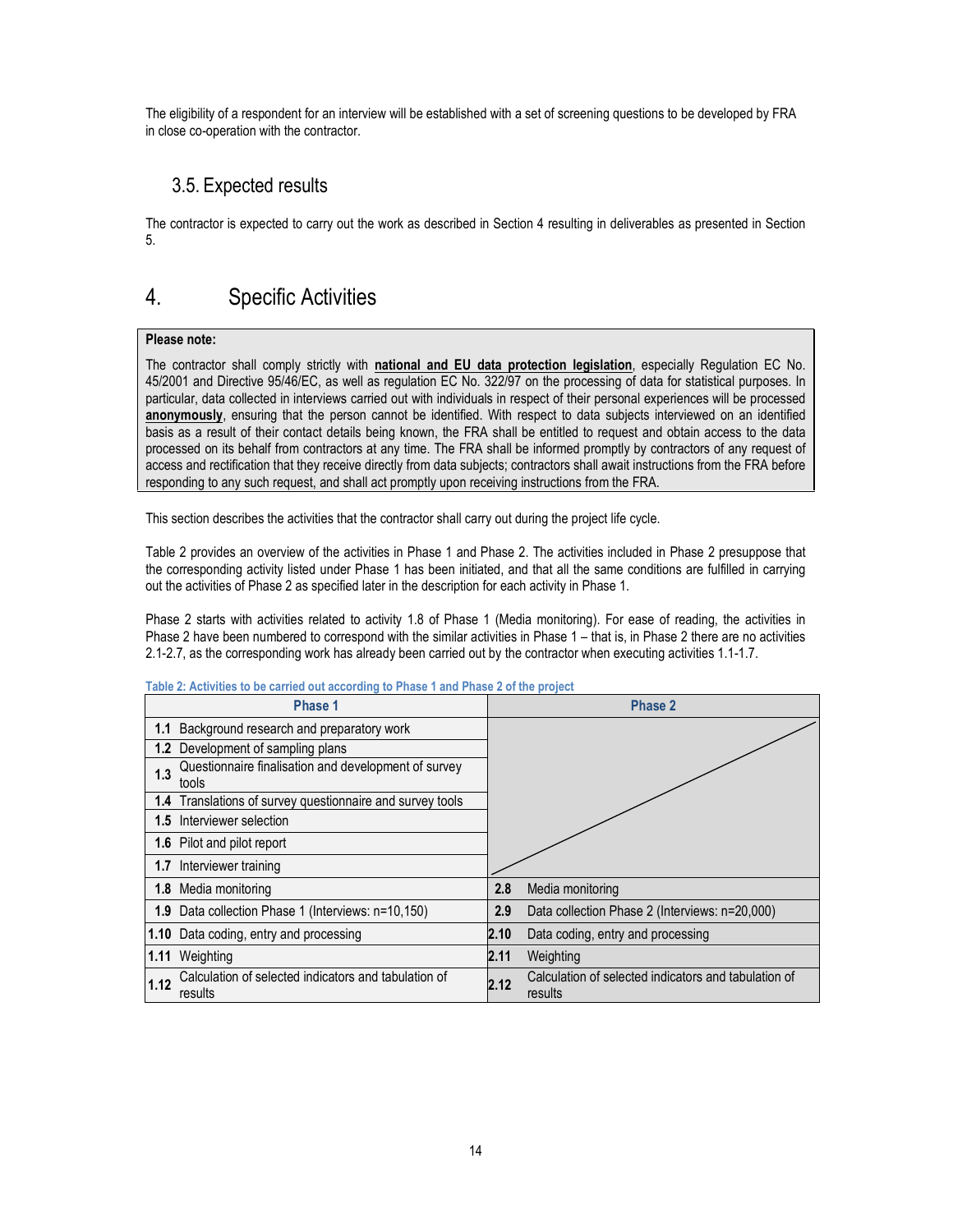### 4.1. Phase 1

This section describes the activities that the contractor is expected to carry out during Phase 1 of the project.

#### Activity 1.1: Background research and preparatory work

Preparatory work shall involve the collection of information that is necessary to successfully carry out the project activities. The contractor shall collect and analyse existing information from different sources, such as national/ local administrative bodies, national quantitative surveys, qualitative research, national and local NGOs and/or other civil and international society organisations, international organisations etc. in order to determine the size, characteristics, and geographic distribution of the EU-MIDIS II target population/ target groups in each EU Member State and identify relevant sampling frames. This information shall contribute to the development and validation of overall sampling design and the country/ group-specific sampling frames.

The contractor shall use the collected information to ensure conceptual and measurement equivalence of the core concepts of the EU-MIDIS II survey across countries and target groups. FRA will provide the contractor with the results of the EU-MIDIS II pre-test study.

The contractor, in close consultation with FRA, shall also establish links with national/ local organisations, municipal offices, and communities working with or in close co-operation with the target groups to be surveyed in each EU Member State, as necessary for carrying out the preparatory work and other project activities. This shall contribute to the development and validation of the country-specific and group-specific sampling frames and sampling plans and also facilitate access to hardto-reach-respondents.

The contractor shall conduct a mapping exercise with regard to identification of relevant media sources (print and online) that will be monitored during the fieldwork in Phase 1 and Phase 2 (see activities 1.8. and 2.8).

#### Activity 1.2: Development of sampling plans

#### Target population(s)

The EU-MIDIS II survey aims to gather information on the extent and nature of discriminatory treatment and fundamental rights violations as experienced by persons that are considered to be vulnerable to victimisation and discrimination (see Section 3.1 Overall objective). In this regard, the set of units to be targeted for sampling are broadly termed as 'immigrants', 'descendants of immigrants', 'ethnic minorities' or 'national minorities' and 'Roma' to reflect the particular situation in EU Member States with respect to histories of past, recent immigration and settlement, and the degree to which certain individuals/ groups are considered to be vulnerable to social exclusion, victimisation and discrimination.

The target population of the survey is individuals aged 16 or over, living in private households (e.g. all persons living in the households surveyed during the reference week, and those persons absent from the household for short periods due to studies, holidays, illness, business trips, etc.), who have an immigrant or ethnic minority background and whose usual place of residence is in the territory of the EU Member States included in the survey (see also Section 3.4 Target population).

The eligibility of a respondent for an interview will be established with a set of screening questions, which the contractor shall develop in close co-operation with the FRA. The final set of screening questions for use in each EU Member State and with regard to each target group shall be submitted for the approval of the FRA before their use in the field.

The EU-MIDIS II is a comparative survey and its target groups shall be addressed and identified as specified in Section 3.4 Target Population and Table 1. The following listing displays the comparative scope of the survey:

- Roma in 9 EU Member States
- Russian national minorities in 3 EU Member States
- Immigrants from Turkey and their descendants in 7 EU Member States
- Immigrants from North Africa and their descendants in 5 EU Member States
- Immigrants from South Asia and Asia in 4 EU Member States
- Recent immigrants from non-EU/EFTA countries in 6 EU Member States
- Persons of Sub-Saharan or African descent in 13 Member States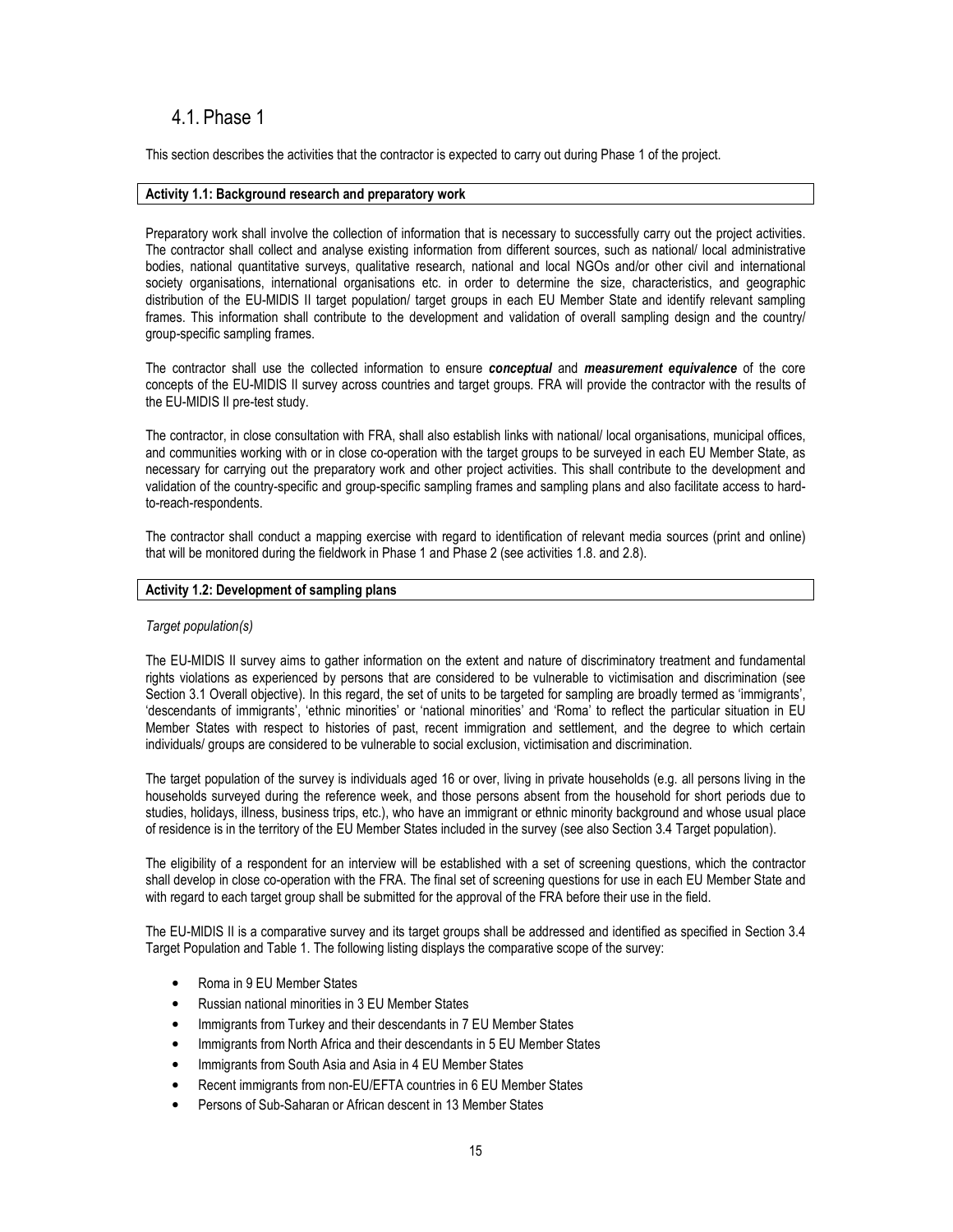In some countries, the target populations are hard-to-reach and have been classified as 'elusive' due to the following characteristics:

- The target population is relatively small and/or dispersed
- Its members are hard to identify
- There is no sampling frame or available sampling frame(s) are incomplete
- Its members do not want to self-identify
- Its members are mobile or reclusive

Due to these factors, sampling of elusive populations cannot rely on the same principles that apply for sampling the general population. Therefore, the contractor shall develop and implement the appropriate procedures for sampling the target groups of the survey.

#### Sampling design

EU-MIDIS II survey sets out to achieve a probability sample of each target group to be surveyed so that results can be generalised, as far as possible, to the target populations. A sample of individuals shall be selected from a sampling frame in each EU Member State.

Where possible, population statistics should be derived from National Statistical Institutes and relevant surveys that cover EU-MIDIS II target groups (such as registers, censuses, LFS, EU-SILC, PISA). In countries where such information is missing or not accessible the contractor shall propose an equivalent alternative source for population statistics.

Within each household, one person belonging to the target population (age 16 years and over) shall be randomly selected for an interview with equal selection probability. The developed sampling procedure shall take into account possible bias arising from unequal household sizes between different populations.

The survey shall adopt a variety of probability sampling approaches as the availability, quality and choice of sampling frames differs across EU Member States and/ or target groups. These can include direct and indirect sampling procedures (see below). The contractor shall develop an optimal overall sampling design and specific sampling strategies for each country and target group, with explicit attention to the balance between bias, variance, timeliness, and costs.

The optimal sampling design shall consist of the best probability sample design possible in each EU Member State, ensuring known probabilities of selection for all population units. The methods used to develop the overall sampling design of the survey and the group-specific sampling strategies shall make it possible to obtain sample(s) that can be extrapolated at the level of each target group within each EU Member State.

The contractor shall work in close co-operation with the FRA and the Senior Sampling and Weighting Expert when developing and implementing the overall sampling design and the country/group-specific sampling approaches. National experiences in surveying minorities and migrants shall be taken into account through the contributions of the national survey experts responsible for the selected country.

The contractor is required to specify and justify the proposed sampling plan for each country and/or target group. The final EU-MIDIS II sampling design shall be implemented upon approval by the FRA.

#### Sampling methods can include:

- (1) Direct sampling through registers and list frames with appropriate coverage of the target populations;
- (2) Indirect sampling strategies can be followed by:
	- a. Locating concentrations of rare population(s)
	- b. Partitioning the frame according to the degree of concentration of rare population(s)
	- c. Oversampling of strata of concentrations
	- d. Listing, screening and two-phase sampling
	- e. Using special procedures to increase selection probabilities of units in rare population(s), such as multiplicity sampling, multi-frame sampling, and adaptive cluster sampling.

#### The following shall be considered:

• For direct sampling, stratification and clustering shall be taken into account when designing the sample with regard to its efficiency. Coverage errors need to be addressed.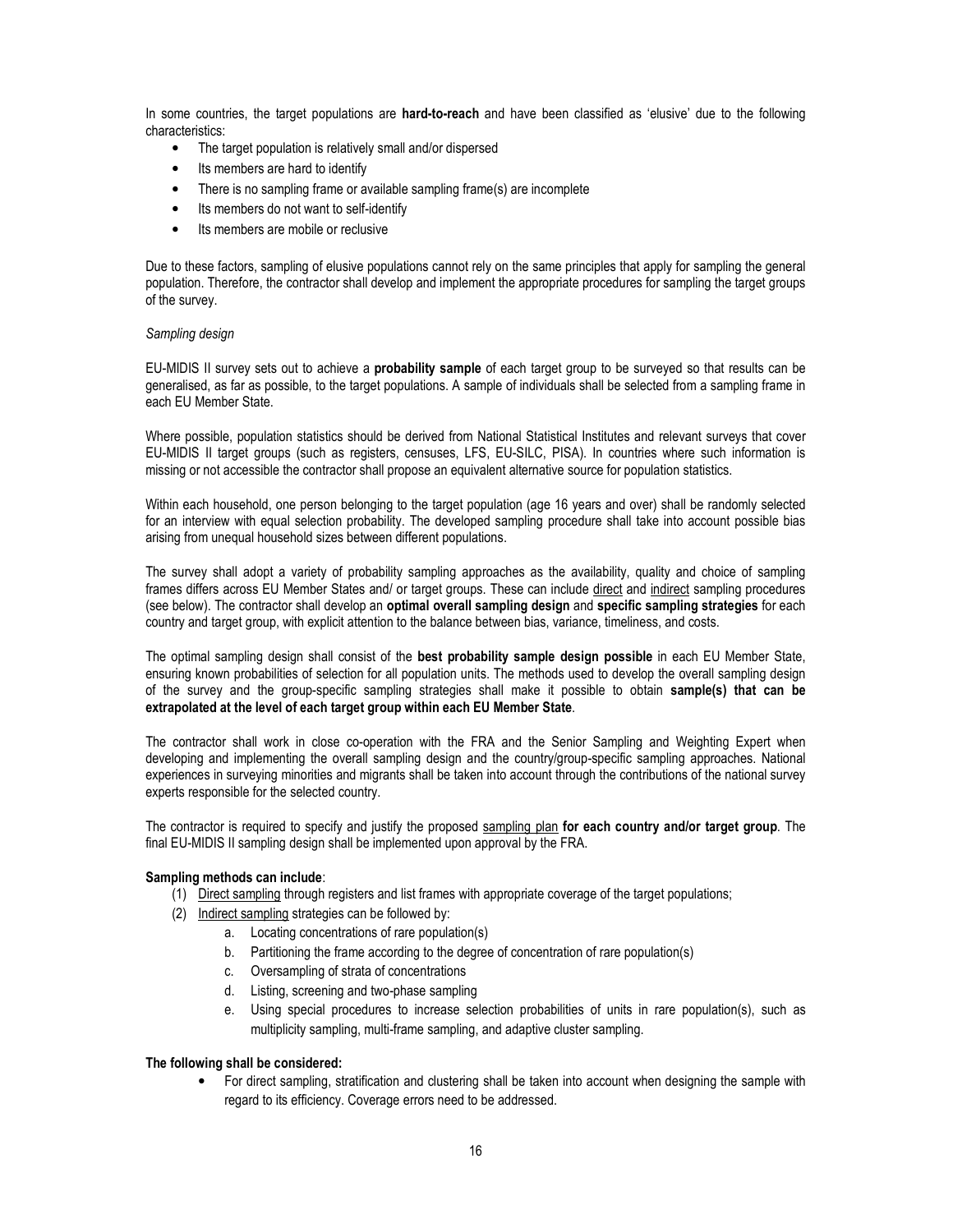- Multi-phase sampling: enumerators shall not carry out interviews in a primary selection unit (PSU) which they have enumerated
- The contractor shall ensure that each step of the sampling procedure is standardised, controlled for, and documented in the sampling plan.
- Sampling units: the sampling units used in each stage shall be defined in an unambiguous way.

Furthermore, sampling of the Roma will be carried out with reference to the sampling strategies applied in EU-MIDIS 2008 and explicitly in the FRA Roma survey 2011 and the UNDP Roma survey 2011 with respect to producing an optimal random (probability) sample representative of the Roma population in areas with high, medium and, where possible, low density of Roma population.

The sampling plans with regard to 1<sup>st</sup> and  $2^{nd}$  generation immigrants shall specify whether the 1<sup>st</sup> and the  $2^{nd}$  generation are drawn as one stratified sample or whether they are sampled using different sampling frames. Implications of the choice made shall be justified for each EU Member State in the sampling plan (for a definition of '1<sup>st</sup> and 2<sup>nd</sup> generation immigrants' see Section 3.4 Target Population).

The sample of recent immigrants in the selected EU Member States shall be representative of the immigration flows and structure of the third country nationals within the selected EU Member State to be surveyed (for a definition of 'recent immigrants' see Section 3.4 Target Population).

#### Mapping of sampling frames and strategies

The contractor shall conduct a mapping exercise on the availability of sampling frames for each country and/or target group and develop strategies to capture the target population most effectively and in sufficient gross sample size (see also Activity 1.1). Sampling frames need to be assessed in terms of access, timeliness, coverage, and quality.

The data and information gathered during the mapping exercise and used for the development of the country/group-specific sampling strategies shall be collected in a structured way, fully documented, and made available to FRA as database which can be used for further processing.

#### Sample size(s)

The comparative focus of the EU-MIDIS II survey implies that analyses of the target groups across different national contexts are of major importance. Nevertheless, it is essential that the net sample size per country/ group to be surveyed allows conducting stand-alone analysis of the data for particular country and/or target group with a meaningful breakdown along relevant socio-demographic variables (e.g. gender, age, education). The contractor shall ensure that sample allocation and sample size determination provide sufficient statistical precision to contrast one population sample with one or more of the other population samples.

The project shall be carried out in two phases (see Table 2). In Phase 1 of the project, a total of minimum 10,150 interviews shall be successfully completed spread across all 28 EU Member States (net sample size; this must not include respondents who have only answered the screening questions without completing the full questionnaire). In Phase 2, a total of minimum 20,000 interviews shall be successfully completed (net sample size – as above). Respondents interviewed in Phase 1 cannot be interviewed again in Phase 2.

The minimum overall net sample size is 30,150 successfully completed interviews in all 28 EU Member States. In each EU Member State, the minimum sample size per target group shall range between 400 and 800 respondents. Table 3 shows reference minimum net sample sizes per EU Member State and target group. The final net sample size per country and target group shall be developed upon an optimal sample allocation plan provided by the contractor. Optimal allocation shall consider the final sampling strategy, the total size of the target population, the population size of the EU Member State, the number of target groups per EU Member State and the design effects to achieve maximum precision per target group and EU Member State.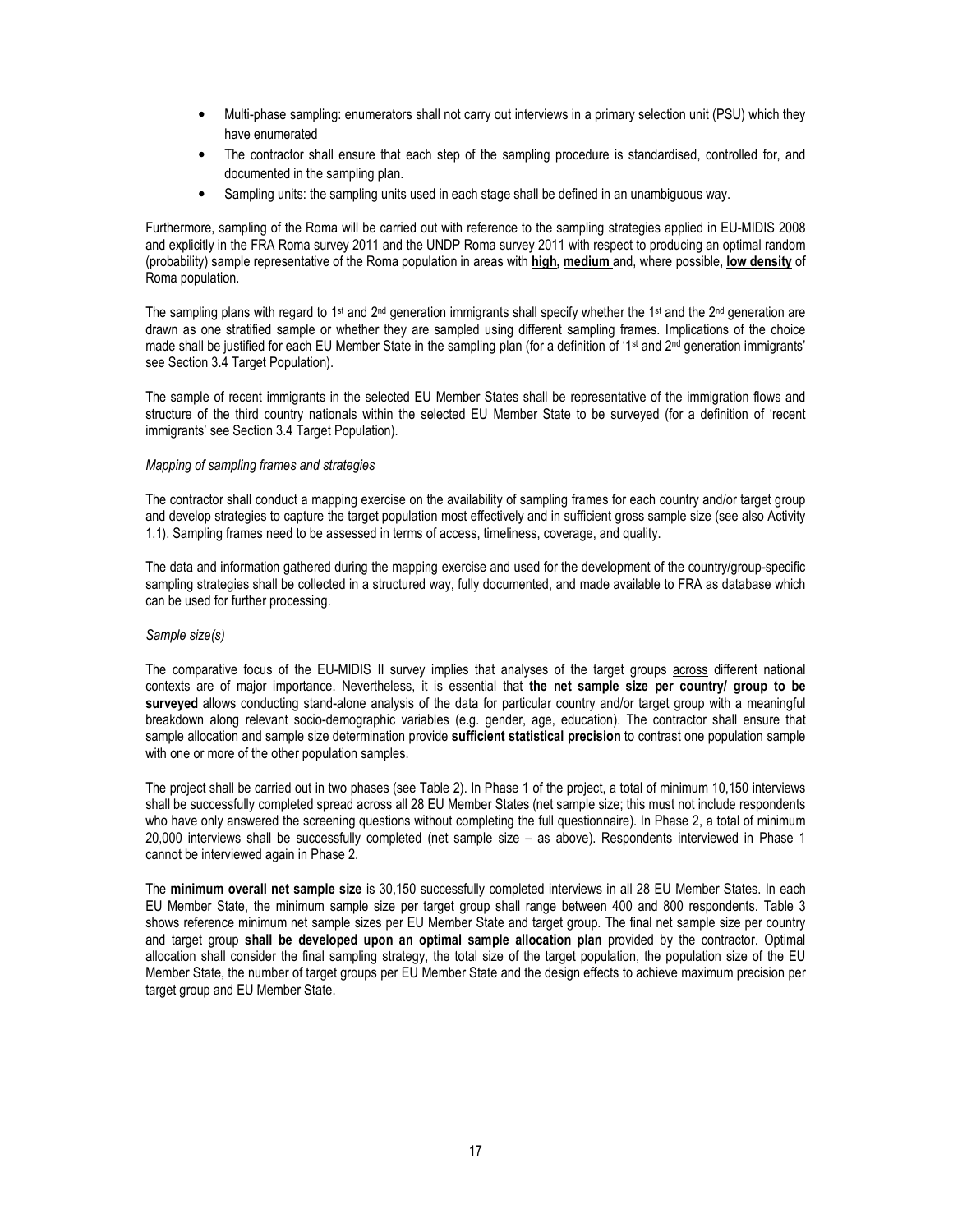| Table 3 Reference minimum net sample size per country and group |  |  |
|-----------------------------------------------------------------|--|--|
|-----------------------------------------------------------------|--|--|

|           | Roma |      | Immigrants from<br>Turkey |      | Immigrants from<br>North Africa | Sub-<br>Saharans<br>& persons<br>of African<br>descent | Immigrants<br>from South<br>Asia | Asia<br>Immigrants<br>from Asia | Recent<br>immigrants<br>$(T\tilde{C}N)$ | Russian<br>minority | Reference<br>net sample<br>size per<br>EU<br>Member<br><b>State</b> |  |
|-----------|------|------|---------------------------|------|---------------------------------|--------------------------------------------------------|----------------------------------|---------------------------------|-----------------------------------------|---------------------|---------------------------------------------------------------------|--|
| AT        |      | 500  | 400                       |      |                                 | 500                                                    |                                  |                                 |                                         |                     | 1400                                                                |  |
| BE        |      | 500  | 400                       | 500  | 400                             | 500                                                    |                                  |                                 |                                         |                     | 2300                                                                |  |
| <b>BG</b> | 750  |      |                           |      |                                 |                                                        |                                  |                                 |                                         |                     | 750                                                                 |  |
| CZ        | 750  |      |                           |      |                                 |                                                        |                                  |                                 |                                         |                     | 750                                                                 |  |
| <b>CY</b> |      |      |                           |      |                                 |                                                        |                                  | 500                             |                                         |                     | 500                                                                 |  |
| DE        |      | 500  | 400                       |      |                                 | 500                                                    |                                  |                                 |                                         |                     | 1400                                                                |  |
| DK        |      | 500  | 400                       |      |                                 | 500                                                    |                                  |                                 |                                         |                     | 1400                                                                |  |
| EL        | 750  |      |                           |      |                                 |                                                        | 500                              |                                 |                                         |                     | 1250                                                                |  |
| EE        |      |      |                           |      |                                 |                                                        |                                  |                                 | 400                                     | 400                 | 800                                                                 |  |
| FI        |      |      |                           |      |                                 | 500                                                    |                                  |                                 |                                         |                     | 500                                                                 |  |
| <b>FR</b> |      | 500  | 400                       | 500  | 400                             |                                                        |                                  |                                 |                                         |                     | 2300                                                                |  |
| HU        | 750  |      |                           |      |                                 |                                                        |                                  |                                 |                                         |                     | 750                                                                 |  |
| IE        |      |      |                           |      |                                 | 500                                                    |                                  |                                 |                                         |                     | 500                                                                 |  |
| IT        |      |      |                           | 500  | 400                             | 500                                                    | 500                              |                                 |                                         |                     | 1900                                                                |  |
| LV        |      |      |                           |      |                                 |                                                        |                                  |                                 | 400                                     | 400                 | 800                                                                 |  |
| LT        |      |      |                           |      |                                 |                                                        |                                  |                                 | 400                                     | 400                 | 800                                                                 |  |
| LU        |      |      |                           |      |                                 |                                                        |                                  |                                 | 400                                     |                     | 400                                                                 |  |
| MT        |      |      |                           |      |                                 | 500                                                    |                                  |                                 |                                         |                     | 500                                                                 |  |
| <b>NL</b> |      | 500  | 400                       | 500  | 400                             |                                                        |                                  |                                 |                                         |                     | 1800                                                                |  |
| PL        |      |      |                           |      |                                 |                                                        |                                  |                                 | 500                                     |                     | 500                                                                 |  |
| PT        | 750  |      |                           |      |                                 | 500                                                    |                                  |                                 |                                         |                     | 1250                                                                |  |
| <b>RO</b> | 750  |      |                           |      |                                 |                                                        |                                  |                                 |                                         |                     | 750                                                                 |  |
| SK        | 750  |      |                           |      |                                 |                                                        |                                  |                                 |                                         |                     | 750                                                                 |  |
| SI        |      |      |                           |      |                                 |                                                        |                                  |                                 | 500                                     |                     | 500                                                                 |  |
| ES        | 750  |      |                           | 500  | 400                             | 500                                                    |                                  |                                 |                                         |                     | 2150                                                                |  |
| <b>SE</b> |      | 500  | 400                       |      |                                 | 500                                                    |                                  |                                 |                                         |                     | 1400                                                                |  |
| <b>UK</b> |      |      |                           |      |                                 | 500                                                    | 800                              |                                 |                                         |                     | 1300                                                                |  |
| HR        | 750  |      |                           |      |                                 |                                                        |                                  |                                 |                                         |                     | 750                                                                 |  |
|           | 6750 | 3500 | 2800                      | 2500 | 2000                            | 6500                                                   | 1800                             | 500                             | 2600                                    | 1200                | 30,150                                                              |  |

Please note: Table 3 shall be considered as indicative and shall be optimised along the criteria below.

The contractor shall propose an optimised overall sample size allocation for each EU Member States and target group depending on:

- The size of the target population
- Precision of the estimate
- Design effect
- Feasibility, timeliness, and costs of implementation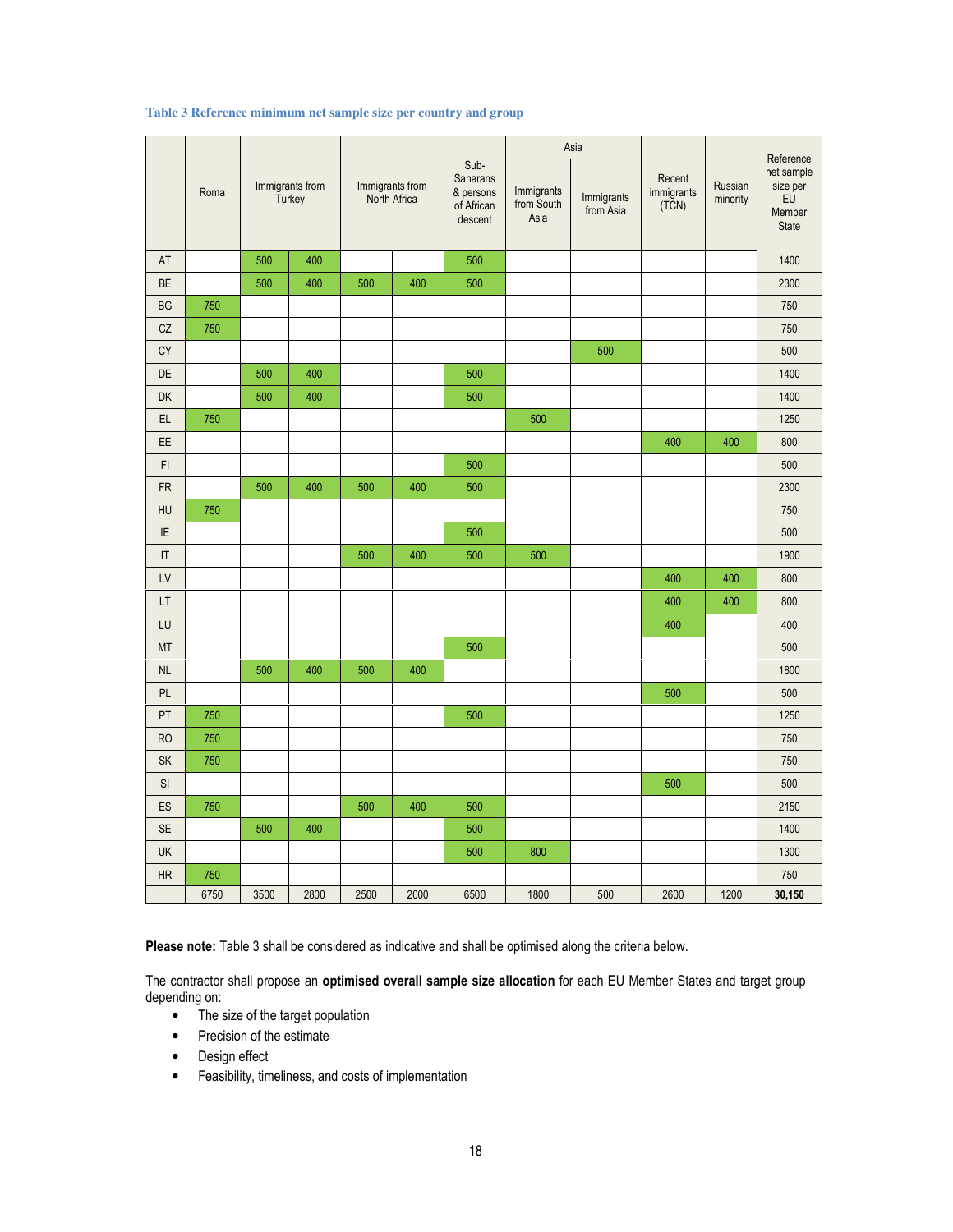#### Response rates

The contractor should aim for response rates above 50% in all countries. All sampled addresses should be equally processed and need to be included in the calculation of response rates. Addresses left over from Phase 1 can be taken over to Phase 2.

The contractor shall specify in detail which measures will be taken to ensure that the response rates are as high as possible. The description shall outline what measures are taken across all countries, and what country-specific strategies are foreseen.

The contractor is required to outline the measures they intend to take to minimise bias resulting from differences in response rates between sampling points

After sampling has taken place, the contractor shall indicate the PSU's where problems with severe nonresponse are expected, and what specific measures will be taken. Response rates shall be controlled throughout the fieldwork (Phase 1 and Phase 2). To achieve a minimum overall response rate of 50% within each EU Member State, the contractor shall target a minimum response rate of 40% within each PSU and each target group. Fieldwork reports need to regularly document the progress and measures taken towards achieving the target response rates.

#### Activity 1.3: Questionnaire finalisation and development of survey tools

#### Survey questionnaire

FRA will provide the contractor with the survey questionnaire in English, in MS Word format ('source questionnaire'). Some questions from the previous EU-MIDIS and Roma surveys will be repeated to allow for analysis of trends.

The questionnaire content will be constrained by the implications arising from the time it takes (on average) to answer. The fieldwork should aim to deliver each questionnaire within an average period of 60 minutes. The first EU-MIDIS survey and the other FRA victimisation surveys typically ask all respondents questions about their victimisation experiences, while only those with such experiences are asked follow-up questions related to a particular incident. Therefore, the number of questions asked depends on respondent's experiences and answers to previous items. Some respondents might not have experiences of discrimination or victimisation to report and thus their interviews will be shorter, while respondents who have experienced discrimination/victimisation will require longer interviewing time. Therefore, the length of each interview will vary, but on average will be 60 minutes.

The final EU-MIDIS II survey questionnaire will include a number of complex routing patterns. Therefore, the contractor shall consider conducting the fieldwork by using automated survey systems such as CAPI, CASI, ACASI, etc. The technical design of the instrument shall be consistent across survey implementations and shall help to minimise the burden placed on interviewers and respondents (i.e. maximise usability). If the application of automated survey systems is not feasible in some countries, and upon prior approval by the FRA, the interviews can be carried out using paper questionnaires (PAPI). However, where PAPI is used, the basic interviewer training shall be supplemented by an additional time (days) and practice interviews, as indicated under Activity 1.5 (Interviewer Selection) and Activity 1.7 (Interviewer Training).

Any adaptations to design, interview administration mode or data collection technique shall be documented and communicated to FRA. The contractor is required to outline whether and which different survey systems will be used and to explain the implications of having multiple systems, more specifically the way in which comparability and timeliness are ensured.

#### Metadata

In cooperation with FRA, the contractor will supplement the core questionnaire with items necessary for screening and selection of eligible respondents (screening and selection grid; the latter for countries where the interviewer will be responsible for selecting the respondent from among eligible household members), a set of debriefing items for the collection of interviewer feedback on each interview, and a set of items collecting other relevant meta-data with regard to household, neighbourhood, locality, region etc. The final questionnaire, for application in each of the countries, cannot be altered – with respect to both its content and form – without the prior written agreement of FRA.

Metadata also provide information for example on sampling, characteristics of non-respondents, number and time of contacts, interview setting, interview duration and other related items which cannot be collected from the respondent (e.g. information about the locality, neighbourhood; information about the interviewer).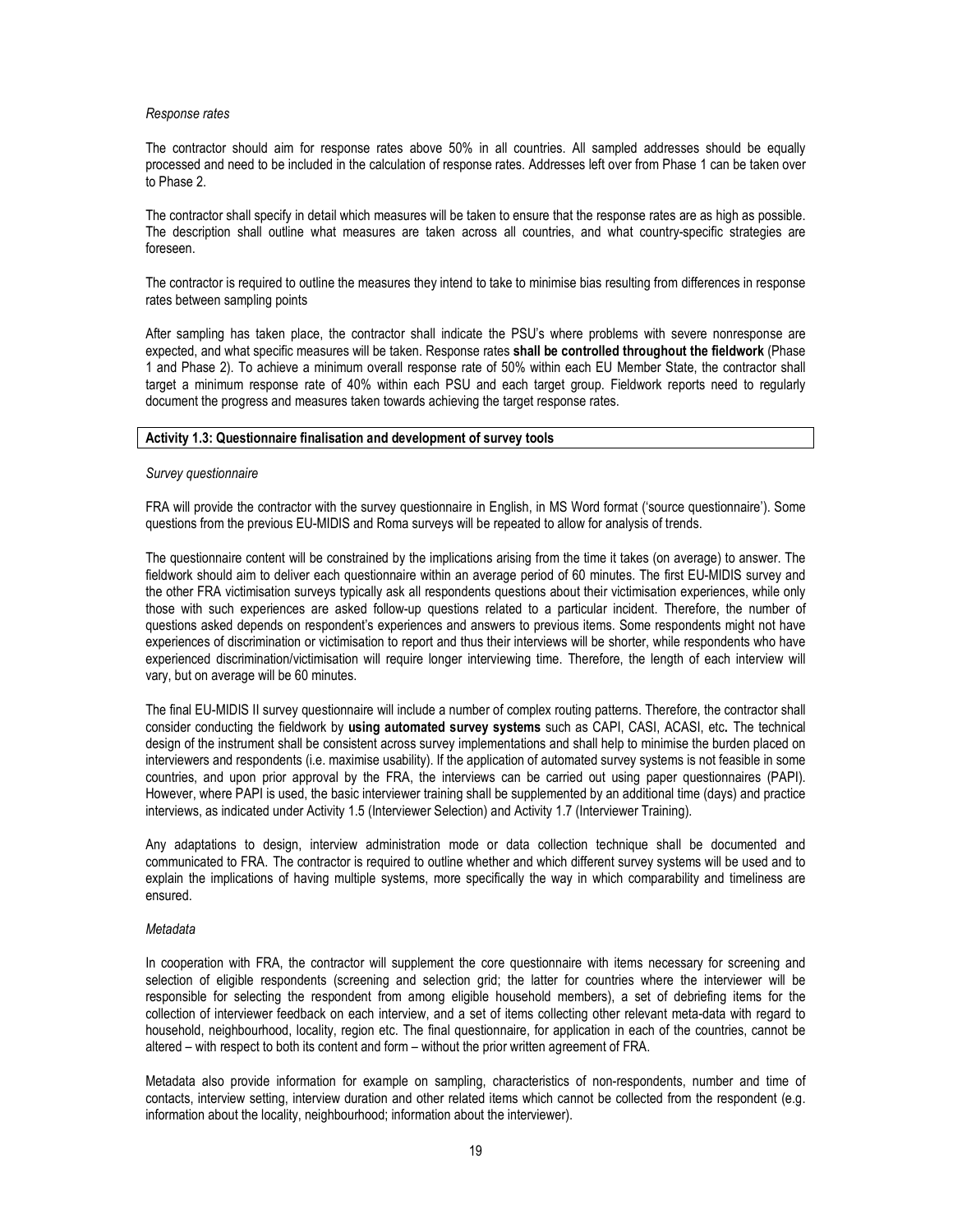To enable non-response analysis the information recorded on contacts and non-contacts is of high importance. Therefore, all relevant metadata and contact process data must be recorded and provided to FRA. For every element (individual and/or address) of the gross sample a single (e.g. CAPI) case should be generated, which includes the stratification characteristics, and in which survey process characteristics and results of the various stages of the process (e.g. one or several contact attempts and interview) are documented. The contractor shall further provide information on the number of interviewers deployed in each country, on their socio-demographic characteristics and on their language capacity.

#### In close cooperation with the FRA, the contractor will develop a list of metadata variables for which data will be provided. All metadata shall be linked unambiguously to the survey data via a unique identifier.

To allow for post-survey collection of paradata such as employment rate or per capita income through FRA, the contractor shall code regional and address information in such a way that survey data can be linked to external para data of the region. This may include NUTS 3, LAU 2 (municipalities) and DEGURBA (degree of urbanisation).

FRA suggests that the contractor should use a system integrating interviewing and survey sample management. The contractor is invited to propose a way to achieve a high level of complementarity and consistency between metadata, paradata, and data collected through the survey sample management system and during the interview.

#### Additional fieldwork materials

The contractor shall develop and provide all relevant fieldwork materials necessary for the implementation of the survey such as information letter for the respondents, enumerator instructions, maps (random walk), interviewer instructions, questionnaire instructions, show cards, contact sheets, screeners, list of services or civil society organisations that could be offered to the respondent after the interview, etc. All relevant fieldwork materials shall be translated in all survey languages. An English version of all relevant fieldwork materials shall be sent to FRA for review and approval before translation.

#### Interviewer training materials

FRA will provide the contractor with the interviewer training materials developed for the EU MIDIS II pre-test study together with instructions for the development of the training package, based on the results of the pre-test study and the feedback from the expert consultations. In cooperation with FRA, the contractor –the senior survey expert – shall develop the EU-MIDIS II training package that shall be a standardised package for the training of the interviewers in all EU Member States.

The purpose of the interviewer training materials shall be, on the one hand, to guide the national survey experts in each country in setting up the interviewer training and, on the other hand, as a reference for the interviewers who shall receive a personal copy of all materials before the training.

The training materials shall describe in detail: the background, purpose and topics of the study; the length and scope of the in-person training; the sampling strategies applied for each target group in each country; the use of the fieldwork materials; the procedure to be followed for selecting the respondent; any technical aspects related to the work of the interviewers when carrying out the fieldwork; the structure of the questionnaires and how to conduct the interview. In addition, the instructions shall outline possible ways of convincing initially reluctant people to participate in the survey.

In particular, the training shall address measures to:

- ensure understanding of the roles of the interviewer and the supervisor in the research process
- ensure that the rules of selection of respondents and sampling strategy are strictly followed
- ensure the safety of the respondents and the interviewers
- ensure confidentiality
- ensure privacy of the interview setting and how to deal with interruptions by other persons
- dealing with distressed respondents
- putting the respondent at ease
- dealing with respondents who are not proficient in the language(s) of the EU Member State to be surveyed
- dealing with illiterate respondents
- dealing with respondents who prefer to be interviewed by another interviewer (e.g. matching socio-demographic characteristics between respondents and interviewers)
- providing assistance to the respondents who need it (for example through referral to victim support organisations)
- dealing with stressful situations
- monitor and supervise the interviewing process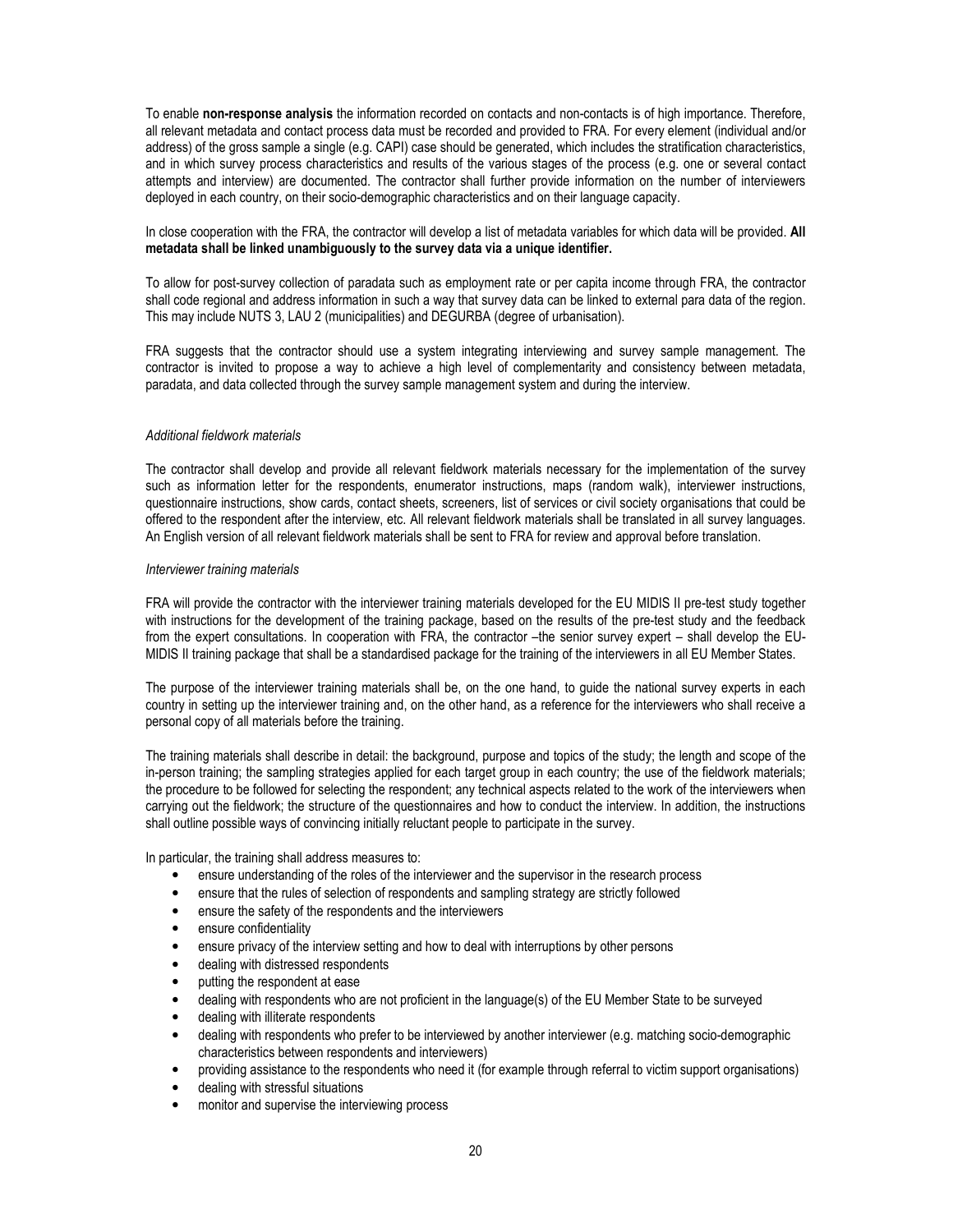In developing the training materials, the contractor shall include, as applicable, relevant ethical and safety recommendations that apply for researching individuals/groups vulnerable to discrimination or victimisation. The contractor shall involve representatives of civil society organisations, migrant/ethnic communities, or local organisations who are in close relations with the target groups and can facilitate accessing hard-to-reach communities and developing constructive contacts with potential respondents.

While retaining a core set of the training materials to be used in all participating countries, a part of the training materials can be tailored in a way that can serve any further country-specific training needs. Upon approval by FRA, the country-specific set of the training materials can complement the standard core set of the training materials.

Additional training curriculum shall also be designed for those EU Member States (and target groups) where PAPI mode is foreseen, with a focus on the practical use of the questionnaire.

#### Coordination and briefing meeting

After developing the survey questionnaire and the interviewer training materials, the Project coordinator (central management and coordination team) shall organise a two-day meeting with all national Survey Experts and FRA. The meeting should discuss all issues related to the project execution, and a significant part of the meeting should be dedicated to a train-the-trainers session, led by the Senior Survey Expert. The train-the-trainers session shall give the national Survey Experts the necessary knowledge and skills for training the interviewers in their countries, based on the interviewer training materials.

#### Activity 1.4: Translations of survey questionnaire and survey tools

The contractor shall be responsible for translating the questionnaire, the interviewer training materials, and any additional fieldwork materials (further referred as survey tools) into the languages necessary for carrying out the survey. The survey tools shall be translated into the following official EU languages:

#### Bulgarian, Croatian, Czech, Danish, Dutch, Estonian, Finnish, French, German, Greek, Hungarian, Italian, Latvian, Lithuanian, Maltese, Polish, Portuguese, Romanian, Slovak, Slovene, Spanish (Castilian), and Swedish.

In addition to the languages listed above, the questionnaire and related fieldwork materials (e.g. show-cards, information letter for the respondents, etc.) shall be translated into Arabic, Russian, Somali, and Turkish. In total, the translations shall be made from English into 26 target languages.

Country-specific terminology and idiomatic expressions will be avoided in the final English-language survey tools, to ensure ease of translation into other languages. However, national versions of survey tools for English speaking populations (Ireland, Malta, and the United Kingdom) may have to be adapted by the contractor to accommodate local differences. Where one language is used in more than one country, wording can only be changed exceptionally to clarify meaning.

In translating the questionnaire (but not the other survey tools), for each of the 26 languages a multi-step team-based translation approach<sup>29</sup> shall be applied.

• Step 1: Translation,

 $\overline{a}$ 

The translation team that is set up of translators, national survey experts, and/ or linguists shall be identified before the translation begins.

<sup>29</sup> In the literature referred as TRAPD (as an acronym for Translation, Review, Adjudication, Pretesting, and Documentation) or PTPRD (Prepare, Translate, Pretest, Revise, and Document) team translation model (e.g. see Willis, G. B., Kudela, M. S., Levin, K., Norberg, A., Stark, D. S., Forsyth, B. H., Brick, P.D., Berrigan, D., Thompson, F. E., Lawrence, D., and Hartman, A. M. (2010). Evaluation of a Multistep Survey Translation Process. In Survey Methods in Multinational, Multiregional, and Multicultural Contexts. Ed. By Harkness, J. A., Braun, M., Edwards, B., Johnson, T. P., Lyberg, L., Mohler, P. Ph., Pennell, B-E., Smith, T. W. John Wiley and Sons, Inc., pp. 141- 156) or collaborative or iterative translation (Susan P. Douglas and C. Samuel Craig (2007) Collaborative and Iterative Translation: An Alternative Approach to Back Translation. Journal of International Marketing: March 2007, Vol. 15, No. 1, pp. 30-43.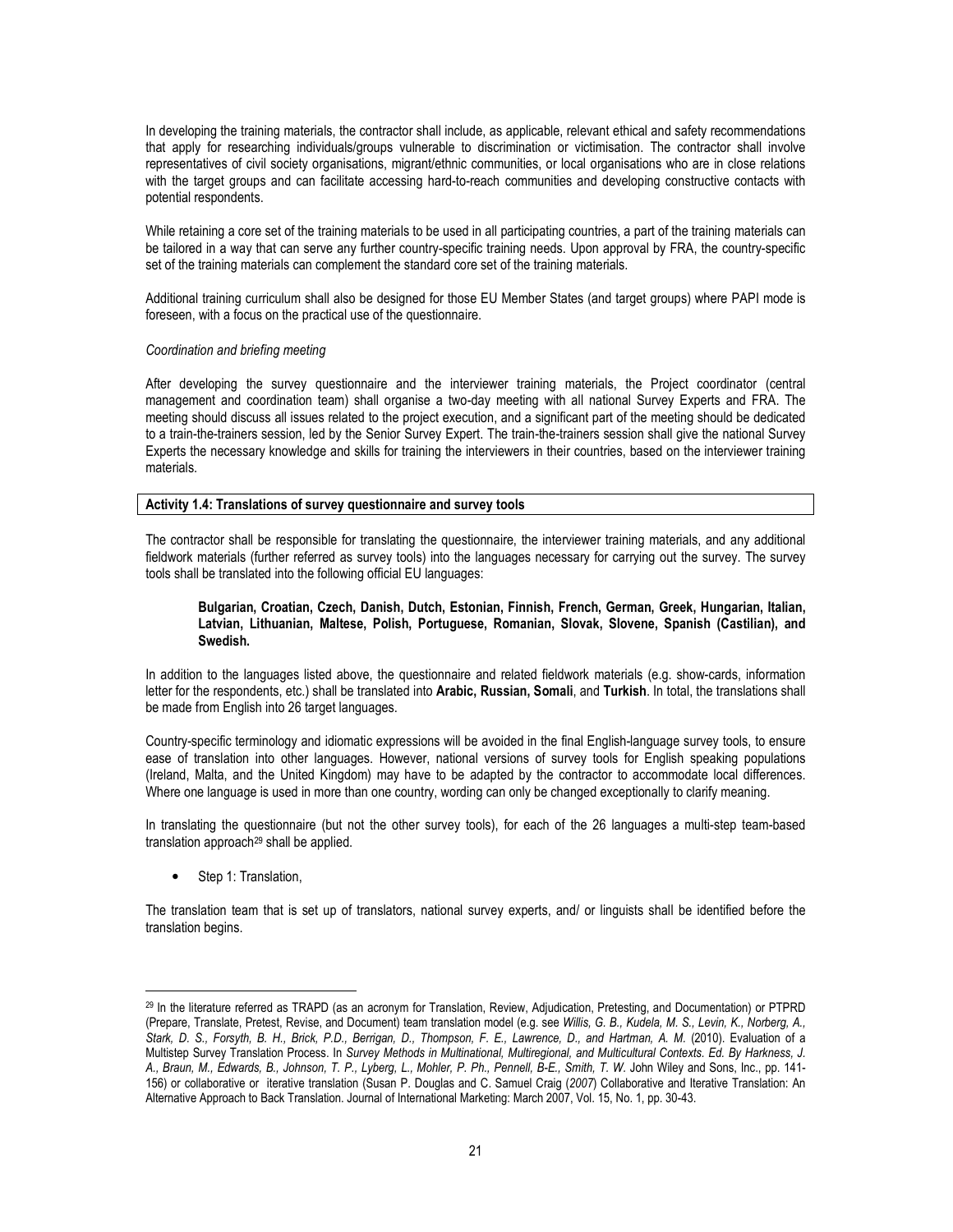In this step, the translation team shall conduct initial assessment of the translatability of the English version and shall provide a report on problematic items, anticipated problems and recommend solutions.

The contractor shall provide the translators with survey specific translation specifications, including information on the survey background, its objectives, and the application of the results.

After the results of the translatability check have been assessed, at least two different translators shall independently conduct parallel translations of the survey questionnaire from English into the target languages.

• Step 2: Review,

Upon completion of the translation, the translators, national survey experts, and adjudicator shall meet to review the translations, agree on a merged version, and identify possible differences or translation options.

• Step 3: Adjudication,

An adjudicator (project or translation coordinator) shall reconcile suggested versions or translation options from the preceding steps. In making the decisions, the adjudicator shall draw on his/her bilingual fluency (English and target language), knowledge of the survey instrument and measurement goals, and experience in questionnaire design.

The merged version of the questionnaire shall be proofread by the project coordinator and submitted to the translation team for final development.

• Step 4: Preparation of the final version.

The translation team shall approve and certify the final version of the questionnaire translation.

Documentation of the translation process

The contractor shall document each step in the translation process, including records of the potential problems that were identified, rationale for specific revisions, and the adjudication steps that were taken to resolve differences with regard to each translation language. For each question of the questionnaire, a record noting specific problems, revisions, and adjudication conducted in the each step of the translation process shall be produced.

In translating the questionnaire, every effort shall be made to ensure category equivalence, functional equivalence and conceptual equivalence. The translations shall be readily understandable to interviewees.

The contractor will have at their disposal the existing translations from the EU MIDIS II Pre-test along with recommendations for improvements.

Survey tools other than the questionnaire may be translated using a simplified translation procedure (translation of the English original into the target languages without following the multi-step translation process, as described above).

#### Activity 1.5: Interviewer selection

The contractor shall select the interviewers at an early stage of the project (e.g. in the sampling and piloting period). The contractor is required to determine the number and type of interviewers required and to assign the sample and the maximum number of interviews per interviewer taking into consideration: sample size, mode of data collection and language of the interview, geographic distribution of the target groups and timing and duration of the data collection period.

Interviewers shall have extensive interviewing experience (at least three months of active interviewing experience is required) or undergone adequate training in basic survey interviewing skills for the purposes of the survey; adequate computer skills (if an automated survey system is to be used); conversational and organisational skills. The contractor shall be responsible for the selection of an adequate number of interviewers in order to carry out all the interviews within the foreseen fieldwork period with recruiting 10-15% more than the number of interviewers ultimately needed in each Member State to allow for attrition and dismissal of interviewers.

In the interviewer (and enumerator) selection process, the contractor shall apply good practices and lessons learned in interviewing persons with an ethnic minority or immigrant background and/or with Roma. This may involve matching interviewer and respondent characteristics, when it is expected to affect respondents' answers. Therefore, the contractor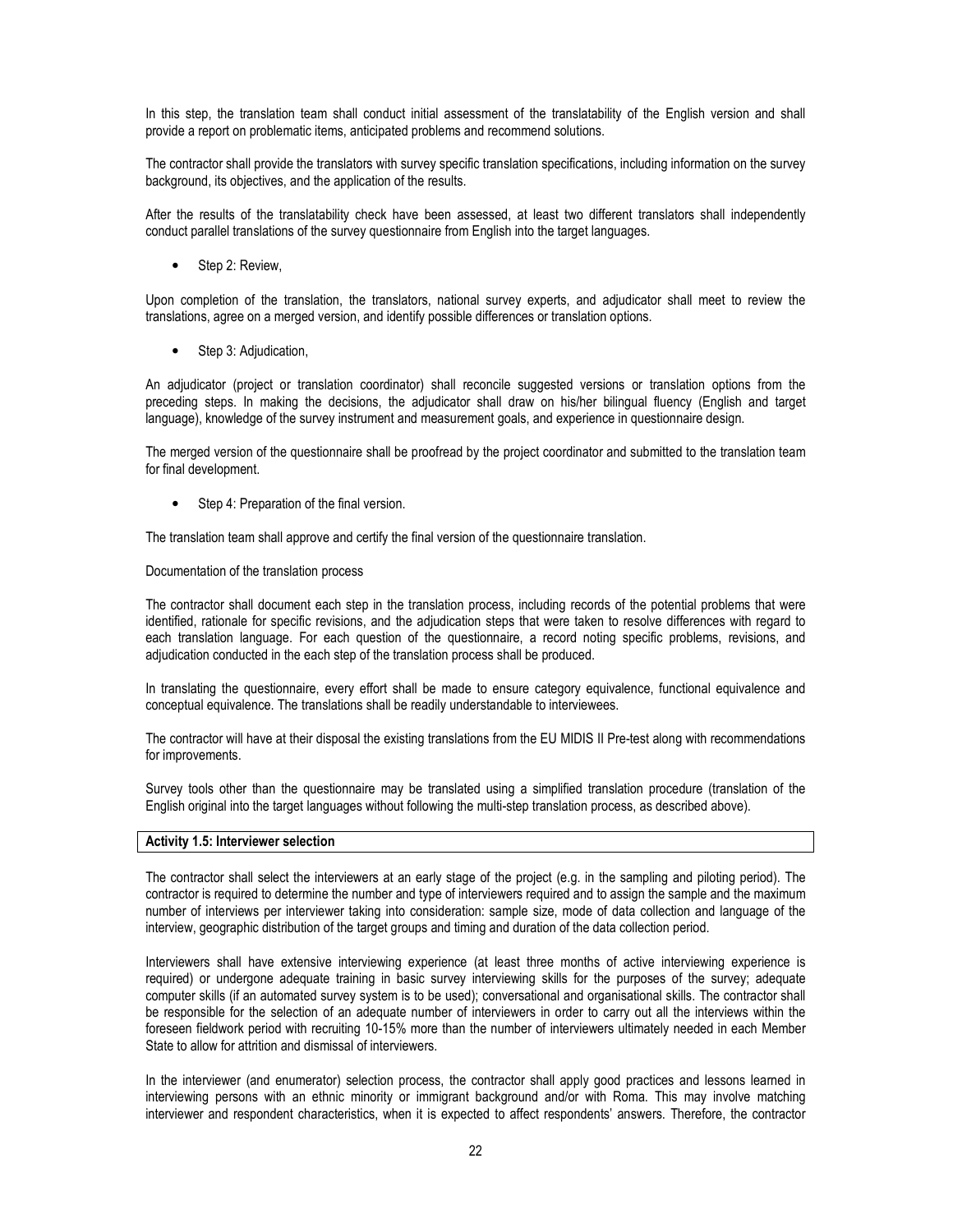shall recruit a pool of interviewers that can allow for: 1) matching of respondents and interviewers along specific characteristics (gender, age, certain language skills (bilingual fluency), ethnic minority/immigrant background; 2) using pairs of interviewers, e.g. for safety reasons and if privacy of interviewing is difficult to achieve.

The contractor shall furthermore consider working with local mediators or facilitators such as representatives of local community or civil society organisations who can help establish cooperative relations within certain groups or communities. In particular for Roma communities established local survey infrastructure with Roma interviewers shall be considered. Lessons learned from cross-cultural research refer to the impact of interviewer payment arrangements (per interview versus by the hour) on the quality of face-to-face interviews.<sup>30</sup>

#### Selection of enumerators

If enumeration is required it shall be carried out by trained enumerators who will not be carrying out interviewing in the PSU's they enumerate.

#### Activity 1.6: Pilot and pilot report

In order to evaluate the survey instrument's capacity to collect the desired data, the selected mode of data collection, and the overall adequacy of the fieldwork procedures, the contractor is required to carry out a pilot survey in all 28 EU Member States before commencing the actual data collection for the full scale survey.

The pilot interviews shall be conducted with randomly selected respondents from each target group over a period of two weeks in each EU Member State, in the same mode as the full scale survey, and by applying the approved final sampling procedure for the full scale survey. The pilot interviews shall be spread across all 28 Member States and all groups to be surveyed, with a total of minimum 840 successfully completed interviews in EU-28, and a minimum of at least 20 interviews per country. The pilot interviews shall not be included in the net sample of successfully completed interviews in Phase 1 and/or Phase 2 of the full scale survey.

The pilot shall allow for testing of all fieldwork procedures and it shall address the following goals:

- 1. to test the adequacy and feasibility of the proposed sampling approaches
- 2. to test the usability and functioning of the questionnaire, the question routing and instrument's technical design
- 3. to assess the equivalence of the survey instrument across languages (with particular focus on issues which might be attributed to the quality of the questionnaire translation)
- 4. to assess collection of meta-data

 $\overline{a}$ 

5. to test different practices of interviewing (e.g. matching between respondents and interviewers along specific socio-demographic characteristics, interviewing in pairs (especially for interview settings in which privacy is difficult to achieve))

The contractor is required to develop a procedure (e.g. a standardised piloting protocol) for how problems shall be reported and addressed in a consistent manner between testing sites. Based on the analyses of the country reports, the contractor shall compile a final pilot report, which summarises the findings of the pilot against its goals and which includes recommendations for any revisions of the fieldwork procedures which may be deemed necessary prior to implementing the full scale survey.

The contractor shall, in close cooperation with FRA, make the necessary adjustments to sampling, fieldwork procedures, questionnaire and survey tools (including revisions with regard to translation) before commencing the fieldwork for the full scale survey.

The approval of all country-specific pilot reports and the final pilot report by the FRA (see Section 4 Deliverable 5: Pilot reports) is a necessary prerequisite for starting the data collection for the full scale survey (Activity 1.9 and 2.9).

All interviewers and enumerators deployed in the pilot shall be selected and trained following the procedures described under Activity 1.5 and Activity 1.7 taking into account the specificities of the pilot phase.

<sup>&</sup>lt;sup>30</sup> Survey Research Center, (2010), Guidelines for Best Practice in Cross-Cultural Surveys. Ann Arbor, MI: Survey Research Center, Institute for Social Research, University of Michigan. Retrieved May, 02, 2014, from http://www.ccsg.isr.umich.edu/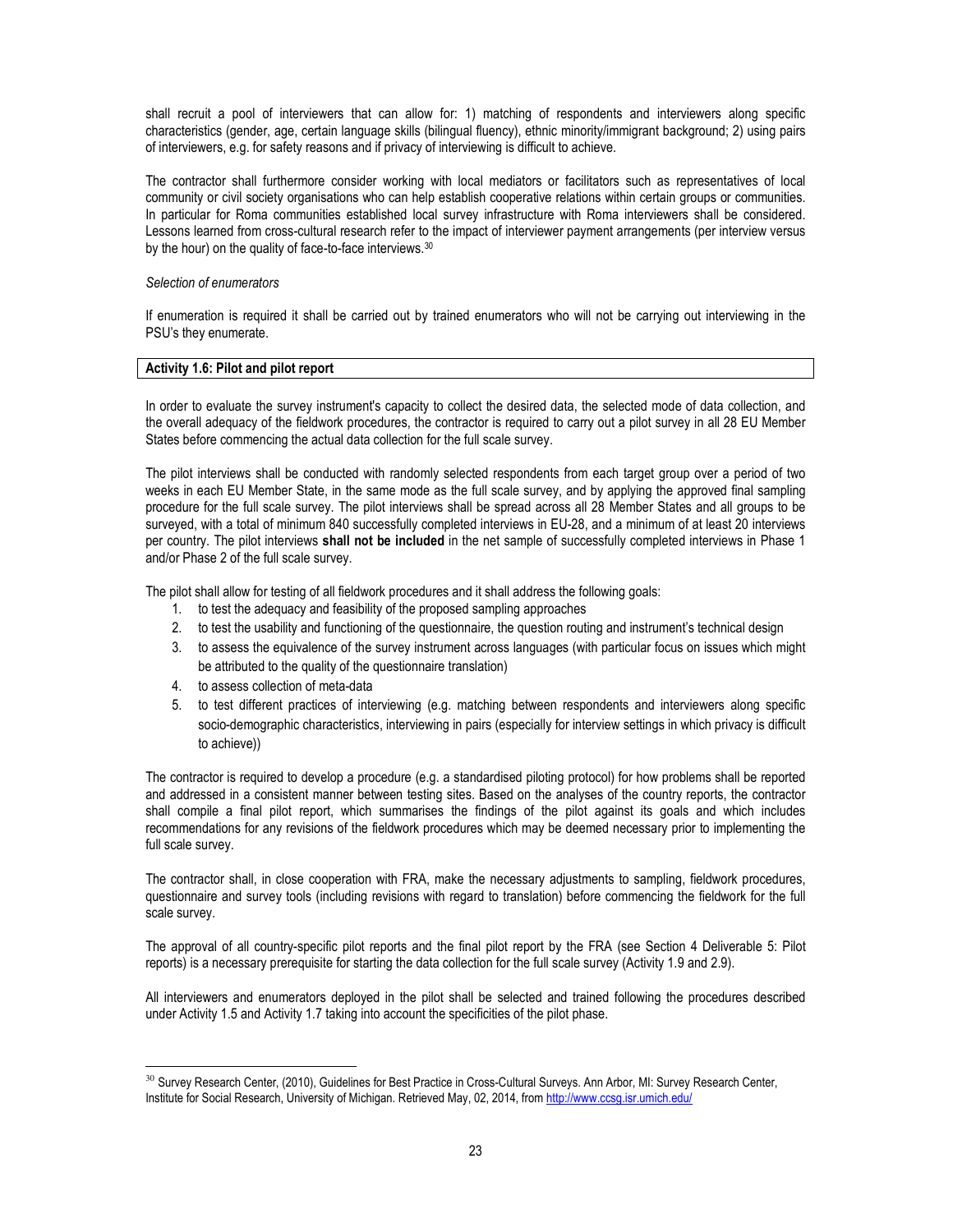The feedback from the interviewers deployed in the pilot shall feed into the interviewer training materials and the training sessions, which will be organised under Activity 1.7 for all interviewers.

#### Activity 1.7: Interviewer training

The contractor shall ensure that all interviewers in each EU Member State will receive a dedicated in-person training of at least two full days before commencing fieldwork of the full scale survey. The training shall be based on the interviewer training manual developed in Activity 1.3 and on the interviewer feedback from the pilot. Only interviewers who have participated in both days of training may be used to carry out the interviews in Activity 1.6 and 1.9 (and 2.9).

The interviewer training sessions in all EU Member States shall follow the same curriculum and include any country specific issues such as the sampling strategies applied.

In countries where CAPI cannot be used and therefore PAPI mode shall be used instead, the training curriculum developed by the project team shall include additional time (extra days) of training focusing on practical interviewing exercises (PAPI interviewing).

FRA staff will participate in interviewer training sessions to ensure the overall quality of the process. For this purpose the contractor is required to inform FRA a minimum of two weeks in advance of each interviewer training session, including the exact time and place of the training sessions.

If deemed necessary and if privacy during the interview is difficult to achieve, a team of two interviewers (e.g. male and female) instead of a single interviewer should be considered (e.g. one interviewer conducts the interview and the other engages with the other household members).

For hard-to-reach groups, working with mediators or facilitators who help to establish cooperative relations within certain groups or communities is recommended. As interviewers can profit from mediators' experience, FRA strongly recommends inviting such mediators to the interviewer training sessions.

Cooperation with local civil society organisations, non-governmental organisations, or local community leaders as a means to gain access to the target groups is strongly recommended. FRA will assist in identifying people who could be engaged as mediators in localities with Roma target population.

#### Activity 1.8 Media monitoring

Based on the mapping exercise with regard to identification of relevant media sources (print and online) carried out under Activity 1.1, the contractor is required to implement and co-ordinate media monitoring throughout the fieldwork.

The goal of the media monitoring is to identify and record any media events which could have an impact on the way EU-MIDIS II respondents approach the survey and talk about their experiences.

The national Survey Experts shall be responsible for carrying out the media monitoring activities in the EU Member States and for the regular reporting to the Project Coordinator on relevant media events.

The media monitoring shall start two weeks prior to the beginning of the interviews and end with the last interview (Activity 1.9 in Phase 1, or Activity 2.9 in Phase 2). The Project Coordinator shall develop guidelines for the national Survey Experts to record events, policy developments, public debates, or incidents reported in national print and on-line media in relation to the target groups and the topics of the survey (questionnaire sections or question blocks). The Project Coordinator shall collect the reports from national Survey Experts and send a weekly report to the FRA over the duration of the fieldwork.

#### Activity 1.9 Data collection

After successful completion of the pilot (Activity 1.6), the interviews of the full scale survey, Phase 1, shall commence. All interviews shall be carried out using the final questionnaire developed by the FRA, translated during Activity 1.4 (Translations of survey questionnaire and survey tools), and adjusted, where necessary, after the pilot phase. The interviews shall be done in each country using the languages listed under Activity 1.4. Several languages might be used in each EU Member State to address specific target groups. For example, in Austria, immigrants from Turkey can be interviewed in German or Turkish, Sub-Saharans and persons of African descent might be interviewed in German or in English.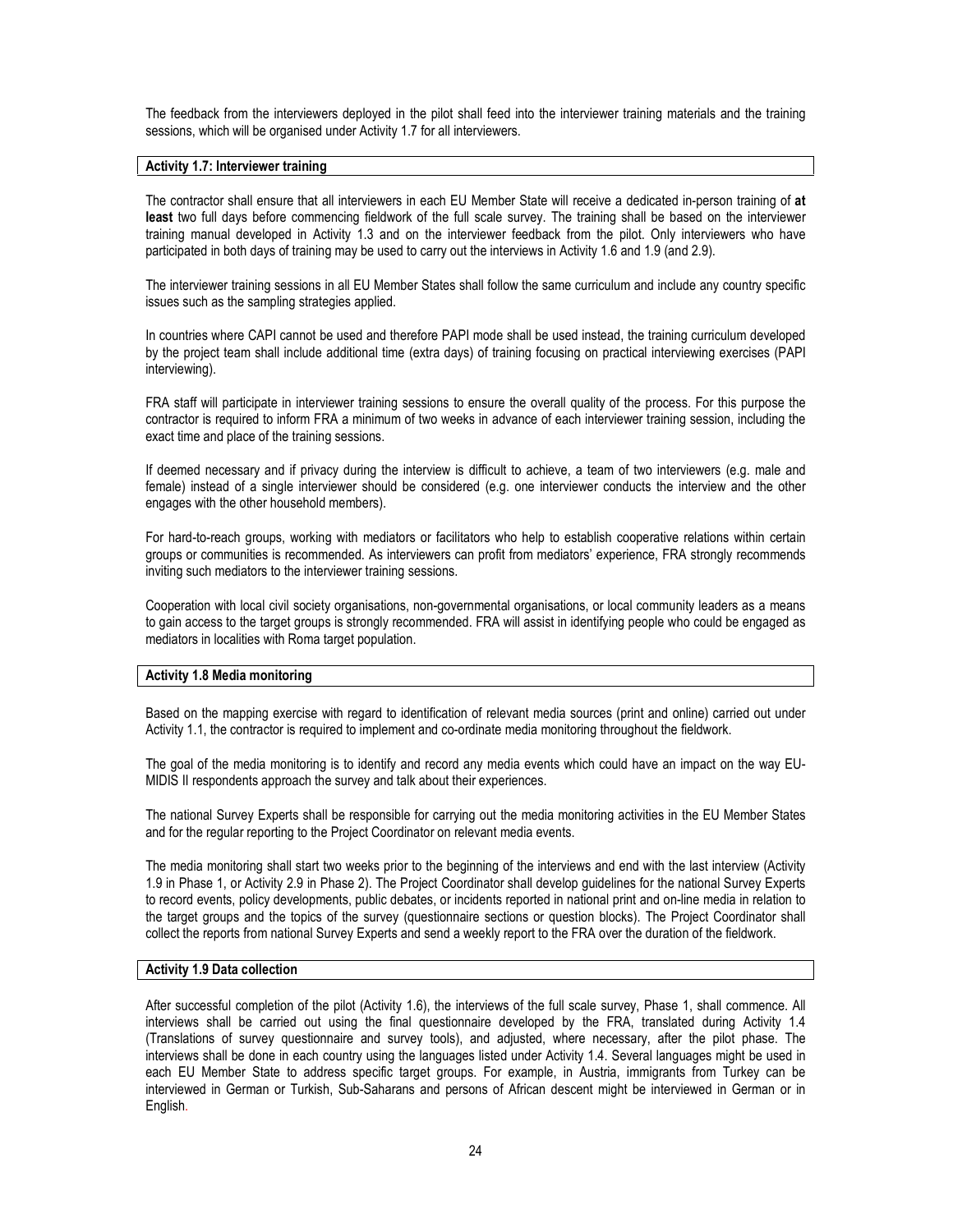Interviewers shall inform all respondents that their participation in the survey is voluntary, and that their anonymity is ensured. Respondents shall be offered the possibility to do the interview either in their home or at another secure location of their choice.

The contractor shall ensure that the interviews are conducted in accordance with the measures specified in Activity 1.3 (Questionnaire finalisation and development of survey tools) to ensure the safety of the respondent and the interviewer, and the confidentiality of the interview. The national Survey Expert in each country shall also carry out random checks based on filled in questionnaires to ensure that the interviews have been carried out as described in the interviewer training materials and in the questionnaire.

After each interview the interviewers shall fill in a post-interview questionnaire concerning the characteristics and success of the interview, including metadata of the interview.

Concerning the distribution of interviews conducted in Activity 1.9 and Activity 2.9, a minimum of at least 10,150 interviews shall be successfully completed under Activity 1.9, and a minimum of at least 20,000 interviews shall be successfully completed under Activity 2.9. The interviews within each Phase shall be distributed across all 28 EU Member States proportional to sample size.

The contractor shall ensure the quality of the fieldwork as outlined in the quality assurance & control plan (see Deliverable 1 and Section 9). The contractor shall inform FRA on the implementation and outcome of all quality assurance measures (such as interviewer control and supervision). FRA shall be informed immediately in case quality criteria are not fully met to discuss and agree on possible solutions.

The contractor shall submit an interim technical report to the FRA (in electronic format) once the data collection of Phase 1 is completed and a minimum of at least 10,150 successful interviews is carried out across all EU Member States.

The contractor shall commence the data collection in Phase 2 upon approval by FRA.

#### Activity 1.10: Data coding, entry and processing

The contractor shall enter the quantitative data collected from the interviews and interviewer debriefing forms in Activities 1.6 and 1.9 (and 2.9) in an SPSS-compatible computer file. The final computer file shall include anonymised data from all interviews and the survey countries, and information on the sample and final weights.

A second data file shall contain the collected metadata on the gross sample. This includes information on sampling and address information, contact information, PSU, GPS coordinates in case the exact address is not available, the regional information (at NUTS 331 level, LAU 232), degree of urbanisation (DEGURBA), and the weighting variables for all selected units. Each weighting step corresponds to one variable (design weights, household correction weights, untrimmed and trimmed weights, final weights).

Sensitive information on the address or GPS coordinates which allows identification needs to be handled in compliance with data protection rules, shall not be stored together with, and shall be transmitted to FRA separately from, data from the individual interviews.

The files shall be fully documented in a codebook – that is, all variable names and value labels shall be included in English, and the variable names shall make reference to the relevant question numbers in the interview content. A unique and anonymised identifier shall enable to link all respondents, households, and data files. All interviews must be flagged with a unique identifier for the interviewer.

The contractor shall perform logical and plausibility checks to ensure that the data entered is of high quality, the observations follow the structure of the interview content, and the values in the final data set belong to the group of valid values for any given variable.

The contractor shall submit to the FRA in electronic format the code (SPSS syntax or similar) used to produce the quality checks, data coding, and calculation of selected indicators for quality assessment.

<sup>31</sup> NUTS: Nomenclature of Territorial Units for Statistics

<sup>32</sup> LAU: Local Administrative Unit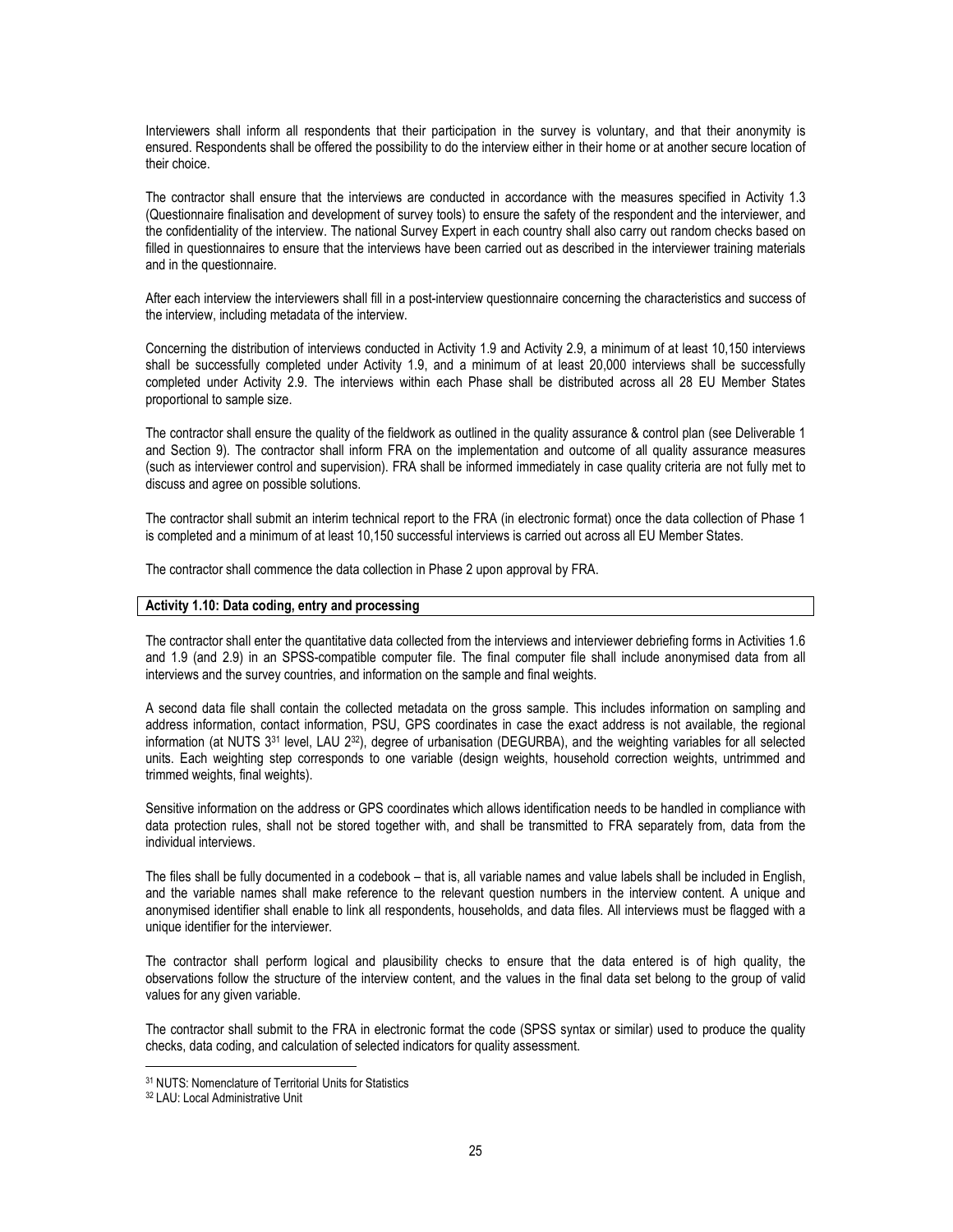The contractor shall include weighting variables in the main data file in view of analysis of the results at the national level and for analysis on the EU-level.

Data coding and harmonisation

The contractor shall describe and document the methods of data coding and harmonisation of national classifications. In the case of the core socio-demographic variable education (ISCED 2011), the country-specific classifications will be used in the questionnaire, which shall be harmonised for comparative analysis in the phase of data coding. For income and housing costs: local currencies should be converted into EURO, using the conversion rates valid at the time of fieldwork. The contractor shall collect and transmit data with national coding whenever used and document all recoding steps to achieve the harmonised version.

#### Activity 1.11: Weighting

The contractor shall propose the general weighting strategy with relevant justification (including trimming).

Thorough weighting with qualitative assessment and documentation needs to be applied to the data set. Weighting schemes need to be developed following the sampling scheme in cooperation with the Senior Sampling and Weighting Expert. Weighting shall correct for unequal selection probability within each stage of sampling and include post-stratification calibration. Weighting shall allow estimating the variance, sampling error and design effect for core variables.

All weighting steps shall be estimated by the contractor such as design weights, post-stratification weights, and crossnational weights etc., included as distinctive variables in the final data set, and documented in the final technical and quality report.

#### Activity 1.12: Calculation of selected indicators and tabulation of results

The FRA will provide the Contractor with a list of selected indicators to be calculated. The indicators will be related to the main survey questions, e.g., the share of the respondents who have felt discriminated against in the 12 months preceding the survey in specific areas of social life; share of the respondents who have been victims of hate crime in the 12 months preceding the survey; level of fundamental rights awareness, etc.

### 4.2. Phase 2

#### Activity 2.8: Media monitoring

This activity consists of the media monitoring activities during the Phase 2 of the project. The media monitoring in Activity 2.8 shall be conducted as set out for the corresponding activity in Phase 1 of the project (see Activity 1.8 – Media monitoring), but during the Phase 2 interviews – that is, starting two weeks before the beginning of the fieldwork and continues until the last interview in Phase 2.

#### Activity 2.9: Data collection

In compliance with the procedure described under Activity 1.9 (Data collection Phase 1) and upon approval of the data collection in Phase 1 by FRA, the contractor shall carry out a minimum of at least 20,000 interviews spread across all 28 EU Member States, based on the same sampling design that was developed under Activity 1.2 (Development of sampling plans). The interviews can only be carried out by the interviewers who have received the dedicated training, which has been developed in Activity 1.3 (Questionnaire finalisation and development of survey tools) and delivered in Activities 1.5 (Interviewer selection) and 1.7 (Interviewer training).

#### Activity 2.10: Data coding, entry and processing

In compliance with the procedure described under Activity 1.9 (Data coding, entry and processing), the contractor shall enter the quantitative data collected from the data collection in Phase 2 (Activity 2.9) and the associated interviewer debriefing forms in an SPSS-compatible computer file. The contractor shall develop the data documentation and ensure the quality of the data as set out in Activity 1.10 (Data coding, entry and processing). The contractor shall submit to the FRA in electronic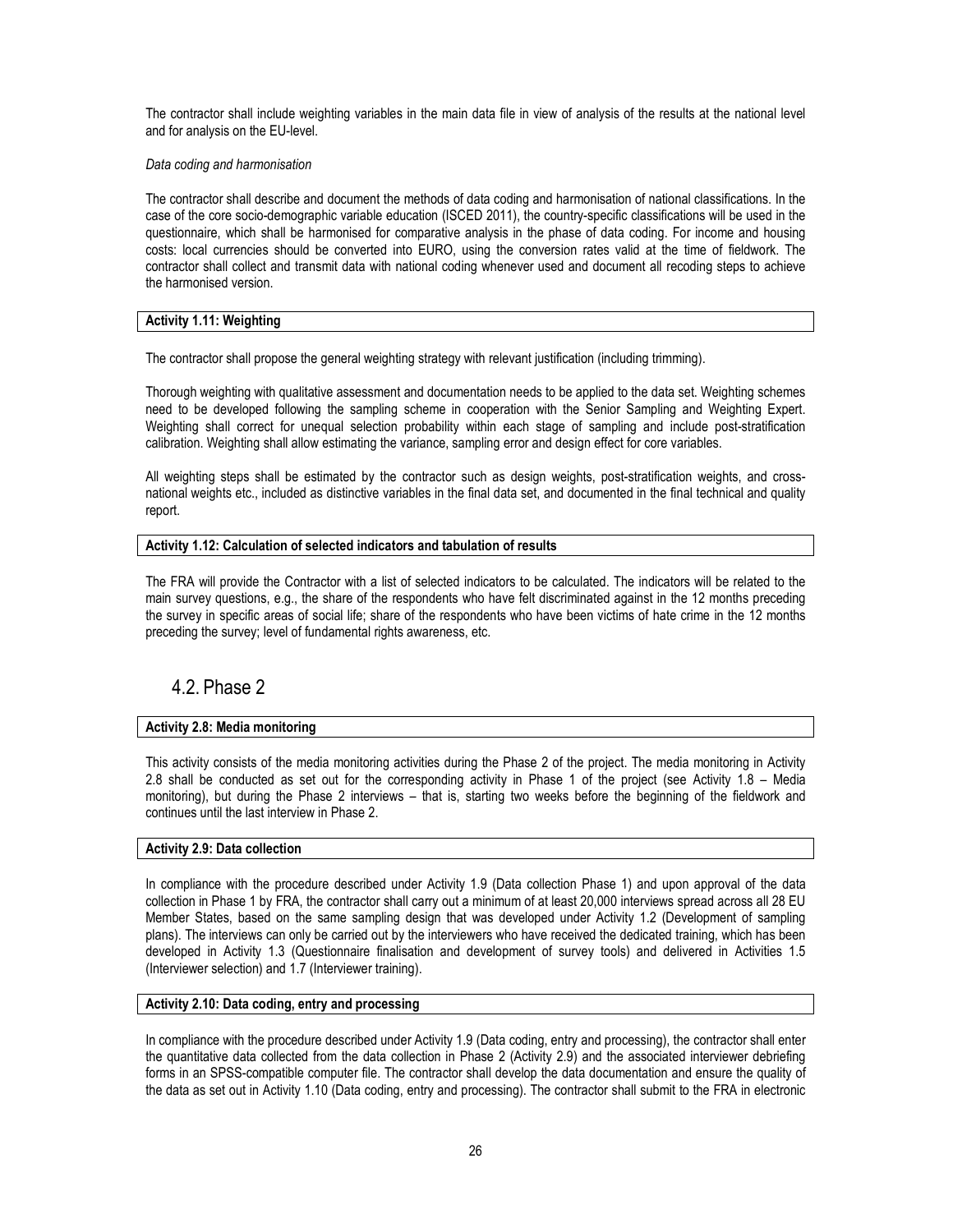format the code (SPSS syntax or similar) used to produce the quality checks, data coding, and calculation of selected indicators for quality assessment.

The data collected in Phase 1 (Activity 1.9) and Phase 2 (Activity 2.9) shall be merged to form a single computer file, as a result of the data coding, entry and processing activities. The consistency and completeness of the final data set will be approved by FRA.

#### Activity 2.11: Weighting

In compliance with the procedure described under Activity 1.11 (Weighting), the contractor shall carry out thorough weighting of the final data set. All weighting steps shall be estimated by the contractor such as design weights, poststratification weights, and cross-national weights etc., included as distinctive variables in the final data set, and documented in the final technical and quality report.

#### Activity 2.12: Calculations of selected indicators and tabulation of the results

In compliance with the procedure described under Activity 1.12 (Calculations of selected indicators and tabulation of the results), the contractor shall calculate selected indicators.

## 5. Deliverables

All written deliverables shall be submitted in English, copy-edited by an editor with language skills in English comparable to mother-tongue competence. They shall be written in a clear and unambiguous way, providing information and analysis that can be readily understood by a non-academic reader. The style shall be balanced and contain no unsubstantiated statements. The contractor shall receive the FRA Style Guide which contains detailed instructions on issues to be taken into account when drafting the reports.

The written documents shall be delivered in PC-compatible, MS-Word compatible electronic files. They shall contain visual elements (for example graphs, boxes or pictures) to enhance readability. The size of each written deliverable is defined in terms of A4 pages applying Times New Roman font 11pt, single spaced.

The Contractor shall provide FRA with the deliverables, respecting the deadlines mentioned below in months from the signature of the contract. All deliverables shall be revised by the contractor according to FRA recommendations, as necessary, and returned within the deadline specified in the contract.

The deliverables shall, as relevant, incorporate the results and findings based on both Phase 1 and Phase 2 of the project – that is, when the execution of Phase 2 of the project has been confirmed by the FRA, a single set of each subsequent deliverables shall be produced, reporting on the results of both phases. In these deliverables the data resulting from interviews in Phase 1 (Activity 1.9) and Phase 2 (Activity 2.9) shall be analysed as one data set, without distinction between the two phases.

#### Deliverable 1: Inception report and quality assurance and control plan

Within five working days after the inception meeting, the contractor shall submit a brief Inception Report to FRA. The report shall list the decisions made in the inception meeting concerning the work that is to be carried out. Also, the report shall include a revised timetable with actual dates of deliverables to be provided. The final Quality Assurance and Control Plan, the first draft of which will be discussed at the inception meeting, shall be annexed to the Inception report. The quality assurance and control plan identifies the key indicators that will be monitored throughout the preparation and implementation of the survey, includes remedies for eventual problems, and outlines how the contractor will report on the quality control in each stages. The contractor shall assure that all information is collected that is required to assess whether the targets specified in the quality assurance and control plan are met.

Size: 10 pages (excluding annexes) + final Quality Assurance and Control Plan

#### Language: English

Deadline: 5 working days after the inception meeting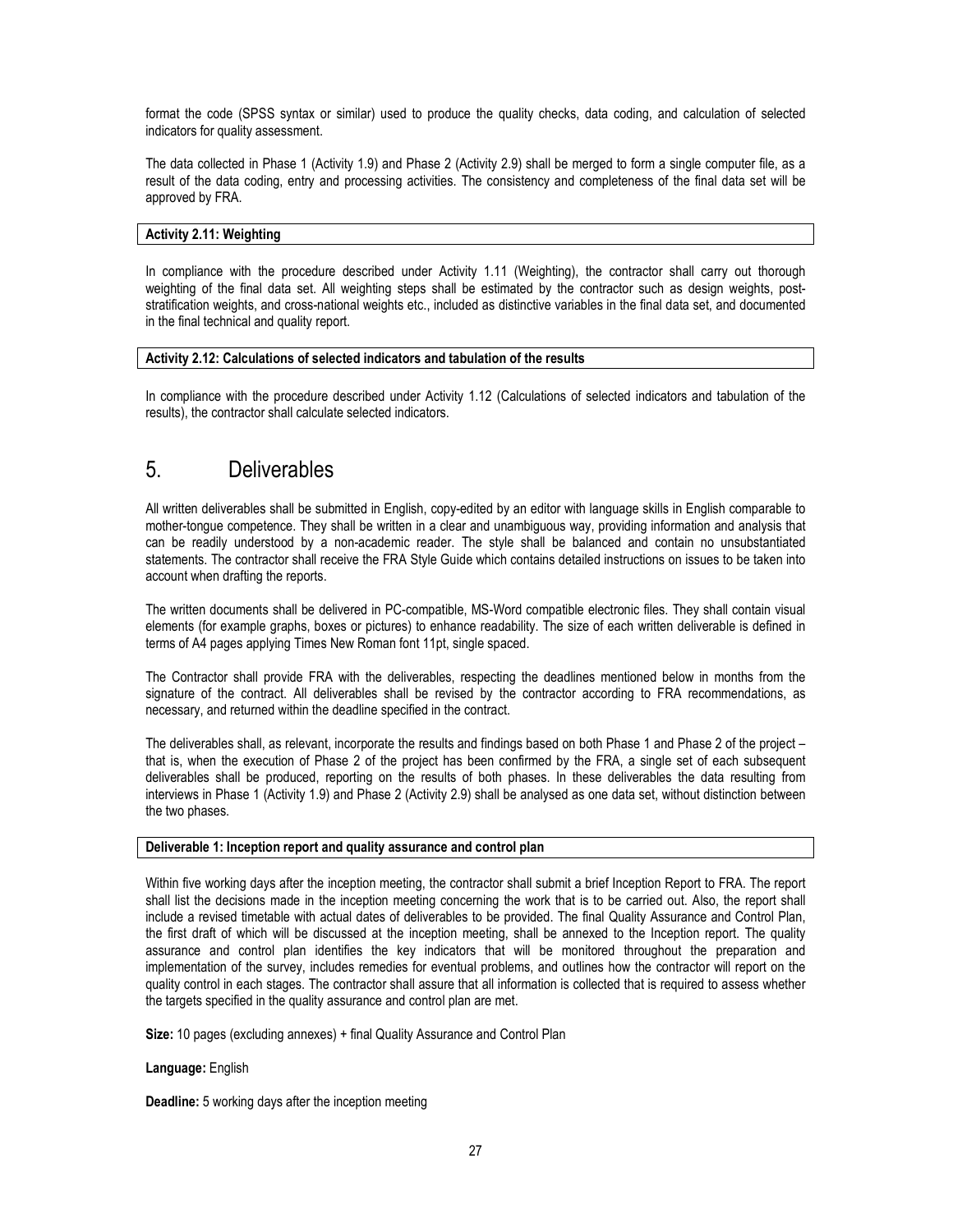Linked to: Activity 1.1 (Quality Assurance & Control Plan linked to: Activities 1.1-1.12 and 2.8-2.12)

#### Deliverable 2: Overall sampling design and country/target group specific sampling plans

The contractor shall develop the overall sampling design based on the background research and preparatory work. The data and information gathered during the mapping exercise and used for the development of the country/group-specific sampling strategies shall be collected in a structured way, fully documented, and made available to FRA as database which can be used for further processing.

The overall sampling design shall aim at achieving a random probability sample for most of the target groups and a nationwide coverage in each EU Member State. The sampling proposal shall be developed in close co-operation with national Survey Experts and the Senior Sampling and Weighting Expert. The sampling proposal shall be detailed on the methodological aspects as well as on necessary steps to be taken for the implementation, quality control, and development of estimators for the total population. All sampling stages shall be clearly linked to the weighting strategy of the survey data set.

The sampling plans should provide detailed information so as to evaluate their merits:

- Source of population statistics
- Sampling frame to be used (e.g. registers' name and description, coverage (of addresses and where relevant of telephone numbers), units, latest up-date, treatment of multi-storey buildings, etc.)
- Unambiguous definition of sampling units in each sampling stage
- Stratification of the population: stratification variables, justification for their selection, definition of the strata, population size per stratum.
- Detailed presentation of the sampling procedures for (a) randomly selecting sampling points in strata, (b) randomly selecting addresses in each sampling point, (c) randomly selecting a household from a sampled dwelling, (d) randomly selecting a person from each household.
- Gross and net sample size

Size: Sampling plans for each EU Member State, up to 60 pages in total

#### Languages: English

Deadline: 2 months after signature of contract

Linked to: Activities 1.1 and 1.2

#### Deliverable 3: Interviewer training materials (including all translations)

This includes the interviewer training materials developed as part of Activity 1.3 (Questionnaire finalisation and development of survey tools) and the translations thereof produced in Activity 1.4 (Translations of survey questionnaire and survey tools).

Size: The original and each language version (approximately 50 pages each).

Language: English + all translations

Deadline: training materials – 2 months after signature of contract, all final translations – 3 months after signature of contract)

Linked to: Activities 1.3 and 1.4

#### Deliverable 4: Translations of the questionnaire and survey tools

In addition to the documents described in Deliverable 3, the following deliverables shall be submitted to the FRA as part of the Activity 1.3: Translations of questionnaire and survey tools.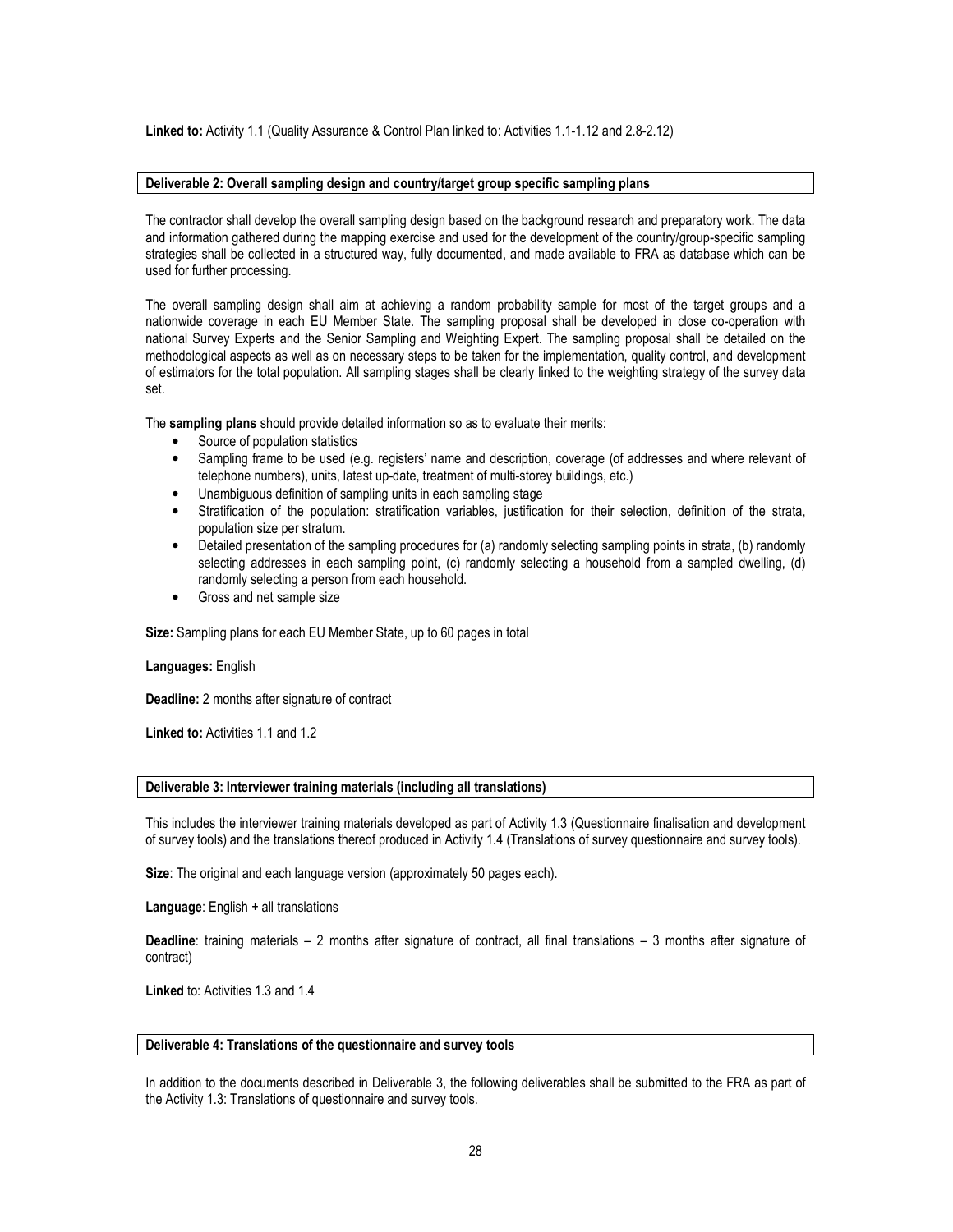With regard to the translation of the questionnaire, in total, five documents for each target language used for the interviewing shall be submitted by the contractor with a clear indication of sequence:

- 1. A report of initial translatability assessment of the English version (one document for the languages this is conducted for; a document in English)
- 2. Survey specific translation specifications for the translators (document in English and in target languages used)
- 3. Two versions of the original translation into the target language
- 4. A merged version with comments from the adjudicator in the target language
- 5. A final clean version of the translation into target language

In total, the questionnaire and related documents shall be translated into 26 languages.

Translated survey tools other than the questionnaire shall be provided in the target languages used in the survey as defined above.

Size: The original questionnaire and each language version are approximately 80 pages each, not including show cards which shall be annexed. This refers to the similar sizes of all deliverables listed above, except survey specific translation specifications for the translators.

The related survey tools comprise up to 40 pages.

Languages: English + translations into the target languages

Deadline: 3 months after signature of contract

Linked to: Activities 1.3 and 1.4

#### Deliverable 5: Pilot report and pilot data set

The contractor shall compile a final pilot report, which summarises the findings of the pilot against its goals and includes recommendations for any revisions of the fieldwork procedures which may be deemed necessary prior to implementing the full survey. The national Survey Experts, under the coordination of the Project Coordinator, shall compile the country-specific pilot reports, which shall be summarising the interviewer feedback and the experiences made during the pilot interviews (Activity 1.6). Approval of the final pilot report and the country-specific pilot reports by the FRA is a prerequisite for starting the interviews for Phase 1 (Activity 1.9). The report shall present an analysis of the problems encountered in the pilot interviews with respect to:

- (a) adequacy and feasibility of the proposed sampling approaches
- (b) usability and functioning of the questionnaire, the question rooting and instrument's technical design
- (c) equivalence of the survey instrument across languages (with particular focus on issues which might be attributed to the quality of the questionnaire translation)
- (d) collection of meta-data
- (e) different practices of interviewing

For each of the problems identified, the report shall make recommendations for resolving the issues before the commencement of the fieldwork using the final questionnaire (Activity 1.9). Decisions to address any possible issues shall be made by the FRA in consultation with the Project Coordinator before the report, and actions resulting from it, can be considered accepted.

The contractor shall enter the quantitative data collected from the pilot interviews and interviewer debriefing forms in Activities 1.6 in an SPSS-compatible computer file and send to FRA.

Size: 10 pages maximum (excluding annexes) for each of the countries

#### Language: English

Deadline: 5 months after signature of contract

Linked to: Activity 1.6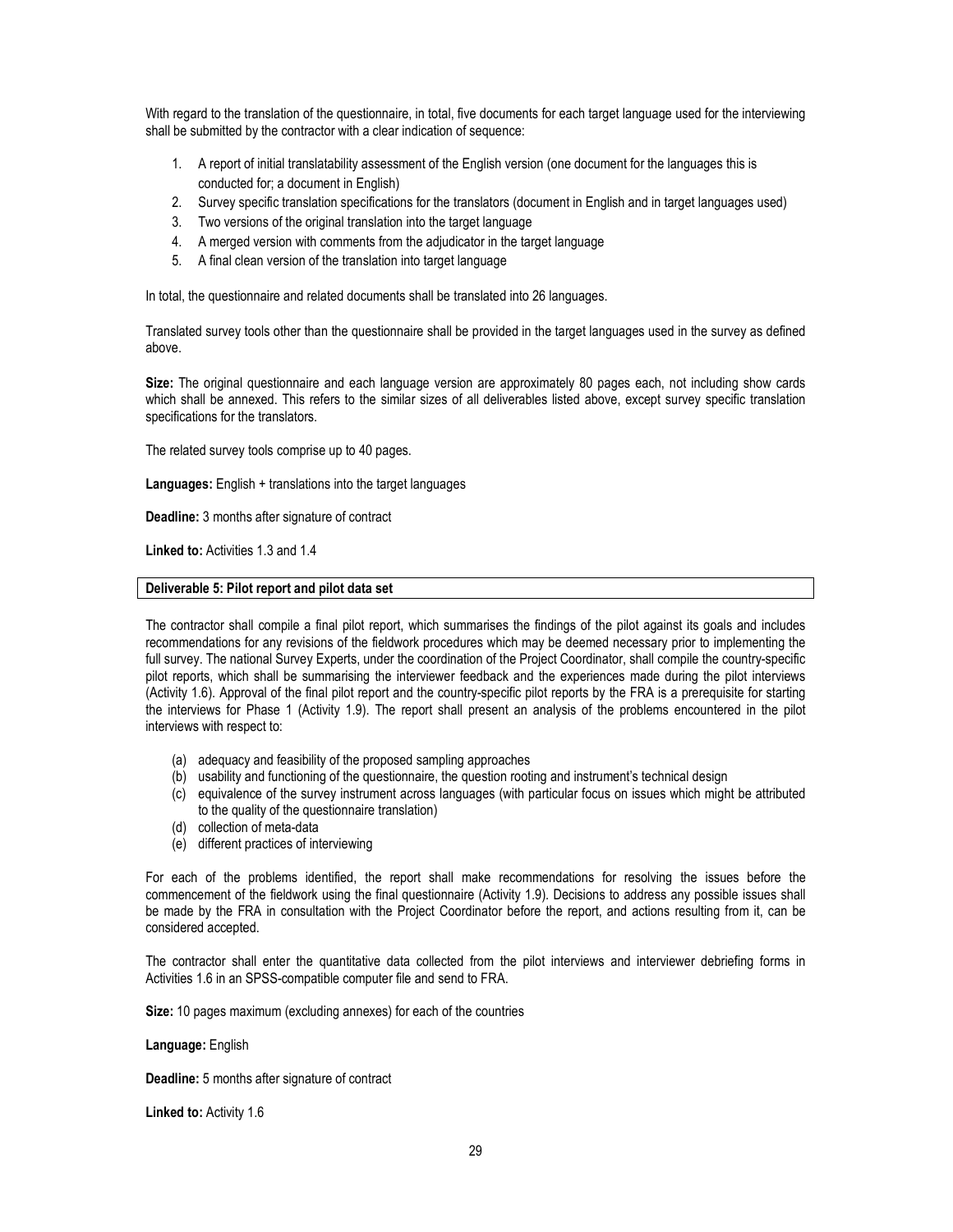#### Deliverable 6: Final source questionnaire and show / visual cards, related survey tools in English and in all target languages

After the pilot interviews, a final source questionnaire (including all other related survey tools) in English shall be submitted to the FRA. The deliverable includes revisions of the translations of the questionnaire and survey tools in all the target languages of the survey.

The final versions of the translated questionnaires submitted to the FRA shall be those for use by interviewers in the field – that is, they shall include any changes in formatting that have been done to the interview content at national level. When the final questionnaire has been programmed for CAPI application, the questionnaire submitted to the FRA shall be an export file from the CAPI system in MS Word or MS Excel compatible format, together with the PAPI version.

Size: The original questionnaire and each language version are approximately 80 pages each, not including show cards which shall be annexed. The related survey tools comprise up to 40 pages.

Languages: English + translations into the target languages

Deadline: 6 months after signature of contract

Linked to: Activities 1.4, 1.6, and 1.7

#### Deliverable 7: Weekly media monitoring reports during the fieldwork

The media monitoring reports shall have a short overview and list, by country, any events, policy developments, public debates, or incidents reported in the national media which are connected to the target groups and the topics of the survey. Based on submissions from the Survey Experts, the Project Coordinator shall submit to the FRA a media monitoring report on weekly basis for the duration of the fieldwork. The reports shall include excerpts of the news items in the national language, with a short description in English on the significance of the news report to the survey and references to the source. FRA shall be notified immediately, if any report in the media that may affect the survey is identified.

Size: Each weekly report covering the 28 countries up to 50 pages

Language: English (with news excerpts in national languages)

Deadline: Weekly deliverable for the duration of the data collection. The last report is to be submitted following the conclusion of data collection activities (Activities 1.8 and 2.8).

Linked to: Activities 1.8 and 2.8

#### Deliverable 8: Interim technical, fieldwork report, and data set (Phase 1)

The contractor shall submit an interim technical report to the FRA (in electronic format) once the data collection of Phase 1 is completed and a total of minimum 10,150 successful interviews is carried out across all EU Member States.

The report shall be divided into information on each country and shall outline fieldwork developments with respect to (1) progress, (2) challenges and (3) solutions implemented concerning each of the following themes:

- (a) selection and application of population sampling frames and approaches
- (b) respondent screening
- (c) reaching respondents
- (d) interview success rate/ (non-)contact and (non-)response rate

The FRA shall provide feedback on the content of the interim technical report, and suggest any necessary changes and amendments within the time period specified in the contract.

The contractor shall enter the quantitative data collected from the interviews and interviewer debriefing forms in Activity 1.9 (and 2.9) in an SPSS-compatible computer file.

Size: 60 pages maximum (excluding tables, which can be included as annexes)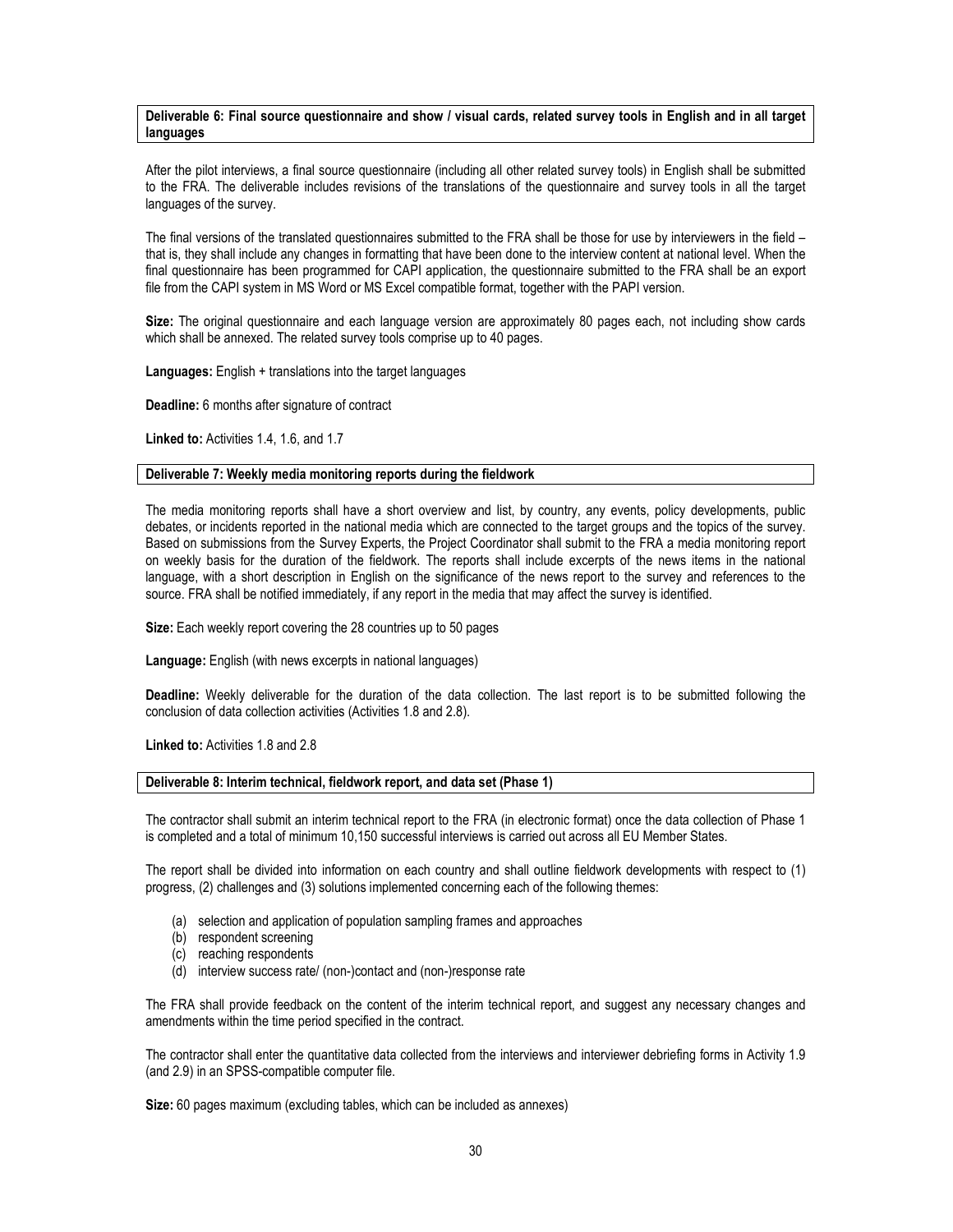Language: English

Deadline: 8 months after signature of contract

Linked to: Activities 1.1-1.9

#### Deliverable 9: Data set and code book

The final datasets should be provided as structured data files in machine readable format (in SPSS and CSV for FRA internal use). The format and structure of the data sets shall be in compliance with the requirements of the EU Open Data Portal and Commission Decision (2012)/833/EU.

The raw data sets should be accompanied by the appropriate documentation (description of the data set, definition of indicators, label and sources for the variables, notes) to facilitate reuse and publication.

The final computer file shall include data from all interviews and the survey countries. The file shall be fully documented – that is, all the variable names and value labels shall be included in English, and the variable names shall make reference to the relevant question numbers in the interview content. The contractor shall perform logical checks to ensure that the data entered is of high quality, the observations follow the structure of the interview content and the values in the final data set belong to the group of valid values for any given variable.

The data sets include the quantitative data from the interviews and the attempts made to contact households/persons (with outcome coding), as carried out in Activities 1.9 and 2.9 (Data collection). The deliverables consist of the fully documented data sets and the code book describing the variables of the data files, related to Activities 1.10 and 2.10 (Data coding, entry and processing).

Language: English

Deadline: 11 months after signature of contract

Linked to: Activities 1.7-1.8 and 2.7-2.8

Deliverable 10: Syntax files related to data-file construction, consistency and quality checks, data coding and labelling, and compilation of frequencies

The contractor shall submit to the FRA in electronic format the code (SPSS syntax or similar) used to produce the quality checks, data coding, and calculation of selected indicators for quality assessment.

Language: English

Deadline: 11 months after signature of contract

Linked to: Activities 1.10-12, 2.10-2.12.

#### Deliverable 11: Tabulation of selected indicators

The contractor shall provide a report on the calculation of selected indicators in a form of tables and short description of the calculation procedure. The syntax of the calculation shall be part of the Deliverable 10.

Language: English

Deadline: 12 months after signature of contract

Linked to: Activities 1.12-2.12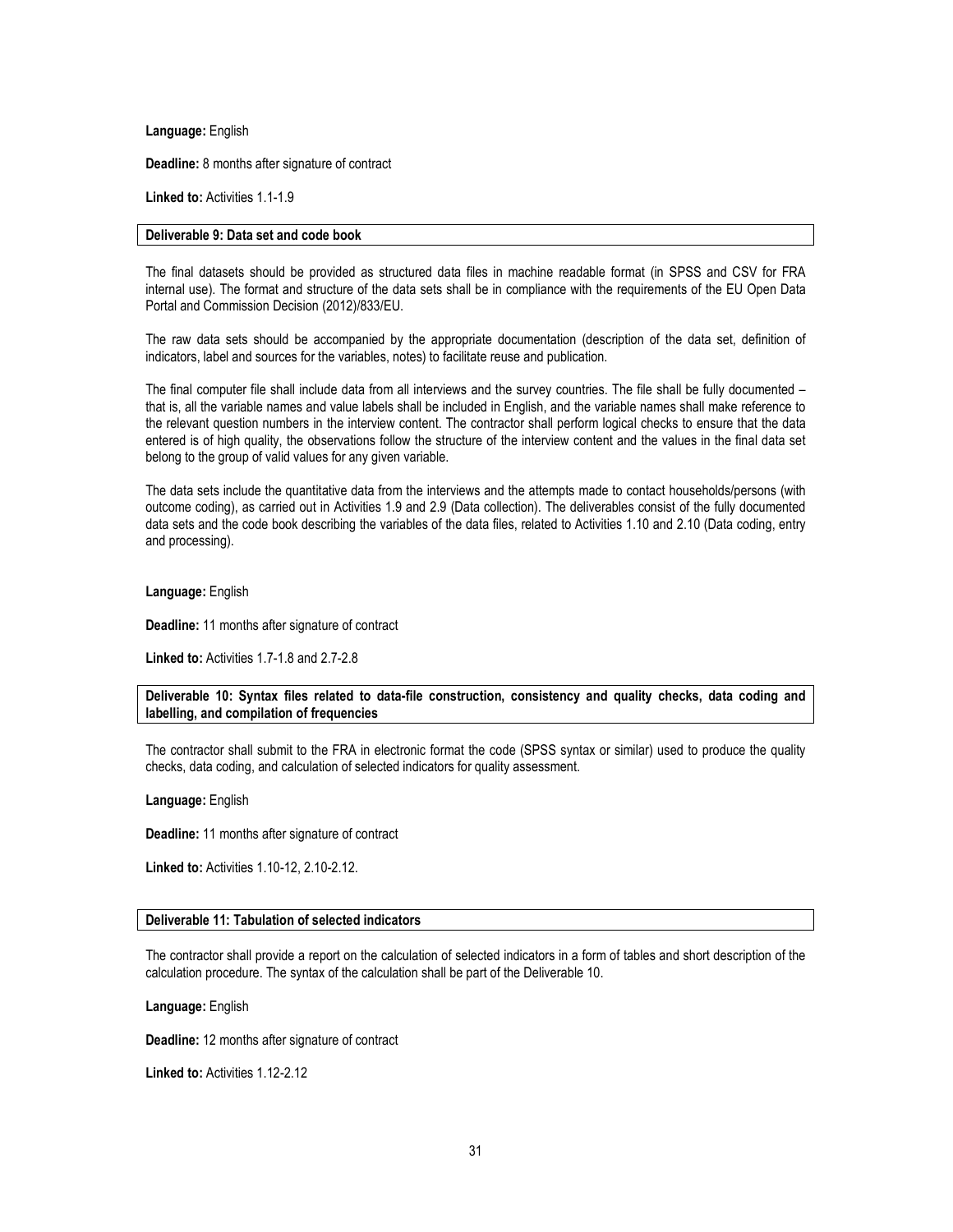#### Deliverable 12: Final technical and quality report

The contractor will submit a final technical report to the FRA (in electronic format) once fieldwork in all countries is complete.

In addition to the overall description of the survey research methodology, the report should present information on each country and it should describe the fieldwork with respect to (1) assumptions/plans at the start of fieldwork, (2) outcomes, (3) challenges, (4) quality control measures, and (5) solutions implemented concerning each of the following themes:

- (a) selection, application and assessment of population sampling designs
- (b) geographical coverage and distribution
- (c) interview success / (non-)contact and (non-)response rate
- (d) interviewer feedback
- (e) weighting

In addition to the above broad themes, the final technical report should cover all aspects of data collection; including, for example, questionnaire translation, interviewer selection and training, and questionnaire application in the field. Detailed information should be provided on, for example, contacts, refusals, recalls, incomplete interviews etc. Information on languages used, modes of interviews, duration of the interviews shall be also included.

The report shall present information, wherever possible using tables/graphs, comparing results between the selected countries.

The sections on each country shall also describe the selected weighting procedure (population parameters of the target group used in the weighting and the data source, weighting method, weighting for non-response, etc.), where appropriate.

The report shall include a section on a detailed sample evaluation and weighting. This section shall outline the weighting strategy, and show the distributions of the weighting variables for each country, and the number of cases in each country for which the weighting variable was trimmed. Furthermore the weighting report should show tables for each country, showing the weighted and unweighted distribution of the sample for selected variables. The contractor shall include all intermediary weights and all variables used for the estimation of the weights in the final dataset, as well as provide the scripts used to calculate the weights.

The final technical and quality report shall cover all aspects of the quality assurance and control strategy (Deliverable 1: Quality Assurance and Control Plan) used and the way it was implemented in the sampling, data collection, data entry, processing, weighting, and other related procedures. The report shall document deviations as well as remedies where relevant.

The report shall make recommendations, on the basis of its findings, about the most appropriate sampling and questionnaire application methods to use for future survey research on persons with ethnic minority or immigrant background. The technical report shall highlight any difficulties that arose in the course of implementing the survey (difficulties in translating concepts, contacting respondents, soliciting responses – in general and with respect to certain questions, etc.). The FRA intends to publish the contents of this report.

The FRA will provide feedback on the content of the final technical report within 30 days of its receipt, and will suggest any necessary changes and amendments within the time period specified in the contract.

Size: Approximately 150 pages (excluding tables, which can be included as annexes)

Language: English

Deadline: 13 months after signature of contract

Linked to: Activities 1.1-1.12 and 2.8-2.12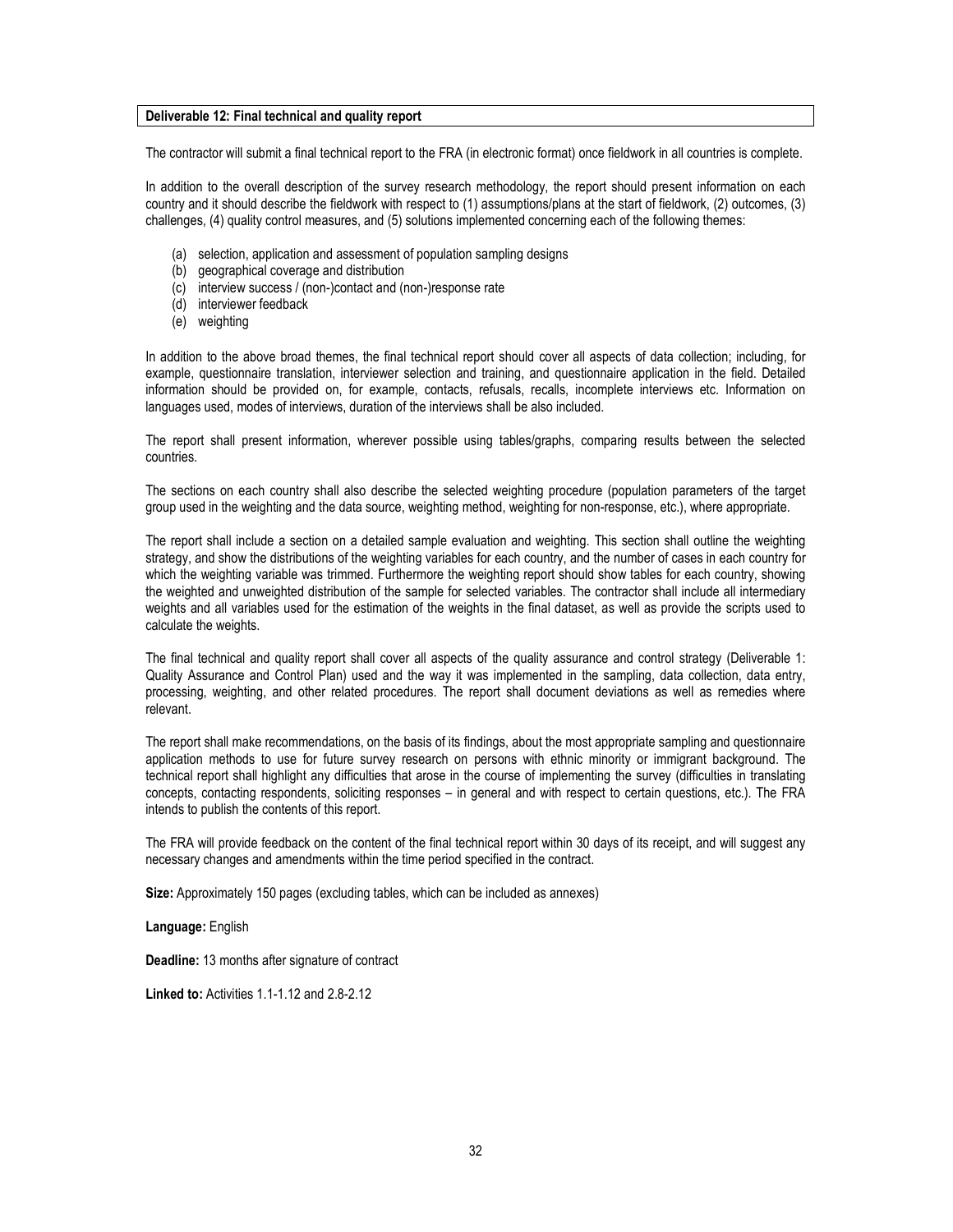Indicative deadlines of project deliverables – a summary table

| Deliverables / Months                                          |  |  | 4 | 5 | h | 8 | 9 | 10 |  | 13 | 14 | 15 |
|----------------------------------------------------------------|--|--|---|---|---|---|---|----|--|----|----|----|
| 1. Inception report and quality assurance and control plan     |  |  |   |   |   |   |   |    |  |    |    |    |
| 2. Overall sampling design and country/target group            |  |  |   |   |   |   |   |    |  |    |    |    |
| specific sampling plans                                        |  |  |   |   |   |   |   |    |  |    |    |    |
| 3. Interviewer training materials (including all translations) |  |  |   |   |   |   |   |    |  |    |    |    |
| 4. Translation of the questionnaire and survey tools           |  |  |   |   |   |   |   |    |  |    |    |    |
| 5. Pilot report and pilot data set                             |  |  |   |   |   |   |   |    |  |    |    |    |
| 6. Final source questionnaire and show / visual cards in       |  |  |   |   |   |   |   |    |  |    |    |    |
| English and in all target languages                            |  |  |   |   |   |   |   |    |  |    |    |    |
| 7. Weekly media monitoring reports during the fieldwork        |  |  |   |   |   |   |   |    |  |    |    |    |
| 8. Interim technical, fieldwork report, and data set (Phase    |  |  |   |   |   |   |   |    |  |    |    |    |
|                                                                |  |  |   |   |   |   |   |    |  |    |    |    |
| 9. Data set and code book                                      |  |  |   |   |   |   |   |    |  |    |    |    |
| 10. Syntax files related to data-file construction,            |  |  |   |   |   |   |   |    |  |    |    |    |
| consistency and quality checks, data coding and labelling,     |  |  |   |   |   |   |   |    |  |    |    |    |
| and compilation of frequencies                                 |  |  |   |   |   |   |   |    |  |    |    |    |
| 11. Tabulation of selected indicators                          |  |  |   |   |   |   |   |    |  |    |    |    |
| 12. Final technical and quality report                         |  |  |   |   |   |   |   |    |  |    |    |    |

## 6. Project management

## 6.1. Responsible body

The overall responsibility for executing the contract, including the implementation of all measures necessary to provide the FRA with deliverables of the highest quality on time, lies with the contractor.

## 6.2. Management structure

The project team shall include, at least, a Project Coordinator, who is responsible for the project's overall coordination, a Senior Survey Expert, a Senior Sampling and Weighting Expert, and for each EU Member State a National Survey Expert, as detailed in Section 8 (Project Team). The Project Coordinator is responsible for coordination and administrative tasks, as well as for contacting and informing the FRA about all aspects relating to the execution of the contract and the quality of the deliverables, including the periodic progress updates as described in section 9 below (Project implementation monitoring). The Senior Survey Expert will, in cooperation with other team members, design the interviewer training package, analyse the survey results and draft the final results report, as detailed in Section 4 (Specific Activities) and Section 5 (Deliverables). The National Survey Experts are responsible for the coordination of the research in their countries.

## 7. Logistics and Timing

## 7.1. Commencement date and Period of execution

The period of execution of the tasks shall be 13 months from the contract signature. This period does not include the time necessary for the Contracting Authority to revise the last of the project deliverables (20 calendar days) and the time needed for possible revisions by the Contractor (10 calendar days).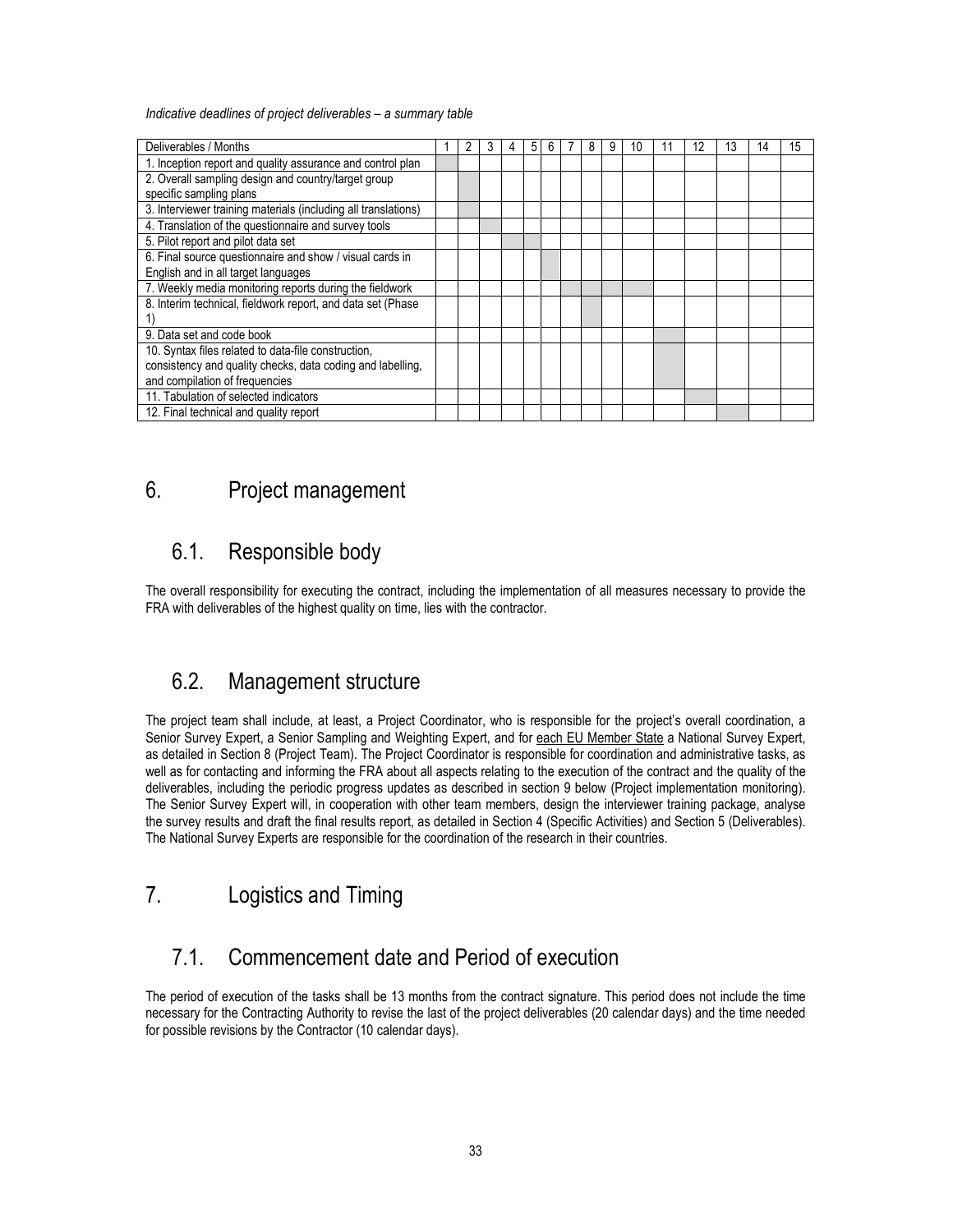## 7.2. Communication and meetings

Communication between the contractor and the FRA shall be possible by phone and video conference facilities during the FRA working days and hours and through electronic and surface mail. Any written communication sent by the FRA shall be answered within five (5) working days.

The contractor will ensure its access to equipment for video conferences. In the framework of the contract, several video conferences are foreseen.

## 7.3. Meetings

As soon as possible after contract signature the FRA shall convene an inception meeting with the contractor in Vienna at the FRA headquarters to discuss various aspects of the project's work. The aim of the inception meeting is to clarify outstanding issues as may be necessary for carrying out the contract and for the good implementation of the project. Meeting costs on the contractor's side shall be covered by the contractor and be included in the contract price.

Within five working days after the inception meeting, the contractor shall submit a brief Inception Report to FRA. The report shall list the decisions made at the inception meeting concerning the work that is to be carried out – for example, a detailed timeline with submission dates of each deliverable shall be included, building on the general timeline in the tender.

During the course of the contract period at least four meetings in total (including the inception meeting) are envisaged between the FRA and the contractor: one inception meeting; one coordination meeting as described in Activity 1.3 – Questionnaire finalisation and development of survey tools), one meeting at the end of Phase 1; and, one meeting at the end of Phase 2. All meetings (except the coordination meeting) shall take place in Vienna at the FRA's premises. Meeting costs on the contractor's side shall be covered by the contractor and be included in the contract price. Participation of FRA staff in the coordination meeting and any other meetings (e.g. field visits) are at the FRA's own costs. Where possible, communication between the contractor and the FRA can also be through teleconferencing.

## 8. Project team

The project team shall consist of, at least, one Project Coordinator, one Senior Survey Expert, one Senior Sampling and Weighting Expert, a National Survey Expert for each country where the survey is conducted, the necessary support staff for the management of the project, and a team of experienced interviewers as specified in section 4 (Specific activities). A different National Survey Expert shall be assigned to each of the countries where the survey will be carried out.

The contractor shall organise its own project management and coordination team – the Project Team – lead by the Project Coordinator, to oversee all aspects of work relating to the survey. The Project Coordinator shall be responsible for reporting to the FRA about developments, challenges and proposed courses of action concerning the survey in each of the survey sites/countries, including the delivery of monthly progress reports and weekly e-mail reporting. The team should consist of staff with the relevant qualifications and skills to manage and implement the survey. The Senior Survey expert shall be responsible for the overall design and management of the survey. The Senior Sampling and Weighting Expert shall be responsible for all specific technical aspects of the survey, such as sampling design, sampling frames, implementation of respondent selection procedures, weighting, etc.

# 8.1. Project Coordinator

Qualifications and professional experience

- University degree followed by
- A minimum of seven (7) years of professional experience, out of which a minimum of three (3) years' experience of having conducted major international social science-based comparative research surveys in the European Union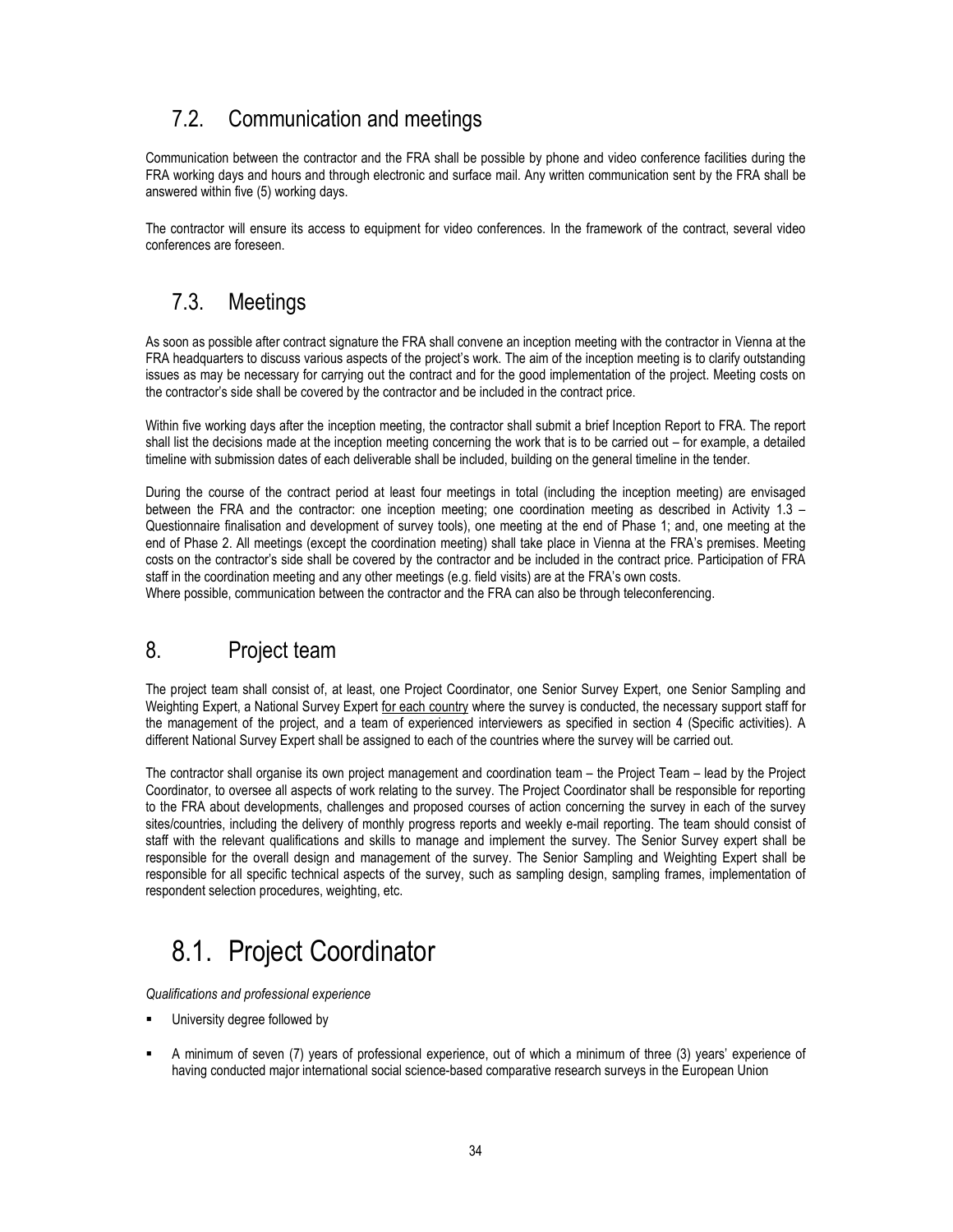- Proven experience in research management, as manager or coordinator of at least two (2) international survey projects, each project involving at least three countries
- Excellent knowledge of English (Level C1 based on Common European Framework of Reference (CEF))

## 8.2. Senior Survey Expert

Qualifications and professional experience

- University degree followed by
- A minimum of seven (7) years of professional experience, out of which a minimum of three (3) years' experience of having conducted international social science-based surveys on minority groups or hard to reach populations.
- At least three (3) scientific publications (e.g. articles in peer reviewed academic journals or books, or peer reviewed book chapters, or books by academic publishers) on issues related to any of the survey topics, e.g., surveying ethnic minorities and immigrant populations or discrimination and victimisation surveys or migration and integration issues.
- Excellent knowledge of English (Level C1 based on Common European Framework of Reference (CEF));

## 8.3. Senior sampling and weighting expert

Qualifications and professional experience

- University degree followed by
- A minimum of seven (7) years of professional experience, out of which a minimum of three (3) years' experience of having participated in international social science-based statistics on minority groups or hard-to-reach populations.
- At least three (3) scientific publications (e.g. articles in peer reviewed academic journals or books, or peer reviewed book chapters, or books by academic publishers) on issues related to sampling or weighting, or to applying sampling strategies for surveying ethnic minorities or immigrant populations, or hard-to-reach populations.
- Excellent knowledge of English (Level C1 based on Common European Framework of Reference (CEF));

## 8.4. National Survey Experts

Qualifications and professional experience

- **University degree followed by**
- A minimum of three (3) years of professional experience in conducting social science-based survey research in the country for which they are responsible
- Proven experience of managing at least two (2) quantitative representative survey research projects in the countries for which they are responsible
- Good knowledge of English (minimum level B2)